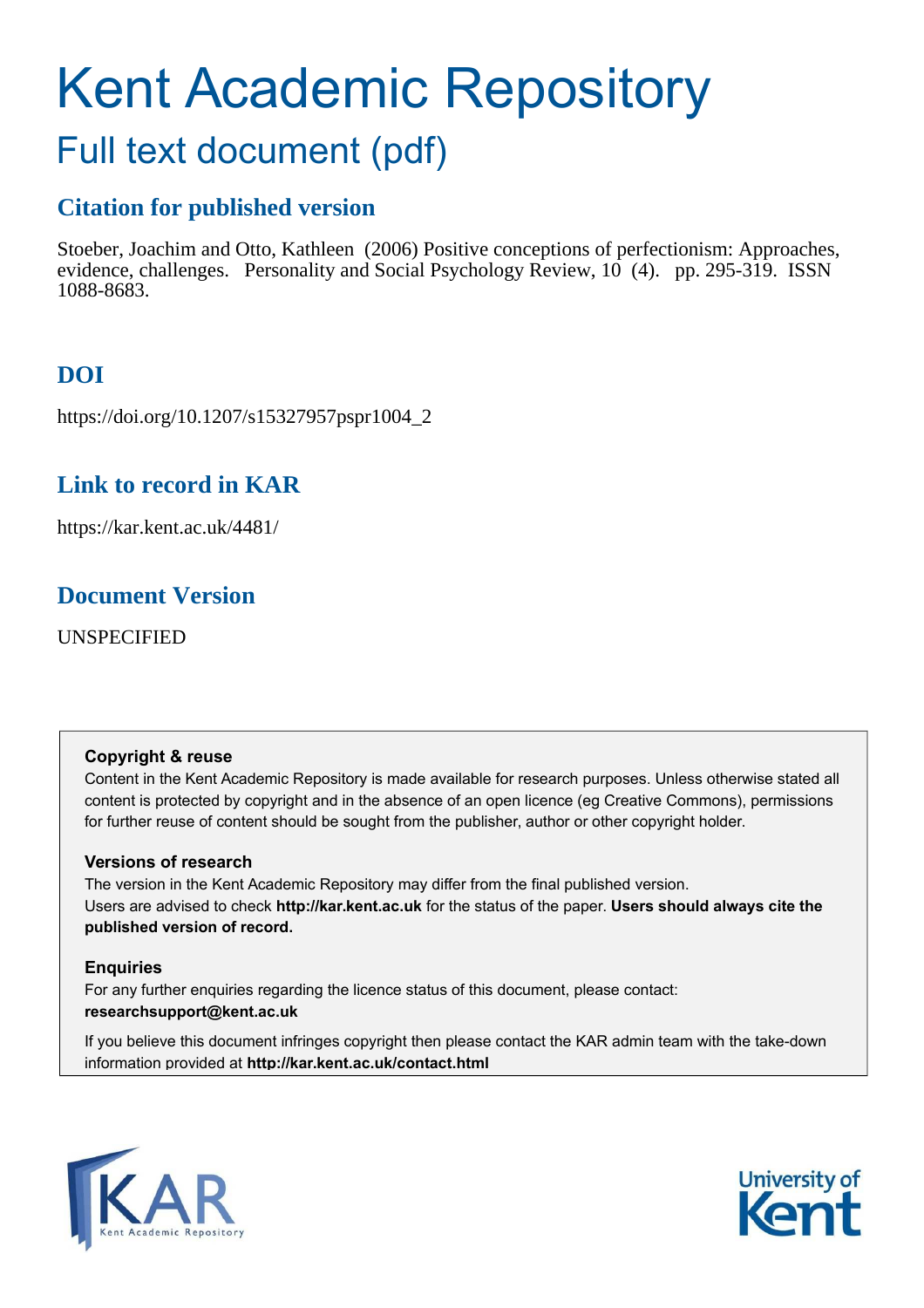Stoeber, J., & Otto, K. (2006). Positive conceptions of perfectionism: Approaches, evidence, challenges. *Personality and Social Psychology Review, 10,* 295-319.

### **Positive Conceptions of Perfectionism: Approaches, Evidence, Challenges**

Joachim Stoeber Kathleen Otto

Department of Psychology University of Kent

Department of Psychology University of Leipzig

#### Abstract

Almost 30 years ago, Hamachek (1978) suggested that two forms of perfectionism be distinguished, a positive form labeled "normal perfectionism" and a negative form labeled ", neurotic perfectionism." Focusing on the positive, we present an overview of the different empirical conceptions of the two forms of perfectionism and present a common framework for the two basic approaches: the dimensional approach differentiating two dimensions of perfectionism (perfectionistic strivings and perfectionistic concerns) and the group-based approach differentiating two groups of perfectionists (healthy perfectionists and unhealthy perfectionists). Moreover, we review the evidence demonstrating that (a) perfectionistic strivings are associated with positive characteristics and (b) healthy perfectionists show higher levels of positive characteristics compared to unhealthy perfectionists and nonperfectionists. While questions on core facets, positive effects, and developmental antecedents of positive forms of perfectionism remain, our findings suggest that self-oriented perfectionistic strivings are positive, if perfectionists are not overly concerned about mistakes and negative evaluations by others.

Keywords: Perfectionism, Personality Traits, Affect, Well-Being, Achievement

#### Author Note

We would like to thank Anat Bardi, Roger Giner-Sorolla, Kate Hamilton-West, Jutta Joormann, Matthias Siemer, Mark Van Vugt, Mario Weick, and two anonymous reviewers for helpful comments and suggestions on earlier versions of this article.

Address correspondence concerning this article to Joachim Stoeber, Department of Psychology, University of Kent, Canterbury, Kent CT2 7NP, United Kingdom; e-mail: J.Stoeber@kent.ac.uk.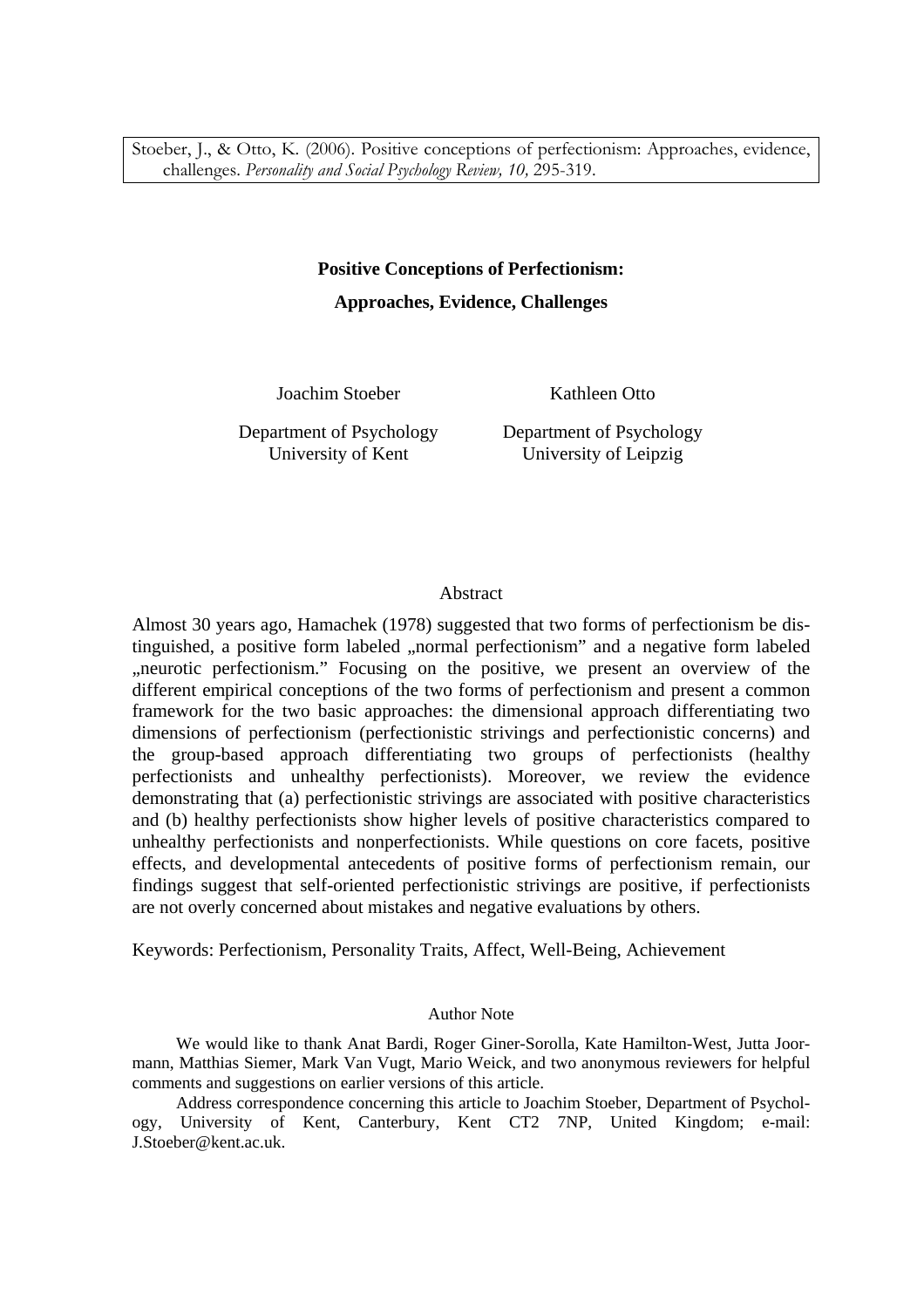#### Introduction

Perfectionism is commonly conceived of as a personality style characterized by striving for flawlessness and setting of excessively high standards for performance accompanied by tendencies for overly critical evaluations of one's behavior (Flett & Hewitt, 2002a; Frost, Marten, Lahart, & Rosenblate, 1990; Hewitt & Flett, 1991). While Hamachek (1978) suggested that two forms of perfectionism be differentiated—a positive form labeled "normal perfectionism" in which individuals enjoy pursuing their perfectionistic strivings and a negative form labeled "neurotic perfectionism" in which individuals suffer from their perfectionistic strivings—perfectionism research was long dominated by one-dimensional conceptions of perfectionism and by views that perfectionism was a negative characteristic closely associated with psychopathology. Today, almost 30 years after Hamachek published his seminal article, a large body of evidence has accumulated confirming that two basic forms of perfectionism can be distinguished. Even though these two forms have been given different labels—namely positive strivings and maladaptive evaluation concerns (Frost, Heimberg, Holt, Mattia, & Neubauer, 1993), active and passive perfectionism (Adkins & Parker, 1996), positive and negative perfectionism (Terry-Short, Owens, Slade, & Dewey, 1995), adaptive and maladaptive perfectionism (Rice, Ashby, & Slaney, 1998), functional and dysfunctional perfectionism (Rhéaume, Freeston, et al., 2000), healthy and unhealthy perfectionism (Stumpf & Parker, 2000), personal standards and evaluative concerns perfectionism (Blankstein & Dunkley, 2002), and conscientious and self-evaluative perfectionism (Hill et al., 2004)—there is considerable agreement that perfectionism does not have to be negative, but can also be positive.

Still, many researchers hold strong doubts that perfectionism can be positive, healthy, or functional, not to mention adaptive (e.g., Flett & Hewitt, 2002a, 2005; Greenspon, 2000; see also Benson, 2003). Moreover, the research literature relating to this question is complex and may appear confusing. There are three main reasons for this. First, besides using different labels, researchers have used different facets and different combinations of facets to arrive at their specific conceptualizations of the two forms of perfectionism. Second, researchers have followed two basically different approaches: either a dimensional approach or a group-based approach. In the dimensional approach, the facets of perfectionism are combined to form two independent dimensions of perfectionism—let us call them *perfectionistic strivings* and *perfectionistic concerns*—the former hypothesized to be associated with positive characteristics and the latter with negative. In the group-based approach, the facets of perfectionism are combined to form two groups of perfectionists—let us call them *healthy perfectionists* and *unhealthy perfectionists*—the former hypothesized to be associated with positive characteristics and the latter with negative. Third, not all studies have found perfectionistic strivings and healthy perfectionists to be associated only with positive characteristic. While many studies found perfectionistic strivings to be associated with higher levels of positive characteristics and healthy perfectionists to show higher levels of positive characteristics compared to unhealthy perfectionists and nonperfectionists, others did not: Some studies found perfectionistic strivings and healthy perfectionists to be associated with both positive and negative characteristics, and a few studies with only negative characteristics.

Against this background, the main aims of the present article are twofold. First, we will present a comprehensive review of the existing research literature and provide an overview of how, under the dimensional and group-based approach, the facets of perfectionism are combined to differentiate a positive and a negative form of perfectionism. Sec-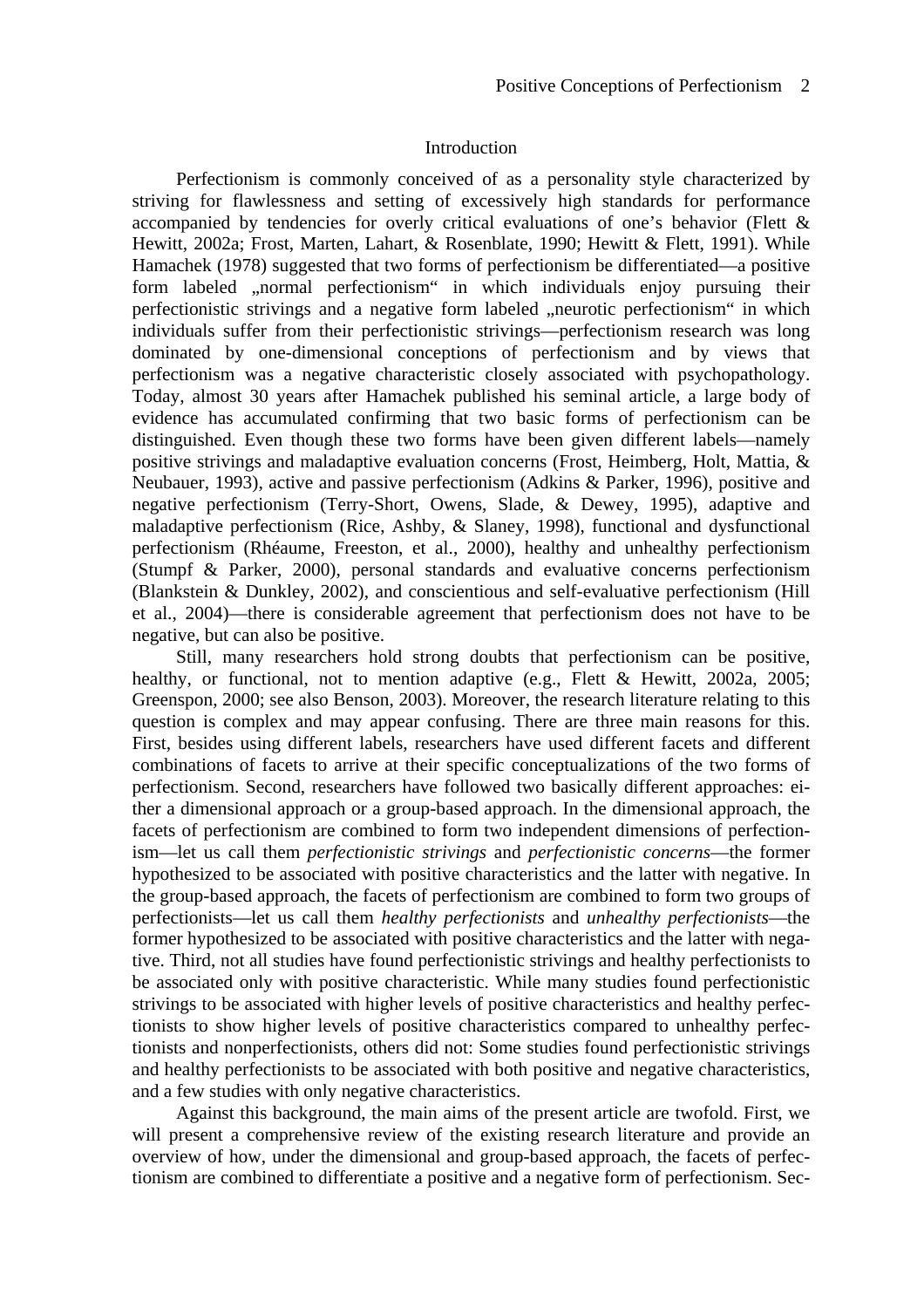ond, we will review and evaluate the empirical evidence in support of the view that some forms of perfectionism are positive. Our review will show that—despite the many different conceptions and the two different basic approaches—there is considerable agreement as to which core facets define the two forms of perfectionism: for the positive perfectionistic strivings dimension, these are high personal standards and self-oriented perfectionism; and for the negative perfectionistic concerns dimension, these are concerns over mistakes, doubts about actions, socially prescribed perfectionism, and perceived discrepancy between actual achievements and high expectations. Moreover, our review will show that (a) healthy perfectionists can be conceived of as individuals with high levels of perfectionistic strivings and low levels of perfectionistic concerns, (b) unhealthy perfectionists as individuals with high levels of perfectionistic strivings and high levels of perfectionistic concerns, and (c) nonperfectionists as individuals with low levels of perfectionistic strivings. Consequently, conceptions following a dimensional approach and conceptions following a group-based approach can be combined, summarized, and compared under one common conceptual framework (see Figure 1). While questions remain regarding additional facets, longitudinal effects, and developmental antecedents, our review will show that the empirical evidence in support of positive perfectionism far outweighs the evidence against it: Perfectionistic strivings are predominantly associated with positive characteristics, particularly when overlap with perfectionistic concerns is controlled for; and healthy perfectionists predominantly show higher levels of positive characteristics when compared to unhealthy perfectionists and nonperfectionists.

#### Perfectionism: A Brief Historical Overview

Why do many researchers find it difficult to accept that perfectionism can be positive? Traditionally, perfectionism has been associated with psychopathology, with psychodynamic theory stressing that perfectionism was a sign of a neurotic and disordered personality (e.g., Horney, 1951; Missildine, 1963). Even though Hamachek (1978) published his proposal to distinguish two forms of perfectionism—normal perfectionism and neurotic perfectionism—at the end of the 1970's, the dominant view of the 1980's was that perfectionism was always neurotic, dysfunctional, and indicative of psychopathology (e.g., D. D. Burns, 1980; Pacht, 1984). Empirical findings supported this view. Studies with clinical populations found elevated levels of perfectionism in clients diagnosed with depression, obsessive-compulsive disorder, and eating disorders (e.g., Ranieri et al., 1987; Rasmussen & Eisen, 1992; Rosen, Murkofsky, Steckler, & Skolnick, 1989), and studies with nonclinical populations found perfectionism to be related to higher levels of distress and to pathological symptoms associated with depression, anxiety, and disordered eating (e.g., Flett, Hewitt, & Dyck, 1989; Hewitt, Mittelstaedt, & Wollert, 1989; Thompson, Berg, & Shatford, 1987). However, all these studies relied on one-dimensional measures of perfectionism such as the perfectionism subscale of the Eating Disorders Inventory (Garner, Olmstead, & Polivy, 1983) or the perfectionism scale of D. D. Burns (1980) which consisted of items from the Dysfunctional Attitudes Scale (Weissman & Beck, 1978), a scale developed to capture attitudes that are typical of clients diagnosed with depression. Thus, it comes as no surprise that perfectionism was found to be negative, dysfunctional, and even pathological.

This changed at beginning of the 1990's, when two research groups independently demonstrated that perfectionism is multidimensional in nature, and provided perfectionism research with two multidimensional scales to capture the construct in all its facets (Frost et al., 1990; Hewitt & Flett, 1991). Frost and colleagues (1990) proposed that six facets in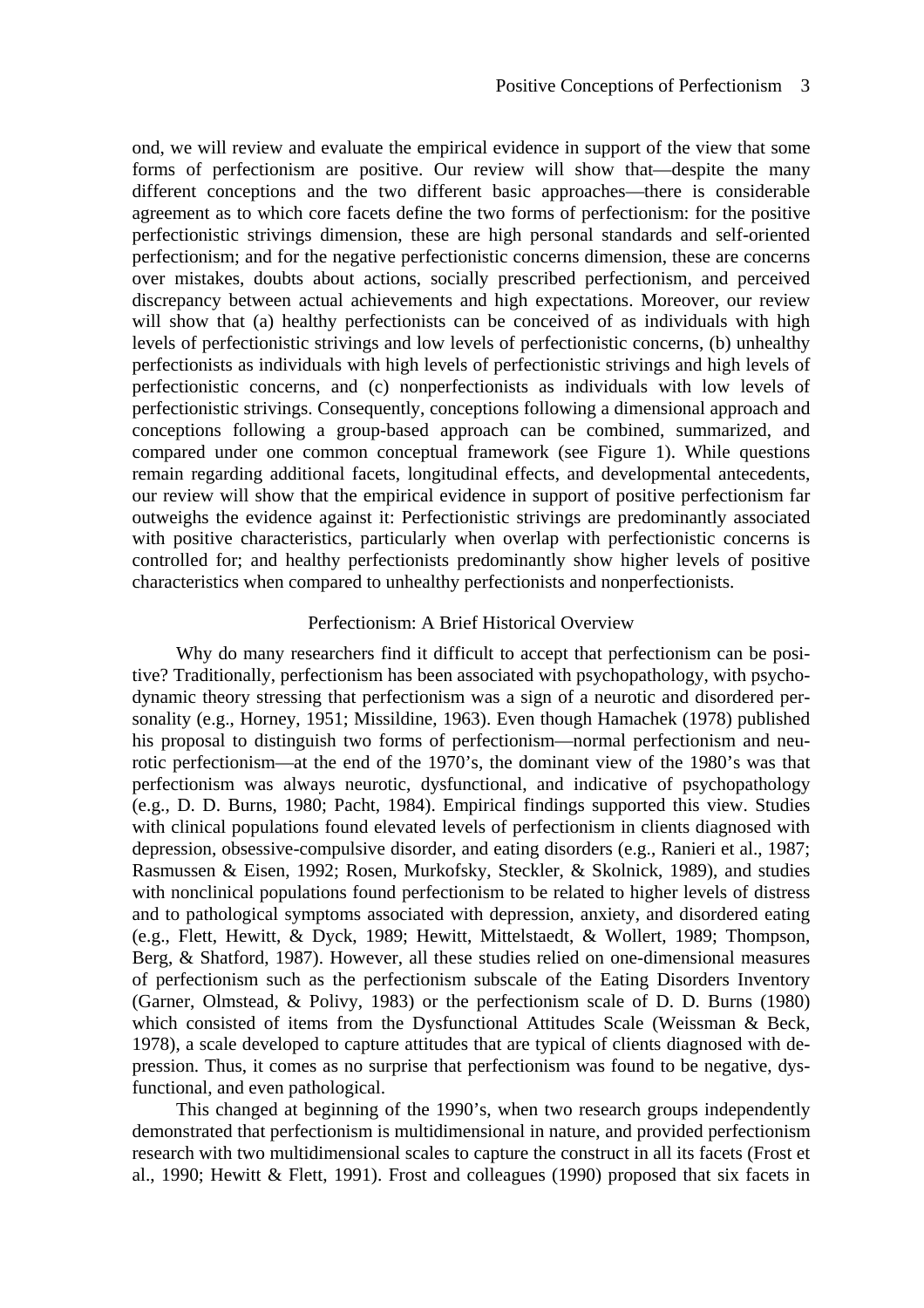the experience of perfectionism be differentiated—personal standards, organization, concern over mistakes, doubts about actions, parental expectations, and parental criticism indicating that perfectionists have high standards, value order and organization, and try to avoid mistakes and are thus often indecisive about their actions. Moreover, perfectionists attach great importance to past or present evaluations by their parents. Hewitt and Flett (1991), on the other hand, proposed that three facets of perfectionism be differentiated self-oriented perfectionism, socially prescribed perfectionism, and other-oriented perfectionism—indicating that perfectionists may see their high standards as self-imposed or as imposed by others, and that they may equally have high expectations of others. Moreover, they suggested that self-oriented perfectionism was directed towards avoiding self-criticism whereas socially prescribed perfectionism was directed towards avoiding disapproval by others.

Despite the apparent differences between the two multidimensional measures of perfectionism in terms of nature and number of facets and associated characteristics (see Enns  $& Cox, 2002$ ), they were shown to have common underlying dimensions (Frost et al., 1993). When all facets were subjected to a single factor analysis, two substantial factors emerged: one factor subsuming personal standards, organization, self-oriented perfectionism, and other-oriented perfectionism; and a second factor subsuming concern over mistakes, doubts about actions, socially prescribed perfectionism, parental expectations, and parental criticism. Moreover, when the subscales subsumed under the two factors were aggregated to form measures of positive strivings and maladaptive evaluation concerns and then correlated with measures of well-being, it emerged that only maladaptive evaluation concerns were related to higher levels of negative affect and depression (and unrelated to positive affect). In contrast, positive strivings were related to higher levels of positive affect (and unrelated to negative affect and depression). Hence, Frost et al. (1993) made three important contributions. First, they showed that the different facets of perfectionism combined to form two basic dimensions of perfectionism. Second, they showed that these two basic dimensions related to different characteristics. Third, they showed that only the perfectionistic concerns dimension related to negative characteristics whereas the perfectionistic strivings dimension related to positive characteristics—and thus provided first empirical evidence that some forms of perfectionism can be positive.

Follow-up studies using the same method as Frost et al. (1993) fared less well, however, as they found positive strivings to be related to both positive and negative characteristics (Bieling, Israeli, & Anthony, 2004; Bieling, Israeli, Smith, & Anthony, 2003). Moreover, other researchers opted for different conceptions of the basic dimensions choosing different facets or different combinations of facets, while still other researchers opted for a group-based approach instead of a dimensional approach. Yet, across the different conceptions and the different approaches, the majority of studies have produced evidence in favor of the position that perfectionistic strivings are associated with positive characteristics—particularly when overlap with perfectionistic concerns is controlled for (in the case of dimensional conceptions) or when perfectionistic concerns are at low levels (in the case of group-based conceptions)—as a review of the studies will show.

#### The Studies

For our review of studies, the PsycINFO database was searched for all publications up to Week 2 of 2005/11 with *perfect*, *perfection*, *perfectionism*, *perfectionist*, *perfectionistic*, or *perfectionists* in the title. Including reviews of the perfectionism literature (e.g., Chang, 2003; Flett & Hewitt, 2002b; Shafran & Mansell, 2001), but excluding disserta-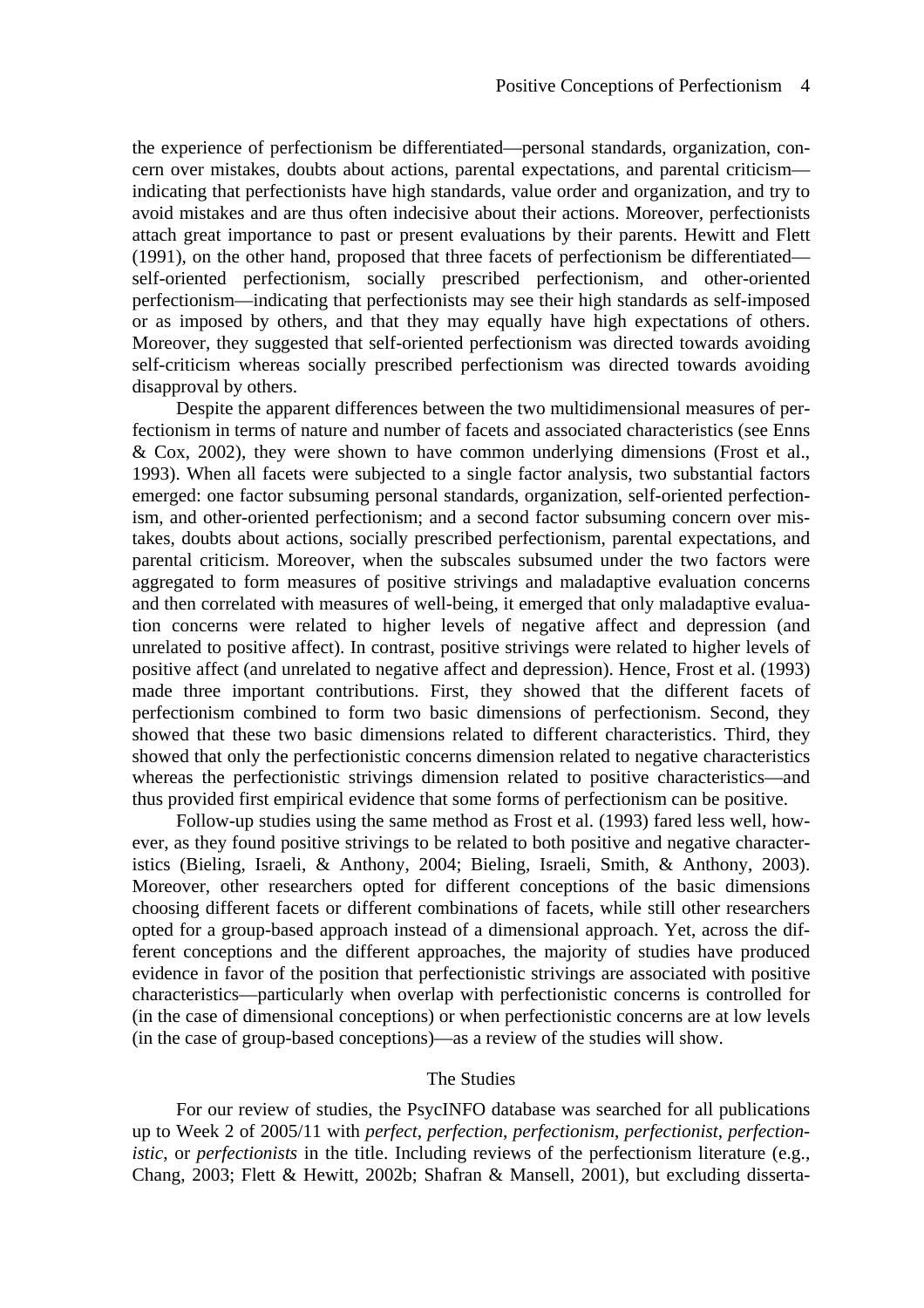tions and non-English publications, all publications that contained empirical studies investigating the two basic forms of perfectionism under different approaches and the various labels mentioned above were examined with respect to (a) how they conceptualized the positive and negative forms of perfectionism and (b) what evidence was presented in favor of the view that the positive conception of perfectionism was indeed associated with more positive characteristics than the negative conception.

A few publications were deliberately excluded from this review. Because the aim was to review evidence for the view that a positive and a negative form of perfectionism can be differentiated, we excluded studies that conceptualized positive and negative perfectionism as endpoints of a single dimension (e.g., Oliver, Hart, Ross, & Katz, 2001; Rhéaume, Ladouceur, & Freeston, 2000). Moreover, we excluded studies that employed the Positive and Negative Perfectionism Scale (PNPS; Terry-Short et al., 1995), because this scale has shown a questionable factor structure and seems in need of fundamental revision that may involve the elimination of half of its items (Haase & Prapavessis, 2004). Moreover, all conceptions of positive and negative perfectionism apart from the PNPS are based on a combination of facets derived from established multidimensional measures of perfectionism (see Table 1). While including studies with the PNPS (e.g., L. R. Burns & Fedewa, 2005; Haase, Prapavessis, & Owens, 1999, 2002; Lundh, Johnsson, Sundqvist, & Olsson, 2002) would not have altered the overall pattern of our findings, excluding these studies had the advantage of ensuring greater comparability between the different approaches and conceptions.

#### *Conceptions and Evidence*

Overall, 35 studies were found. Table 2 summarizes the 15 studies taking a dimensional approach, documenting how they conceptualized the two dimensions of perfectionistic strivings and perfectionistic concerns and summarizing the empirical evidence in favor of the notion that perfectionistic strivings are related to positive characteristics (Bieling et al, 2004; Bieling et al., 2003; Chang, Watkins, & Banks, 2004; Cox, Enns, & Clara, 2002; Dunkley, Blankstein, Halsall, Williams, & Winkworth, 2000; Dunkley, Zuroff, & Blankstein, 2003; Enns, Cox, Sareen, & Freeman, 2001; Frost et al., 1993; Hill et al., 2004; Lynd-Stevenson & Hearne, 1999; Parker & Stumpf, 1995; Rice et al., 1998; Rice, Lopez & Vergara, 2005; Stumpf & Parker, 2000; Suddarth & Slaney, 2001). Table 3 summarizes the 20 studies taking a group-based approach, documenting how they conceptualized healthy perfectionists and unhealthy perfectionists and summarizing the evidence in favor of the notion that healthy perfectionists show higher levels of positive characteristics than unhealthy perfectionists and nonperfectionists (Ashby & Bruner, 2005; Ashby & Kottman, 1996; Ashby, Kottman, & DeGraaf, 1999; Dickinson & Ashby, 2005; Dixon, Lapsley, & Hanchon, 2004; Gilman & Ashby, 2003; Gilman, Ashby, Sverko, Florell, & Varjas, 2005; Grzegorek, Slaney, Franze, & Rice, 2004; LoCicero, Ashby, & Kern, 2000; Martin & Ashby, 2004a, 2004b; Mobley, Slaney, & Rice, 2005; Parker, 1997; Periasamy & Ashby, 2002; Rhéaume, Freeston, et al., 2000; Rice, Ashby, & Preusser, 1996; Rice, Bair, Castro, Cohen, & Hood, 2003; Rice & Dellwo, 2002; Rice & Mirzadeh, 2000; Rice & Slaney, 2002). Leaving most of the details to Tables 2 and 3 and focusing on positive perfectionism, the studies can be summarized as follows.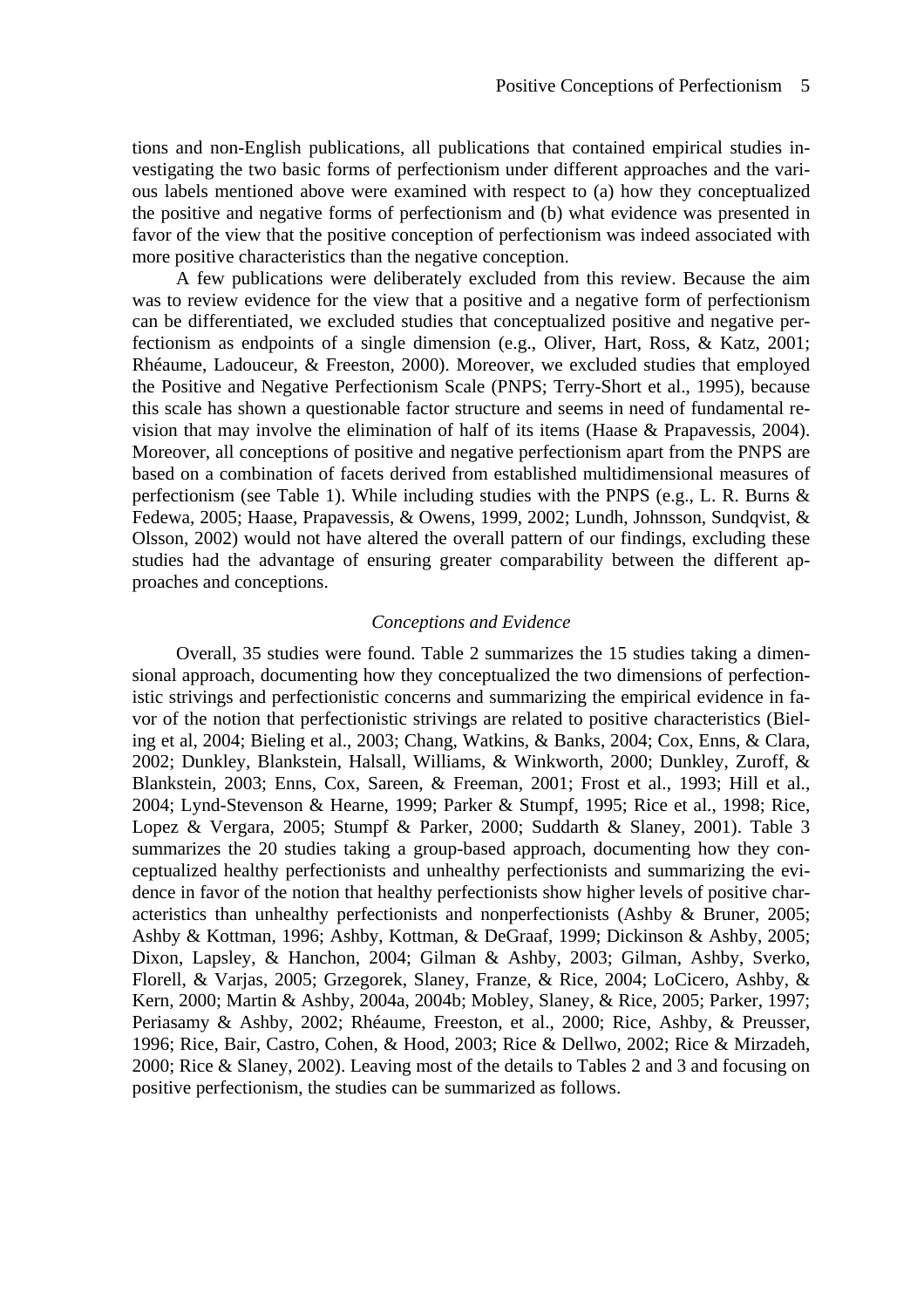#### *Dimensional Conceptions: Perfectionistic Strivings and Perfectionistic Concerns*

Attending to Table 2, we first take a look at how the 15 studies that followed a dimensional approach have conceptualized the two dimensions of perfectionism and what evidence they have produced in support of the position that the dimension we labeled *perfectionistic strivings* is associated with positive characteristics. For this, we categorized all studies into four categories, namely as (a) positive evidence when perfectionistic strivings were related to positive characteristics only, (b) mixed evidence when perfectionistic strivings were related to both positive and negative characteristics, (c) negative evidence when perfectionistic strivings were related to negative characteristics only, and (d) null finding when perfectionistic strivings were unrelated to any positive or negative characteristics. (Inverse relations to negative characteristics were regarded as positive and inverse relations to positive characteristics as negative.) Following this scheme, 6 of the 15 studies were categorized as positive evidence, 4 as mixed evidence, 4 as negative evidence, and 1 as a null finding. However, when we reanalyzed the evidence and controlled for overlap between perfectionistic strivings and perfectionistic concerns in the studies where this was applicable, the picture changed dramatically: now 10 of the 15 studies were categorized as positive evidence, 3 as mixed evidence, 2 as null findings, and none as negative evidence (see Table 2 for details). But let us first summarize the findings for perfectionistic strivings as they were presented in the respective studies, before we turn to our reanalysis.

In the six studies categorized as providing *positive evidence* (Chang et al., 2004; Frost et al., 1993; Parker & Stumpf, 1995; Rice et al., 2005; Stumpf & Parker, 2000; Suddarth & Slaney, 2001), the dimension of perfectionistic strivings was conceptualized as some combination of the facets that Frost et al. (1993) found to form the factor which they labeled positive strivings—personal standards, organization, self-oriented perfectionism, and other-oriented perfectionism—or as a combination of a subset of these facets. Moreover, two studies (Suddarth & Slaney, 2001; Rice et al., 2005) added high standards from the revised Almost Perfect Scale to this dimension (see Table 2). Regarding the correlations of perfectionistic strivings with the big five personality traits (John, 1990), perfectionistic strivings were related to higher levels of extraversion and conscientiousness. Moreover, they were related to higher levels of endurance and lower levels of external locus of control. Because Rotter's (1966) conception of external locus of control mainly captures individuals' beliefs that their lives are controlled by chance (e.g., Brosschot, Gebhardt, & Godaert, 1994), a lower level of external locus of control was counted as a positive characteristic (for a more differentiated conception of external control, see Levenson, 1981). Finally, perfectionistic strivings were related to greater subjective well-being in terms of positive affect and satisfaction with life as well as to lower levels of attachment avoidance, attachment anxiety, and suicidal ideation.

In the four studies categorized as providing *mixed evidence* (Bieling et al., 2003; Cox et al., 2002; Dunkley et al., 2000; Enns et al., 2001), the positive dimension representing perfectionistic strivings was again conceptualized as some combination of facets that represented positive strivings perfectionism (Frost et al., 1993). The evidence regarding achievement characteristics was positive, with perfectionistic strivings in students relating to higher perceived ability, higher exam performance, higher past year performance, and plans to study more rather than less. The evidence regarding other characteristics was mixed, however. With regard to personality traits, perfectionistic strivings were related to higher conscientiousness, but also to higher neuroticism (Enns et al., 2001). With regard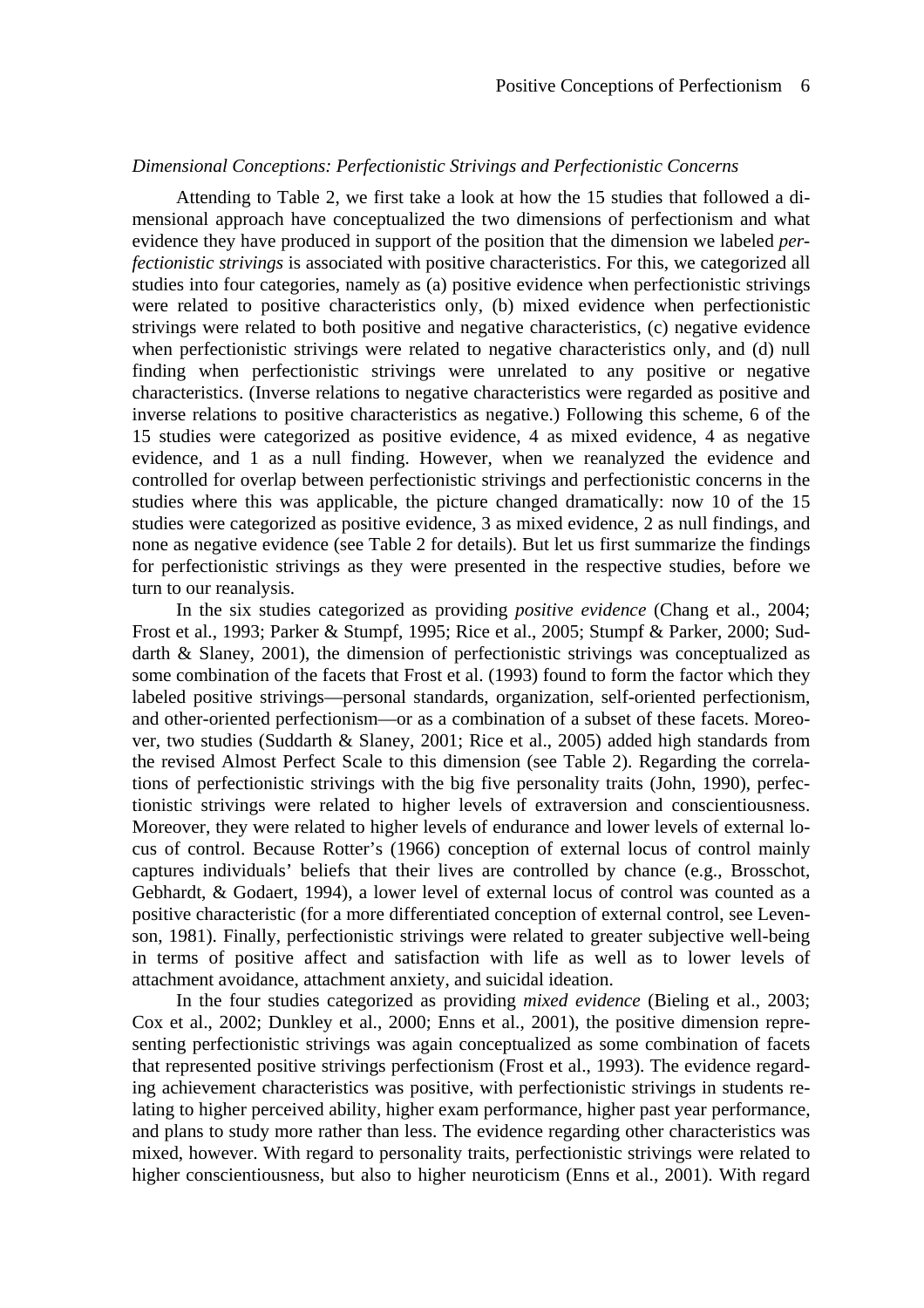to well-being, perfectionistic strivings were related to higher levels of positive affect, but also to higher levels of negative affect (Bieling et al., 2003); and with regard to stress and coping styles, they were related higher levels of active coping, but also to higher levels of perceived hassles (Dunkley et al., 2000).

Of the four studies categorized as providing *negative evidence* (Bieling et al., 2004; Dunkley et al., 2003; Hill et al., 2004; Lynd-Stevenson & Hearne, 1999), only two studies (Bieling et al., 2004; Dunkley et al., 2003) conceptualized the positive dimension of perfectionistic strivings as some combination of the facets that Frost et al. (1993) subsumed under positive strivings. Two studies used a different conceptualization (Hill et al., 2004; Lynd-Stevenson & Hearne, 1999). Following suggestions made by Adkins and Parker (1996), Lynd-Stevenson and Hearne (1999) conceptualized perfectionistic strivings as a combination of personal standards, parental expectations, and parental criticism, thereby including two facets that Frost et al. had subsumed under maladaptive evaluation concerns. Following their own multidimensional model of perfectionism, Hill et al. (2004) conceptualized perfectionistic strivings as a combination of striving for excellence, organization, planfulness, and high standards for others. Regardless of the conceptualization used, all four studies found perfectionistic strivings to be related to lower levels of well-being and perceived social support, and higher levels of perceived stress and pathological symptoms (see Table 2 for details).

Most of the mixed and negative evidence was related to the overlap between the dimensions of perfectionistic strivings and perfectionistic concerns, however. When inspecting the pattern of positive, mixed, and negative evidence, we noticed that the type of evidence produced seemed to relate to how strongly the dimension of perfectionistic strivings correlated with the dimension of perfectionistic concerns (see Table 2). All studies categorized as providing positive evidence had conceptualized the dimension of perfectionistic strivings such that it showed either zero correlations or only low to moderate correlations (.10 to .28) with the dimension of perfectionistic concerns.<sup>1</sup> In comparison, the studies categorized as providing mixed or negative evidence had conceptualized the dimension of perfectionistic strivings such that it showed high correlations (.45 to .70) with the dimension of perfectionistic concerns. With such substantial overlap between the two dimensions, it is conceivable that perfectionistic strivings would be "contaminated" with perfectionistic concerns and thus show inflated correlations with negative characteristics. After controlling for this overlap, the evidence in favor of perfectionism should be more positive.

Consequently, we reinspected those studies that reported the correlation between the dimension of perfectionistic strivings and the dimension of perfectionistic concerns, and reanalyzed the evidence by computing partial correlations between perfectionistic strivings and negative characteristics, partialling out perfectionistic concerns (Hays, 1973, Formula 16.20.3). The results were as expected. Controlling for overlap with perfectionistic concerns markedly increased the evidence in support of perfectionistic strivings being a positive form of perfectionism (see Table 2). Of the four studies initially categorized as mixed evidence, two now furnished positive evidence as the critical correlations of perfectionistic strivings with negative affect and perceived hassles became nonsignificant once perfectionistic concerns were partialled out (Bieling et al., 2003;

 $\overline{a}$ 

 $<sup>1</sup>$ In this pattern, the study of Rice et al. (2005) is disregarded because Rice et al. conducted multiple regres-</sup> sion analyses and thus controlled for the correlation of  $r = .43$  between the dimension of perfectionistic strivings and the dimension of perfectionistic concerns.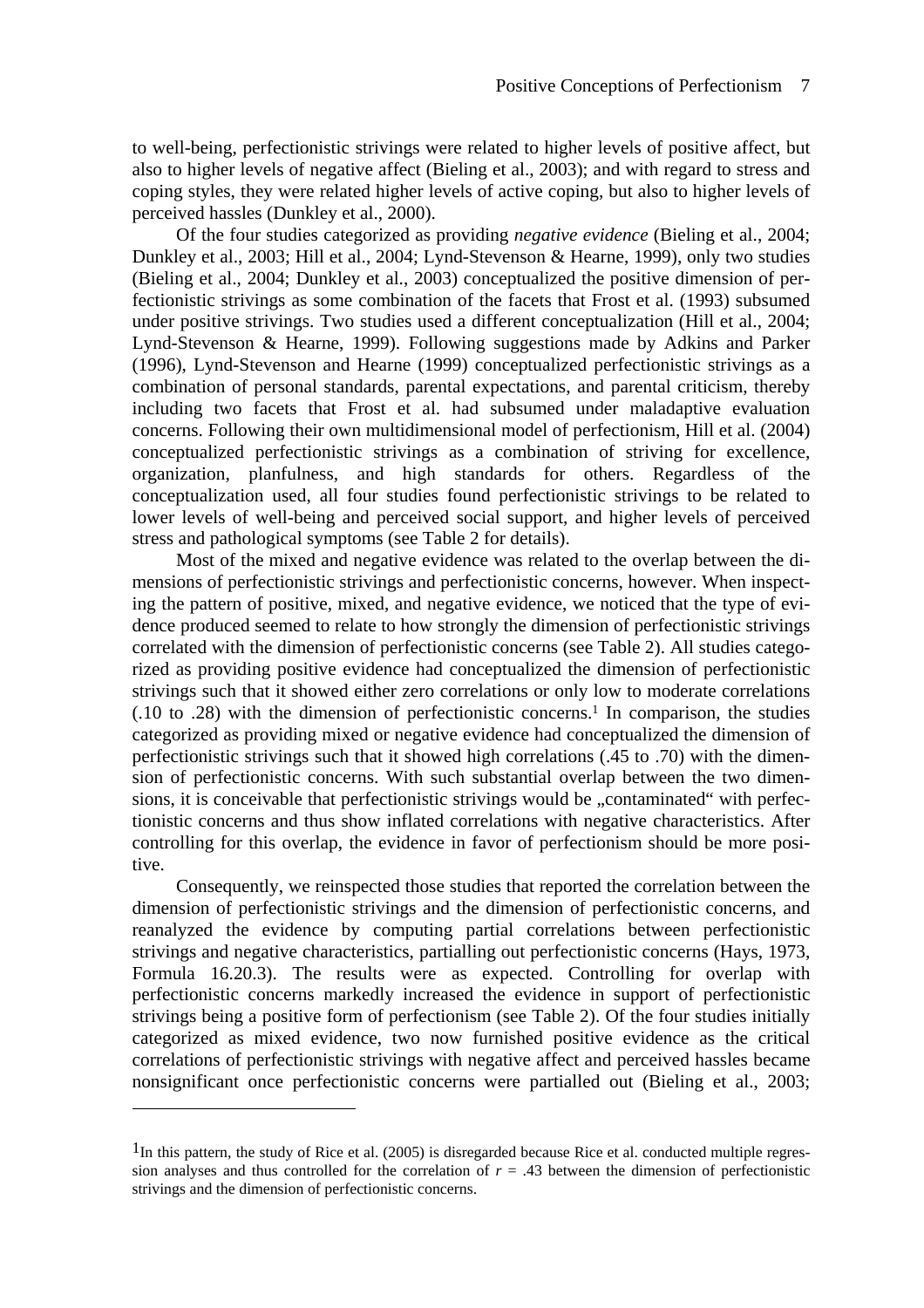Dunkley et al., 2000). Moreover, the study initially categorized as a null finding now furnished positive evidence because perfectionistic strivings now related to higher selfesteem (Rice et al., 1998). Finally, of the four studies initially categorized as negative evidence, one now furnished positive evidence because perfectionistic strivings now related to higher levels of perceived social support and lower levels of negative affect and self-blame (Dunkley et al., 2003); one study now furnished mixed evidence because perfectionistic strivings now related to lower levels of depression, but related to higher frequency of and distress caused by obsessive-compulsive symptoms (Hill et al., 2004); and two studies furnished null findings as perfectionistic strivings were now unrelated to any positive or negative characteristics (Bieling et al., 2004; Lynd-Stevenson & Hearne, 1999). Thus, after controlling for overlap between perfectionistic strivings and perfectionistic concerns, no study remained categorized as providing negative evidence. Instead, a further four studies could be categorized as providing positive evidence (see Table 2).

#### *Group-Based Conceptions: Healthy Perfectionists and Unhealthy Perfectionists*

Turning to Table 3 and to the studies that follow a group-based approach, there are two important differences to the previous studies. First, overlap between the positive and negative conceptions is of no concern, because these studies employed cluster analysis or dichotomization of facet scores to conceptualize healthy perfectionists as individuals with high levels of perfectionistic strivings and low levels of perfectionistic concerns and unhealthy perfectionists as individuals with high levels of perfectionistic strivings and high levels of perfectionistic concerns (see Table 3 for details). Consequently, these studies allow comparison of two distinct groups of perfectionists that show little (cluster analysis) or no (dichotomization) overlap in the facets associated with perfectionistic strivings and perfectionistic concerns. Second, mean differences instead of correlations are inspected, and the critical question is whether healthy perfectionists show higher levels of positive characteristics than unhealthy perfectionists. In addition, healthy perfectionists should not show lower levels of positive characteristics than nonperfectionists, as such findings would clearly be unsupportive of the view that high levels of perfectionistic strivings are positive.

Again, all studies were categorized into four categories, namely as (a) positive evidence when healthy perfectionists showed higher levels of positive characteristics than unhealthy perfectionists and no lower levels of positive characteristics than nonperfectionists, (b) mixed evidence when healthy perfectionists showed higher levels of both positive and negative characteristics than unhealthy perfectionists or higher levels of positive characteristics than unhealthy perfectionists, but lower levels of positive characteristics than nonperfectionists, (c) negative evidence when healthy perfectionists showed higher levels of negative characteristics than unhealthy perfectionists, and (d) null finding when healthy perfectionists did not differ from unhealthy perfectionists. (As with the studies taking a dimensional approach, lower levels of negative characteristics were regarded in the same way as higher levels of positive characteristics.) Following this scheme, 12 of the 20 studies were categorized as positive evidence. Note that in all 12 studies healthy perfectionists showed higher levels of positive characteristics not only when compared to unhealthy perfectionists, but also when compared to nonperfectionists (see Table 3). Furthermore, 4 studies were categorized as mixed evidence because healthy perfectionists showed higher levels of positive characteristics than unhealthy perfectionists, but lower levels of positive characteristics than nonperfectionists. Finally, 4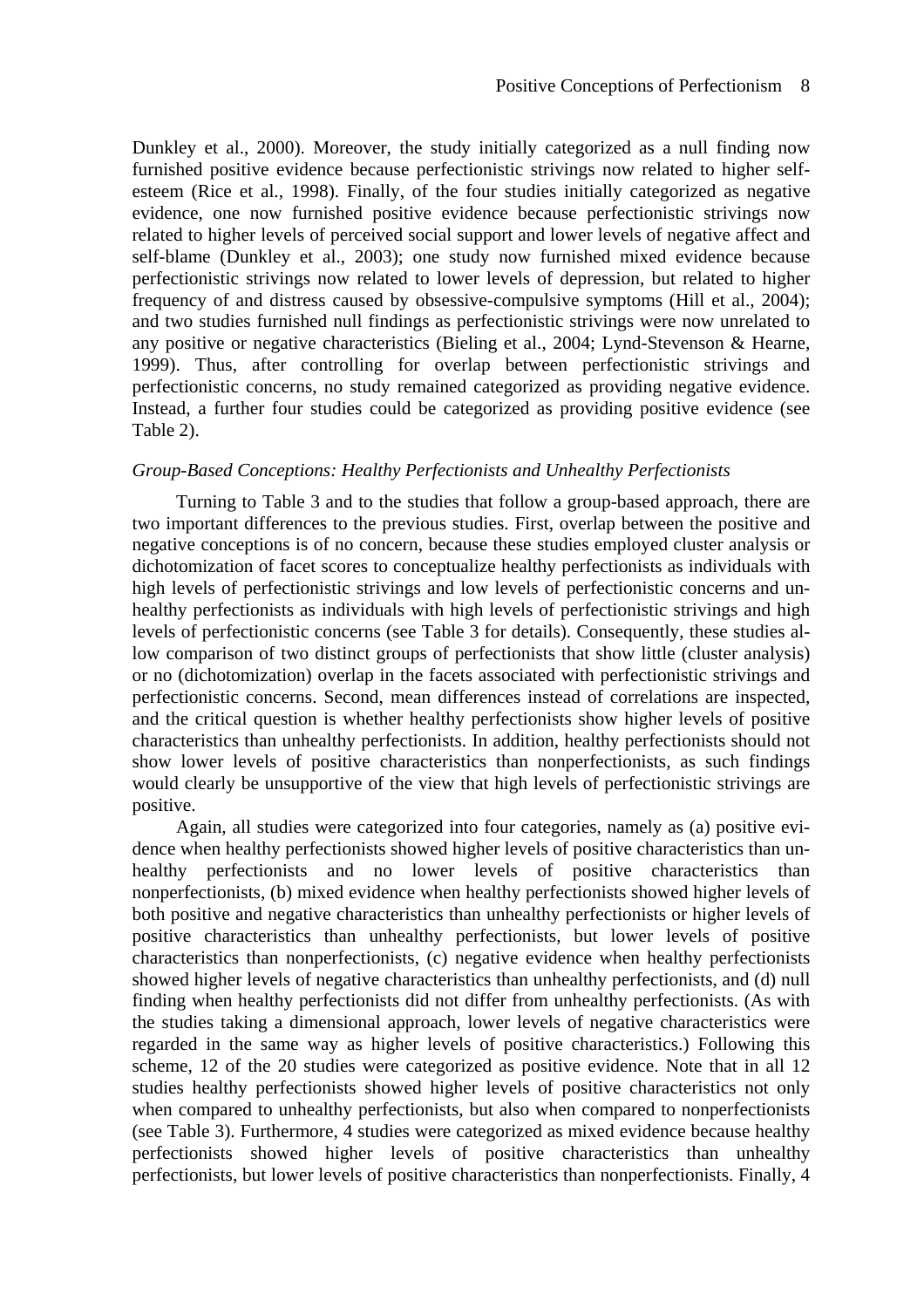studies were categorized as null findings because they did not find any significant differences between healthy and unhealthy perfectionists where positive characteristics were concerned (see Table 3 for details). No study was categorized as negative evidence.

In the 12 studies categorized as providing *positive evidence* (Ashby & Bruner, 2003; Ashby & Kottman, 1996; Dickinson & Ashby, 2005; Dixon et al., 2004; Gilman et al., 2005; LoCicero et al., 2000; Mobley et al., 2005; Periasamy & Ashby, 2002; Rice et al., 2003; Rice & Mirzadeh, 2000; Rice & Slaney, 2002; Slaney et al., 2004), healthy perfectionists were conceptualized as individuals with high scores on those facets that the dimensional approaches associated with perfectionistic strivings (i.e., personal standards, high standards, order, and organization) and low or medium scores on those facets associated with perfectionistic concerns (i.e., concern over mistakes, doubts about actions, discrepancy between actual achievements and high expectations, parental criticism, and parental expectations). Unhealthy perfectionists were conceptualized as individuals with high scores on all facets of perfectionism, and nonperfectionists as individuals with medium or low scores on all facets of perfectionism. There were three exceptions, however. Two studies arrived at cluster solutions in which unhealthy perfectionists showed only low or medium levels of organization (Rice & Mirzadeh, 2000; Rice et al., 2003), and a third study found two groups of unhealthy perfectionists: one group was labeled , pervasive perfectionists and showed medium levels of parental expectations and parental criticism, and the other group was labeled , mixed maladaptive perfectionists" and showed medium levels of organization and doubts about actions (Dixon et al. 2004). With respect to characteristics investigated, findings dovetail with those of the studies taking a dimensional approach. Healthy perfectionists showed higher levels of positive personality traits and greater subjective well-being and reported more adaptive coping styles, greater social adjustment, and better academic integration as well as less obsessive-compulsive symptoms than unhealthy perfectionists. Moreover, healthy perfectionists also scored higher than nonperfectionists on many of the positive characteristics identified (see Table 3 for details).

In the four studies categorized as providing *mixed evidence* (Martin & Ashby, 2004a; Parker, 1997; Rhéaume, Freeston, et al., 2000; Rice & Dellwo, 2002), healthy perfectionists, unhealthy perfectionists, and nonperfectionists were conceptualized in the same way as in the studies categorized as positive evidence, except for one study in which the cluster of unhealthy perfectionists showed only medium-high levels of personal standards (Rice & Dellwo, 2002). Moreover, one study employed the Perfectionism Inventory (see Table 1) and conceptualized healthy perfectionists as individuals who show high levels of perfectionist tendencies and experience few negative consequences of perfectionism, and unhealthy perfectionists as individuals who show high levels of perfectionist tendencies and experience many negative consequences of perfectionism (Rhéaume, Freeston, et al., 2000). With respect to the characteristics investigated, all studies found healthy perfectionists to show higher levels of positive personality traits, greater subjective well-being, higher social integration, and greater academic adaptation than nonperfectionists (see Table 3 for details). However, healthy perfectionists also showed higher levels of neuroticism and depression than nonperfectionists (Parker, 1997; Rice & Dellwo, 2002). Moreover, two studies indicated that healthy perfectionists may be overly critical and unbalanced in their thinking: In one of these studies, healthy perfectionists showed higher evidence requirements than unhealthy perfectionists in a cognitive task designed to capture obsessive-compulsive tendencies (Rhéaume, Freeston, et al., 2000). In the other study, they showed lower levels of relativistic thinking than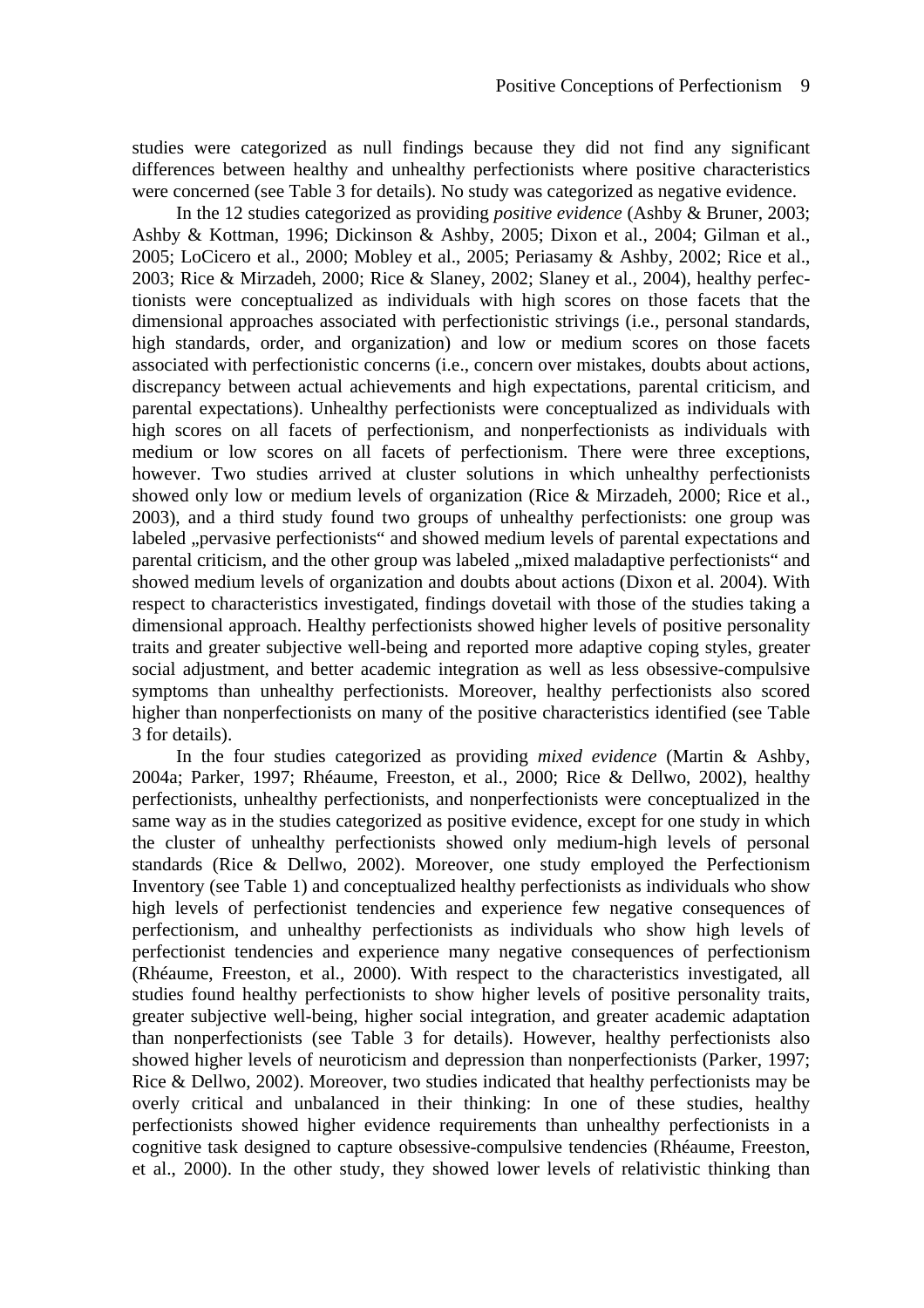nonperfectionists (Martin & Ashby, 2004a) which indicates that even healthy perfectionists may sometimes have a tendency for "black and white thinking" (Enns  $\&$ Cox, 2002).

It is important to note that in all studies categorized as mixed evidence, only one negative characteristic showed higher levels in healthy perfectionists than in unhealthy perfectionists or nonperfectionists. All other differences constituted positive evidence. Moreover, in two of the studies categorized as *null findings* because there were no differences between healthy and unhealthy perfectionists (Ashby et al., 1999; Gilman & Ashby, 2003), healthy perfectionists showed higher levels of subjective well-being (enjoyment, satisfaction) than nonperfectionists. Thus, across all studies taking a group-based approach, the great majority of all differences identified between healthy perfectionists, unhealthy perfectionists, and nonperfectionists lend support to the conception that high levels of perfectionistic strivings are associated with positive characteristics when levels of perfectionistic concerns are low.

#### *Summary, Critical Evaluation, and Limitations*

In sum, studies taking a dimensional approach have shown the dimension of perfectionistic strivings to be related to higher levels of conscientiousness, extraversion, endurance, positive affect, satisfaction with life, active coping styles, and achievement, and to lower levels of external control and suicidal ideation. Moreover, when overlap with the dimension representing perfectionistic concerns was taken into account, perfectionistic strivings were also related to higher levels of perceived social support and lower levels of depression, self-blame, and perceived hassles. Moreover, studies taking a group-based approach have found that individuals with high levels of perfectionistic strivings and low levels of perfectionistic concerns (healthy perfectionists) show higher levels of self-esteem, agreeableness, social integration (e.g., greater social interest, greater willingness to go along with others), and academic adaptation (e.g., higher grade point average [GPA], greater GPA satisfaction), and lower levels of anxiety, depression, procrastination, defensiveness, maladaptive coping styles, and interpersonal problems and report fewer somatic complaints and psychological symptoms than individuals with high levels of perfectionistic strivings and high levels of perfectionistic concerns (unhealthy perfectionists) or individuals with low levels of perfectionistic strivings (nonperfectionists). Taken together, both dimensional and group-based conceptions have accumulated a large body of evidence suggesting that two forms of perfectionism be differentiated—perfectionistic strivings and perfectionistic concerns—and that only the perfectionistic concerns dimension is associated with all those negative characteristics that traditional views have associated with perfectionism. In contrast, the perfectionistic strivings dimension is associated with positive characteristics and unrelated or even inversely related to those negative characteristics traditionally associated with perfectionism.

Two exceptions deserve attention. First, some studies found perfectionistic strivings to be related to higher levels of obsessive-compulsive symptoms and higher evidence requirements and to lower levels of relativistic thinking, indicating that perfectionistic strivings may be associated with a tendency for obsessive-compulsiveness and rigidity even when overlap with perfectionistic concerns is controlled for or when there are low levels of perfectionistic concerns (Hill et al., 2004; Martin & Ashby, 2004a; Rhéaume, Freeston, et al., 2000). Second, some studies found healthy perfectionists to have higher levels of neuroticism and depression than nonperfectionists indicating that perfectionistic strivings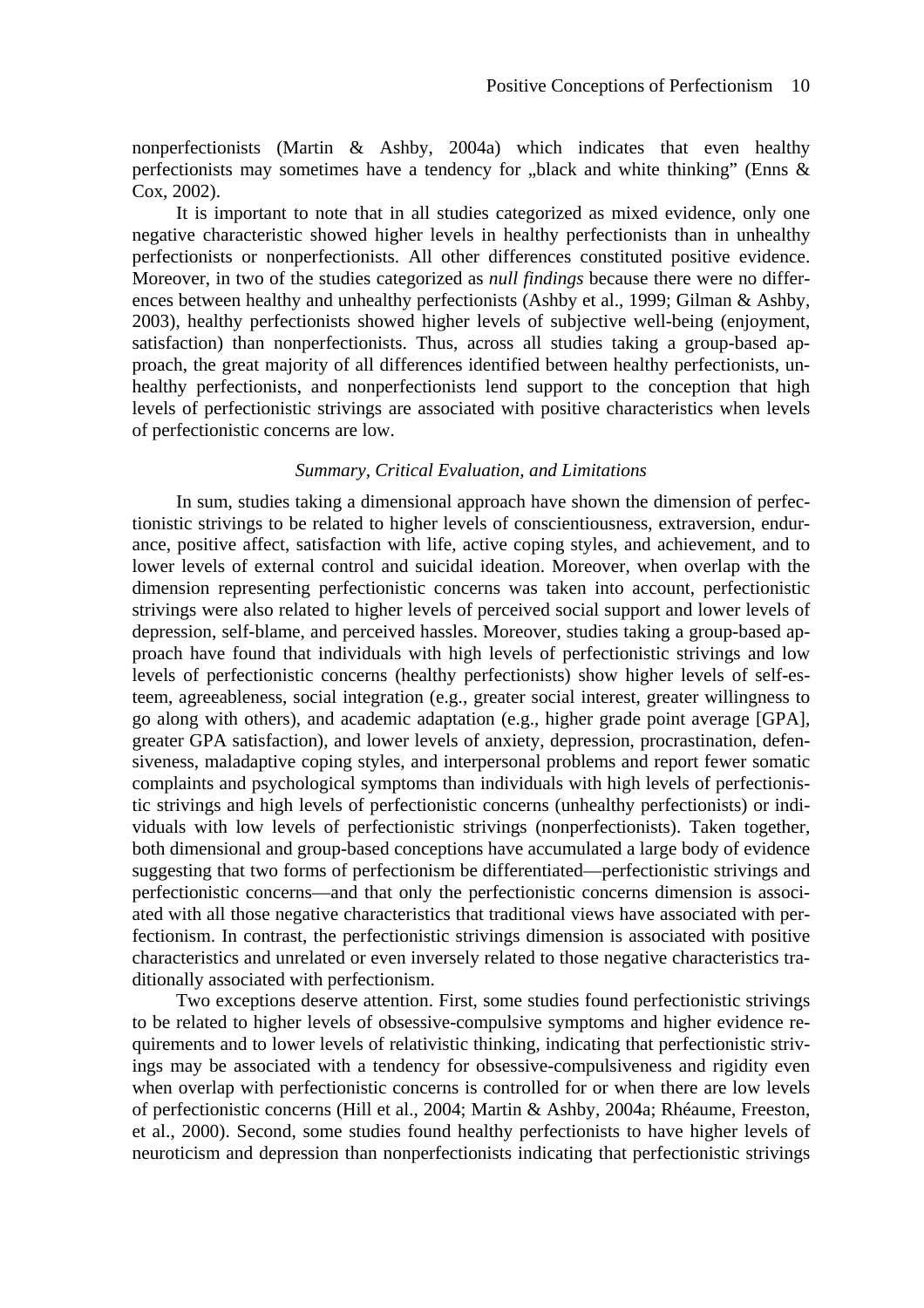may sometimes be associated with negative affectivity even when perfectionistic concerns are low (Parker, 1997; Rice & Dellwo, 2002).

Regarding the positive evidence, two notes of caution are in order. First, some positive evidence may have been counted twice as four studies in Tables 2 and 3 may not represent independent evidence, but appear to be based on the same samples. This concerns the sample of medical students who seem to have been examined in two studies following a dimensional conception (Cox et al., 2002; Enns et al., 2001) and the sample of talented sixth graders who also seem to have been examined in two studies—one following a group-based conception (Parker, 1997) and one following a dimensional conception (Stumpf & Parker, 2000). Second, some positive evidence may be attributed to content overlap between the characteristics identified and the measures employed to conceptualize perfectionistic strivings and perfectionistic concerns. Regarding the dimensional conceptions and focusing on the positive dimension representing perfectionistic strivings (Table 2), this concerns in particular the findings that perfectionistic strivings are associated with higher levels of conscientiousness (Cox et al., 2002; Enns et al., 2001; Parker & Stumpf, 1995), as standard measures of conscientiousness contain items that make a direct reference to perfectionism and striving for excellence (e.g., Costa & McCrae, 1992). Consequently, in evaluating the positive evidence for the dimensional conceptions, more weight should be given to those characteristics that do not show content overlap with perfectionistic strivings. Regarding the group-based conceptions and focusing on differences between healthy and unhealthy perfectionists (Table 3), content overlap concerns in particular the findings that healthy perfectionists show less procrastination, doubting, and anxiety than unhealthy perfectionists (Ashby & Bruner, 2005; Ashby & Kottman, 1996; Mobley et al., 2005) as those characteristics show substantial content overlap and thus high correlations with the measures employed to conceptualize the dimension of perfectionistic concerns (Stöber & Joormann, 2001). As healthy and unhealthy perfectionists differ with respect to perfectionistic concerns (see Figure 1), characteristics that show content overlap with perfectionistic concerns do not make for convincing evidence. Consequently, in evaluating the positive evidence for the group-based conceptions, more weight should be given to those characteristics that show content overlap with neither perfectionistic strivings nor perfectionistic concerns and to those characteristics in which healthy perfectionists differ from both unhealthy perfectionists and nonperfectionists. Hence, characteristics such as extraversion and agreeableness, satisfaction with life and coping styles as well as all indicators of achievement and performance (particularly objective measures such as GPA) should be given greater weight in the summary of the evidence.

Regarding the limitations of our review, we see three main reservations. First, when categorizing characteristics as positive, we relied on our general knowledge of the research findings on these characteristics and on the general understanding of these characteristics. While we would hold that the characteristics that we conceived of as positive do have this quality for most individuals most of the time, we are aware that the positivity of psychological characteristics may depend on situational circumstances. Take coping for example. While active coping such as problem-focused coping is generally regarded as a positive characteristic, it is not helpful when stressors are not changeable (Vitaliano, DeWolfe, Maiuro, Russo, & Katon, 1990). And while passive coping such as disengagement is generally regarded as negative, it may provide some relief in the early stages of the coping processes and thus help individuals to use more effective coping later in the process (Scheier, Weintraub, & Carver, 1986). Second, our review focused on linear correlations and main effects and did not take moderator effects or interactions into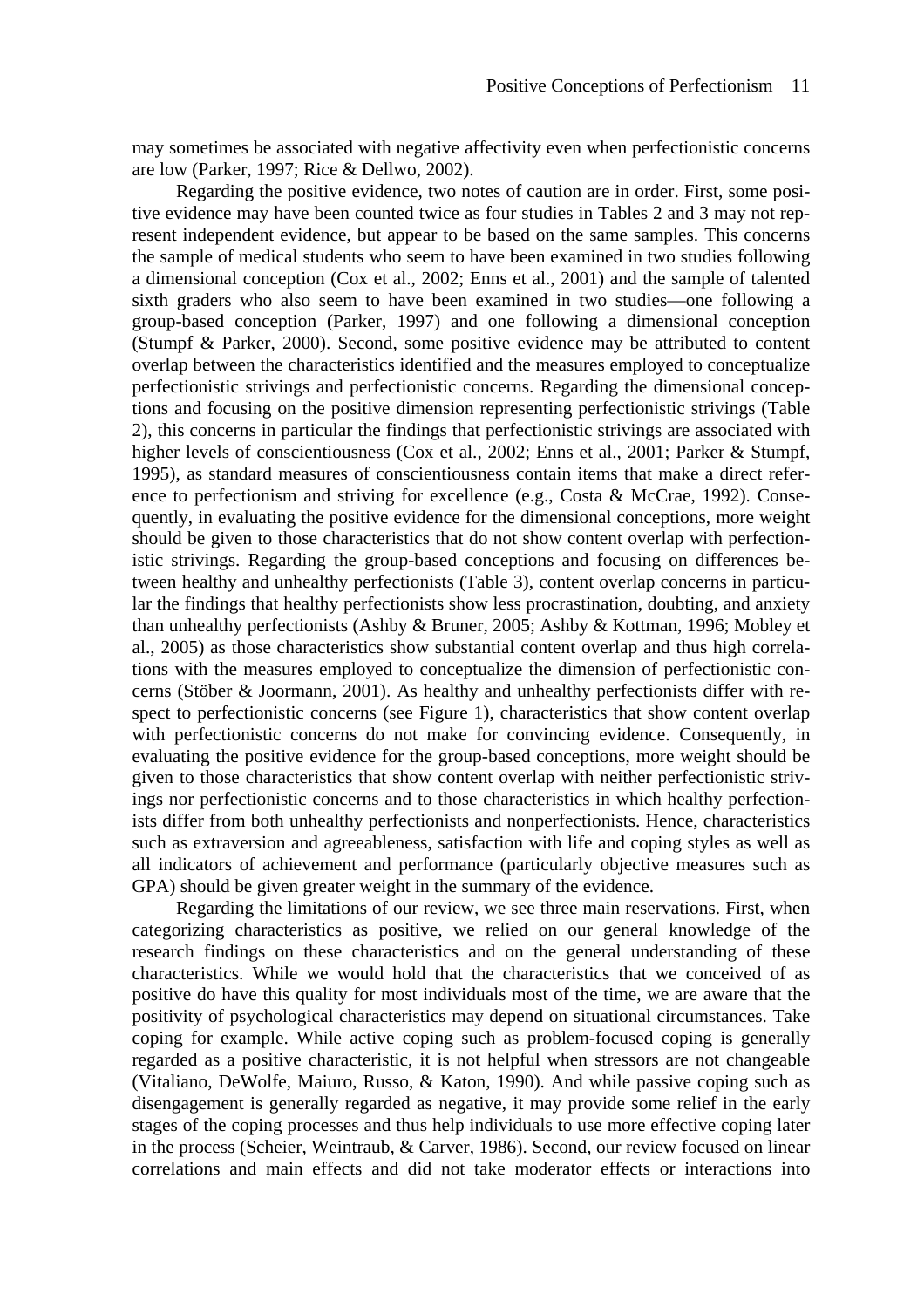account. However, only one of the studies we reviewed reported an interaction effect with perfectionistic strivings (Dunkley et al., 2000). While this study found perfectionistic strivings related to active coping styles and unrelated to perceived hassles once overlap with perfectionistic concerns was partialled out (see Table 2), moderator analyses showed that under unfavorable conditions (i.e., high levels of perceived hassles and/or low levels of perceived social support) perfectionistic strivings were related to higher levels of perceived distress. Third, when categorizing studies as positive, mixed, or negative evidence, we looked only at the significance of correlations and mean differences. Such a ", vote counting" (Light  $\&$  Smith, 1971) procedure is likely to have low power and has been shown to underestimate effects (Hedges & Olkin, 1980). As such underestimation may have cut both ways—we may have underestimated the associations of perfectionistic strivings with positive characteristics, or their associations with negative characteristics it remains for future studies to employ more powerful quantitative methods of research synthesis (Glass, McGaw & Smith, 1981; Hunter, Schmidt & Jackson, 1982). For a quantitative synthesis of findings, however, greater comparability of the positive conceptions of perfectionism would be required, as would a consensual agreement as to which facets represent the core facets of perfectionism on which to build the dimensions of perfectionistic strivings and perfectionistic concerns, and which facets may be disregarded.

#### Challenges for Future Research

#### *Core Facets*

Regarding the question of the core facets of perfectionistic strivings and perfectionistic concerns, we would argue that (a) organization and order, (b) parental expectations and criticism, and (c) other-oriented perfectionism may be disregarded when conceptualizing the two dimensions of perfectionistic strivings and perfectionistic concerns or when differentiating between healthy perfectionists, unhealthy perfectionists, and nonperfectionists. Regarding organization and order, the correlations of organization with personal standards are only moderate and those with overall perfectionism are rather low (e.g., Frost et al., 1990; Slaney, Rice, Mobley, Trippi, & Ashby, 2001). Accordingly, Frost et al. (1990) recommended excluding organization when computing overall perfectionism scores. Moreover, confirmatory factor analyses on facets of perfectionism that included both organization and order found that these two facets formed a third, separate factor independent of the two dimensions of perfectionistic strivings and perfectionistic concerns (Rice et al., 2005; Suddarth & Slaney, 2001). Thus organization and order do not form part of the two-dimensional space of the conceptual framework that bridges dimensional and group-based approaches (Figure 1) and may better be disregarded, even though many studies following the group-based approach have included order to differentiate between perfectionists and nonperfectionists. Regarding parental expectations and criticism, particularly the early studies following a dimensional approach have included these facets as part of the perfectionistic concerns dimension (see Table 2). However, recent studies investigating the influence of parenting on positive and negative perfectionism have treated parental expectations and criticism as facets of perfectionistic parenting (e.g., Enns, Cox, & Clara, 2002; Randolph & Dykman, 1998; Rice et al., 2005), suggesting that parental expectations and criticism represent developmental antecedents of perfectionism, not core facets of perfectionism itself. Regarding other-oriented perfectionism, only a few studies included this facet as part of the dimension of perfectionistic strivings. This may reflect the ambivalent theoretical status of this facet and the ambivalent findings regarding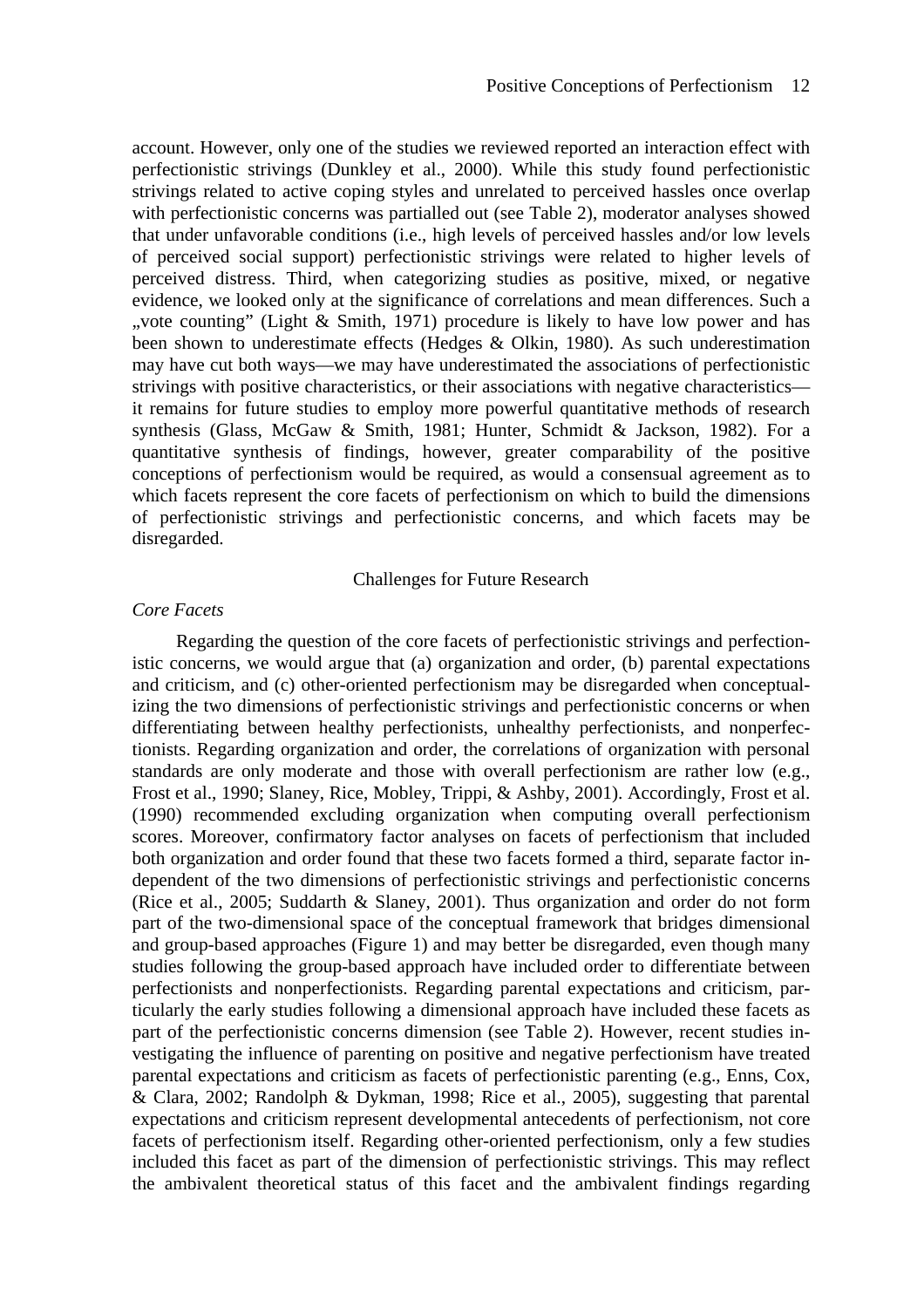positive and negative characteristics (Enns & Cox, 2002). Consequently, other-oriented perfectionism is mostly disregarded in the current debate over the clinical relevance of multidimensional perfectionism (Dunkley, Blankstein, Masheb, & Grilo, 2006; Hewitt, Flett, Besser, Sherry, & McGee, 2003; Shafran, Cooper, & Fairburn., 2002, 2003). Moreover, many recent studies following Hewitt and Flett's (1991) model of multidimensional perfectionism have focused on differences between self-oriented perfectionism and socially prescribed perfectionism only, and disregarded other-oriented perfectionism (e.g., Kobori & Tanno, 2005; Powers, Koestner, & Topciu, 2005). Consequently, we suggest that researchers may restrict their conceptions of the two dimensions of perfectionistic strivings and perfectionistic concerns and the groups of healthy and unhealthy perfectionists to the following core facets of perfectionism (see Table 1): personal standards, self-oriented perfectionism, high standards, striving for excellence, and perfectionistic tendencies, on the one hand; and concern over mistakes, doubts about actions, socially prescribed perfectionism, discrepancy, and negative consequences of perfectionism, on the other.

#### *Positive Effects*

While our review presents converging evidence that perfectionistic strivings are related to positive characteristics when the influence of perfectionistic concerns is controlled for, the question remains as to whether perfectionistic strivings also have positive *effects*, for example, if perfectionistic strivings predict longitudinal increases in subjective wellbeing or academic achievements. So far, however, there is only one longitudinal study comparing positive strivings and perfectionistic concerns (Enns et al., 2001). While this study found that perfectionistic concerns had negative longitudinal effects, predicting increases in depression and hopelessness, no positive longitudinal effects for perfectionistic strivings were found. Turning to studies that have investigated longitudinal effects of core facets associated with perfectionistic strivings and perfectionistic concerns—notably selforiented perfectionism and socially prescribed perfectionism—there are findings that selforiented perfectionism may predict progress in attainment of important personal goals and decreases in negative affect (Powers et al., 2005). Other studies, however, found no positive longitudinal effects of self-oriented perfectionism (e.g., Enns, Cox, & Clara, 2005). Moreover, O'Connor and O'Connor (2003) found self-oriented perfectionism to interact with self-reported coping styles: Individuals with high levels of self-oriented perfectionism and low levels of adaptive coping showed increases in hopelessness, suggesting that facets associated with positive perfectionism may have negative longitudinal effects under unfavorable conditions (see also Dunkley et al., 2000). However, self-oriented perfectionism alone can not be considered a good proxy for positive perfectionistic strivings if overlap with socially prescribed perfectionism or selfcriticism is not controlled for (Dunkley et al., 2006; Hewitt et al., 2003; Shafran et al., 2002; Sherry, Hewitt, Flett, & Harvey, 2003). Consequently, more longitudinal studies looking at the whole dimension of perfectionistic strivings are needed as are longitudinal studies comparing healthy and unhealthy perfectionists.

Because positive effects of perfectionistic strivings remain to be demonstrated, it seems premature to speak of functional or adaptive perfectionism or to refer to healthy perfectionists as functional or adaptive perfectionists, because the adjectives *functional* and *adaptive* have strong connotations that many researchers find unfitting in association with perfectionism (e.g., Flett & Hewitt, 2002a; R. O. Frost, cited in Benson, 2003). In common language usage, *functional* denotes that something is (connected with) a function contributing to the development or maintenance of a larger whole, and *adaptive* denotes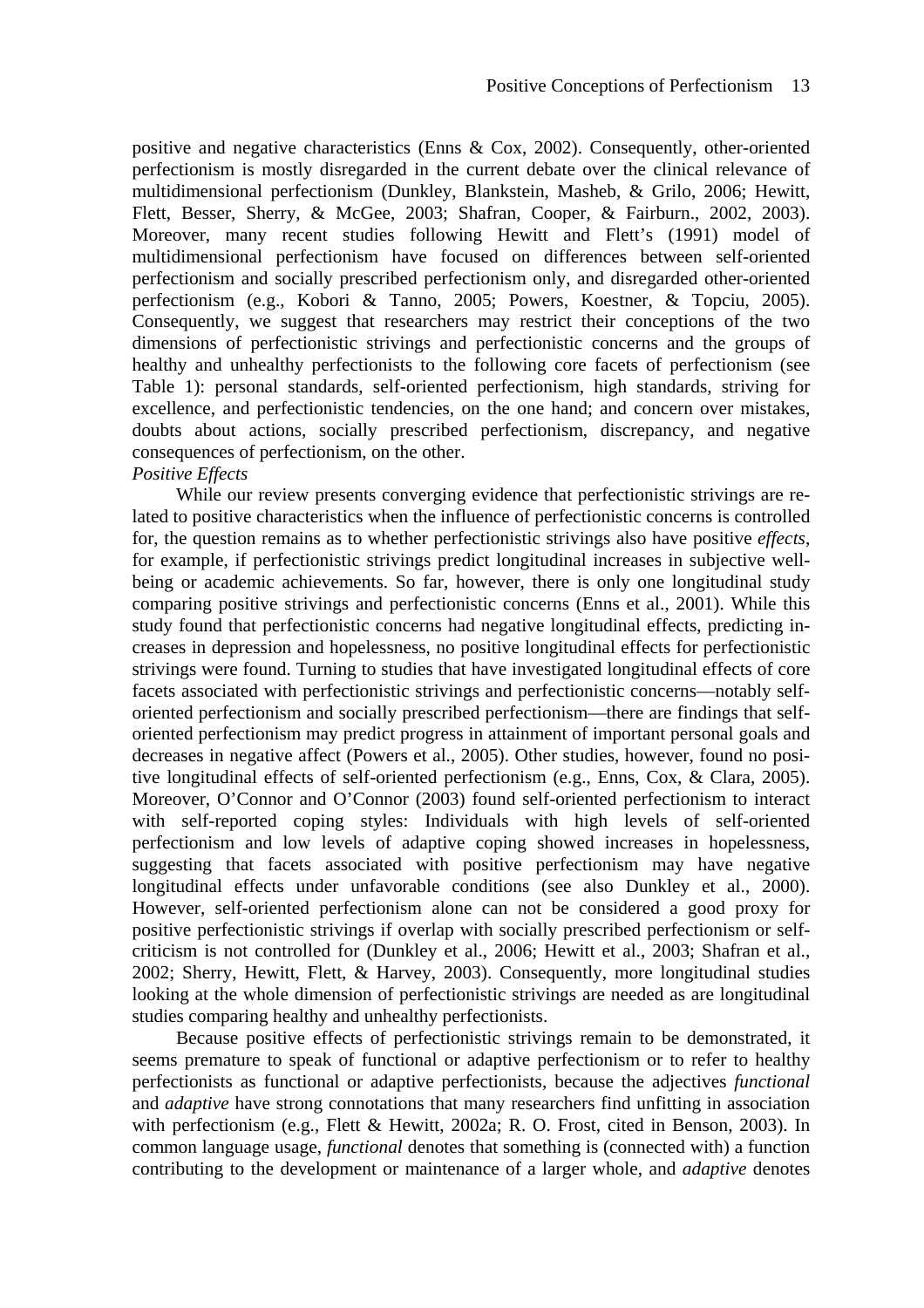that something has the capacity of adaptation whereby adaptation usually means adjustment to environmental conditions (Merriam-Webster, 2005). Accordingly, adaptation is a key term in evolutionary psychology, where it refers to attributes that enhance a creature's fitness in terms of its chances to survive and reproduce (e.g., Schmitt & Pilcher, 2004). To date, research on positive conceptions of perfectionism has neither delineated the function that striving for perfection may serve in the development of the individual nor specified the environmental conditions under which striving for perfection would be adaptive. Therefore, we chose to follow Parker (1997, 2000; Stumpf & Parker, 2000; cf. Greenspon, 2000) and speak of healthy and unhealthy perfectionists, because *healthy* does not necessarily denote that something is conducive to health, but may simply denote that something (or someone) enjoys or evinces good health (Merriam-Webster, 2005). As our review shows that individuals with high levels of perfectionistic strivings and low levels of perfectionistic concerns by and large do evince good mental health compared to individuals with high levels of perfectionistic strivings and high levels of perfectionistic concerns, we found that labeling the two groups as healthy perfectionists and unhealthy perfectionists was most fitting.

#### *Developmental Analysis*

Regarding the question of the development of perfectionism, most researchers have stressed that the family environment, and particularly the parents, play a crucial role (e.g., Blatt, 1995; Hamachek, 1978; Pacht, 1984; Shafran & Mansell, 2001). With respect to the facets of perfectionistic concerns, research has produced converging evidence that concern over mistakes, doubts about actions, and socially prescribed perfectionism all are associated with anxious, overprotective, affectionless, and harsh parenting (for a review, see Flett, Hewitt, Oliver, & Macdonald, 2002). With respect to the facets of perfectionistic strivings, however, there is no such evidence. The same studies that show strong links between parenting practices and facets of perfectionistic concerns show only weak and often inconsistent links between parenting practices and facets of perfectionistic strivings (e.g., Kawamura, Frost, & Harmatz, 2002; Kenney-Benson & Pomerantz, 2005; Stöber, 1998). This may indicate that general parenting styles are only loosely related to positive perfectionism, if at all. However, recent evidence from a longitudinal study (Enns et al., 2002) suggests that a specific child-rearing style termed "perfectionistic parenting" (Randolph & Dykman, 1998) may play a role in the development of positive perfectionism. Whereas harsh parenting (subsuming parental overprotection, lack of care, critical parenting, and parental pressure to be perfect) emerged as a developmental antecedent of negative perfectionism only, perfectionistic parenting (subsuming parental pressure to be perfect and high parental standards) emerged as a developmental antecedent of both positive and negative perfectionism.

Moreover, studies have consistently found that children who show high levels of perfectionistic strivings (personal standards, self-oriented perfectionism) tend to have parents who also show high levels of perfectionistic strivings. This relationship seems particularly strong when parent and child are of the same gender (Frost, Lahart, & Rosenblate, 1991; Soenens, Elliot, Goossens, Vansteenkiste, Luyten, & Duriez, 2005; Vieth & Trull, 1999). This may indicate that modeling by parents may play a role in the development of positive perfectionism (Hamachek, 1978; Neumeister, 2004), but genetic factors should not be overlooked either as a recent twin study found high heritability values for perfectionistic personal standards (Tozzi et al., 2004). Consequently, a comprehensive developmental analysis of positive perfectionism would also have to take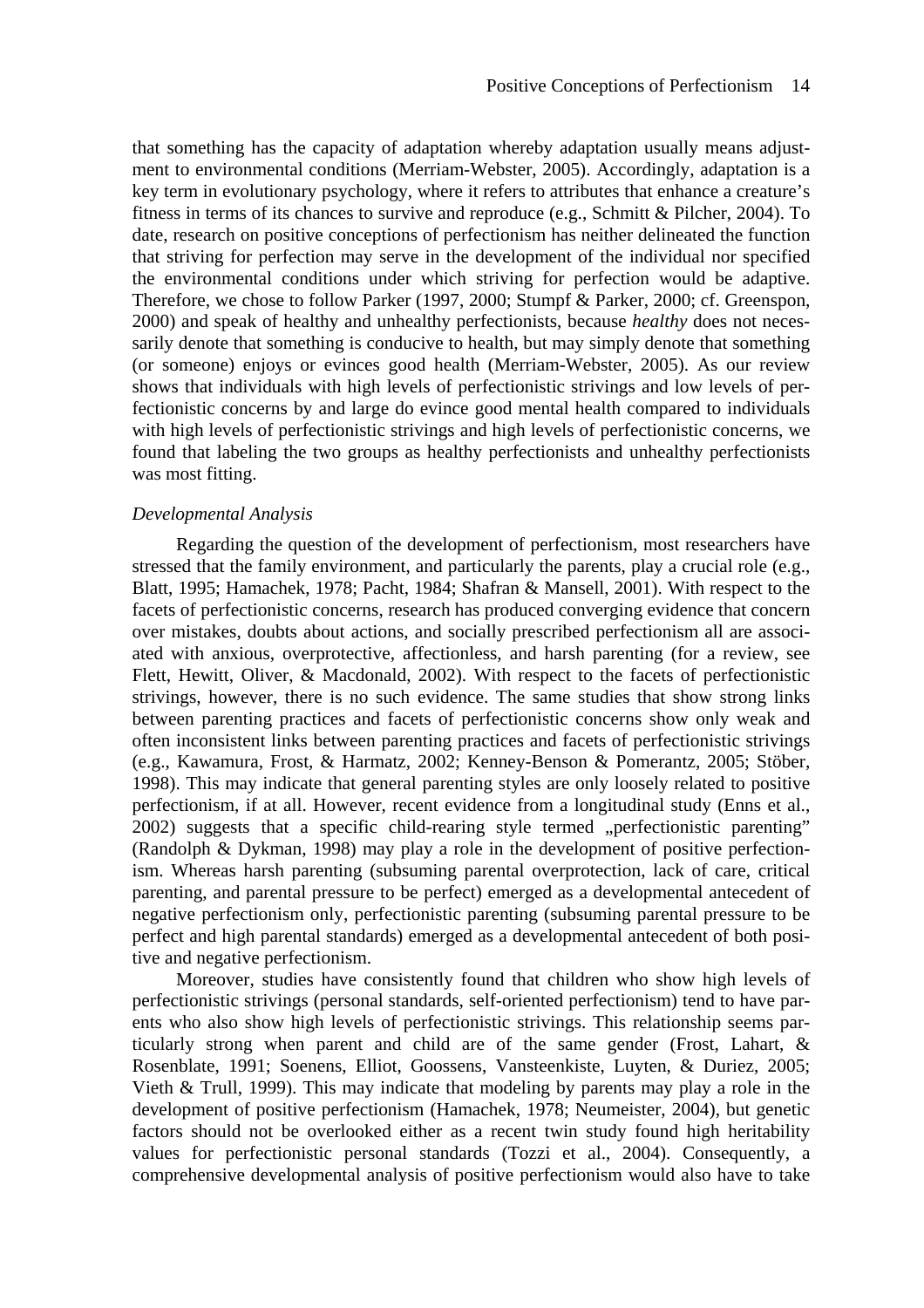account of the possible interplay between nature and nurture (Collins, Maccoby, Steinberg, Hetherington, & Bornstein, 2000).

#### Conclusions

Perfectionism is a personality style that may affect an individual's strivings in all areas of his or her life. While particularly relevant in educational settings and at the workplace, individual differences in perfectionism play a major role also in sport and exercise (e.g., Anshel & Eom, 2003; Dunn, Gotwals, & Dunn, 2005). Moreover, perfectionism may affect an individual's social life, influencing relationships with family members, romantic partners, and work colleagues and impact on hobbies and recreational pursuits, personal appearance, and religious life (e.g., Flett, Hewitt, Shapiro, & Rayman, 2003; Slaney & Ashby, 1996). Perfectionism already plays a role in childhood and adolescence (e.g., Accordino, Accordino, & Slaney, 2000; Parker, 2002) and it is experienced across different ethnic groups and different cultures (Castro & Rice, 2003; Chang et al., 2004; Kobori, Yamagata, & Kijima, 2005; Slaney, Chadha, Mobley, & Kennedy, 2000).

Consequently, it is important to acknowledge that perfectionism does not necessarily represent a negative, dysfunctional or even pathological characteristic. Instead, perfectionism is a multidimensional phenomenon with many facets—some of which are positive, some of which are negative (Enns  $& Cox, 2002$ )—that combine to two basic dimensions of perfectionism, perfectionistic strivings and perfectionistic concerns, which again differentiate between healthy and unhealthy perfectionists (Figure 1). This differentiation between healthy and unhealthy perfectionists best corresponds to what Hamachek (1978) had in mind when, almost 30 years ago, he suggested that two forms of perfectionism be differentiated and made first suggestions to describe the differences between "normal perfectionists" and "neurotic perfectionists." Translated to the present conceptions, normal perfectionists are individuals who show high levels of perfectionistic strivings, but are not overly distressed by the issues that are combined in the dimension of perfectionistic concerns, namely concerns over mistakes, doubts about actions, feelings of discrepancy between actual achievements and high expectations, self-criticism, and the fear of failure to live up to one's own standards and to the high expectations of others. In contrast, neurotic perfectionists show high levels of perfectionistic strivings and are overly distressed by the issues combined in the dimension of perfectionistic concerns. Thus, perfectionistic concerns may be the factor that distinguishes clinical forms of perfectionism from a healthy pursuit of excellence (Shafran et al., 2002; see also Dunkley et al., 2006). In contrast, perfectionistic strivings in themselves are not only normal, but may be positive—if only perfectionists could focus on doing their best rather than worrying about mistakes, enjoy striving for perfection rather than being afraid of falling short of it, and concentrate on what has been achieved rather than pondering the discrepancy between what has been achieved and what might have been achieved if everything had worked out perfectly. In this form, perfectionism would be a perfectly positive disposition.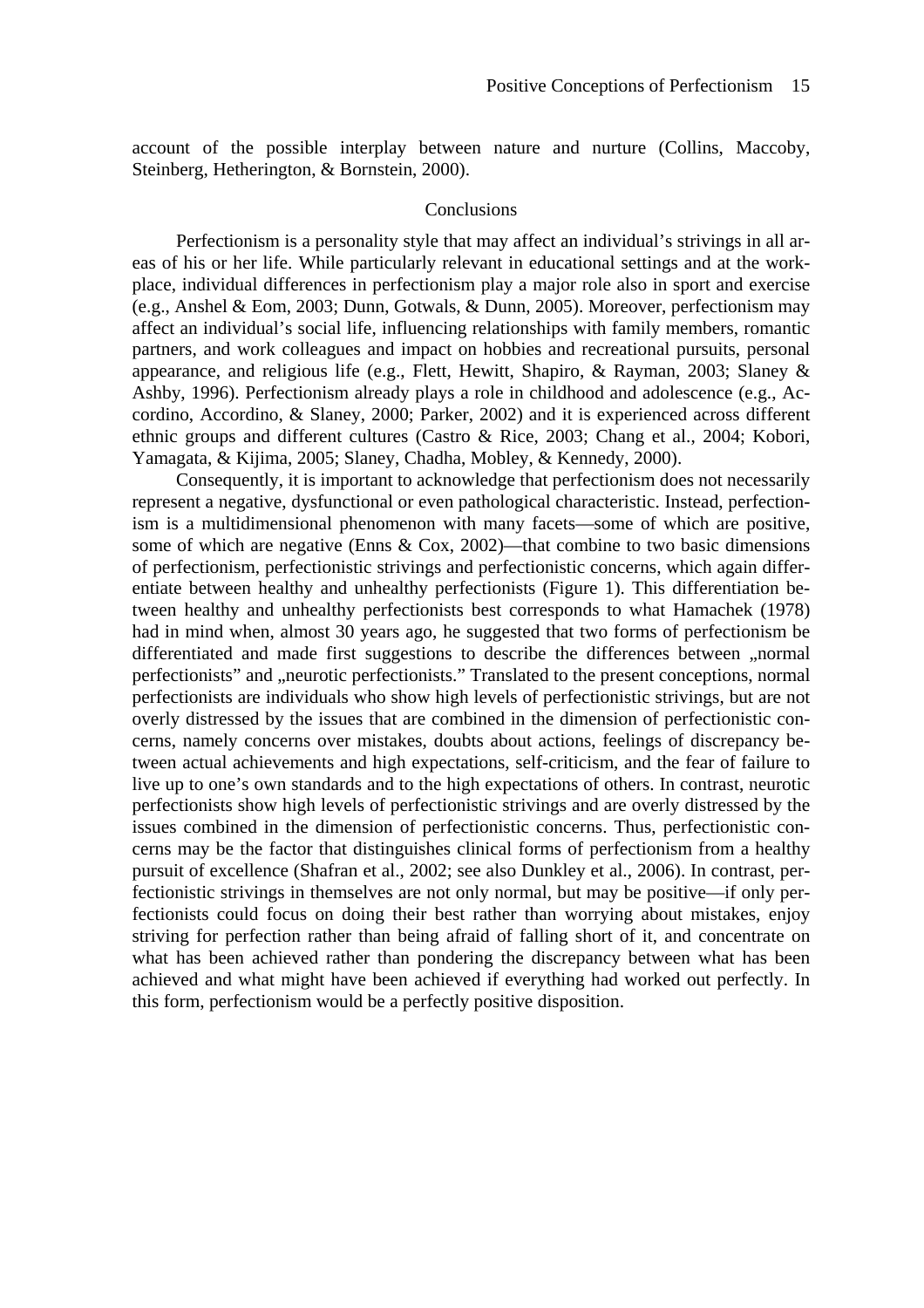#### References

- Accordino, D. B., Accordino, M. P., & Slaney, R. B. (2000). An investigation of perfectionism, mental health, achievement, and achievement motivation in adolescents. *Psychology in the School, 37,* 535-545.
- Adkins, K. K., & Parker, W. (1996). Perfectionism and suicidal preoccupation. *Journal of Personality, 64,* 529-543.
- Anshel, M. H., & Eom, H.J. (2003). Exploring the dimensions of perfectionism in sport. *International Journal of Sport Psychology, 34,* 255-271.
- Ashby, J. S., & Bruner, L. P. (2005). Multidimensional perfectionism and obsessive-compulsive behaviors. *Journal of College Counseling, 8*, 31-40.
- Ashby, J. S., & Kottman, T. (1996). Inferiority as a distinction between normal and neurotic perfectionism. *Individual Psychology: Journal of Adlerian Theory, Practice and Research, 52,* 237-245.
- Ashby, J. S., Kottman, T., & DeGraaf, D. (1999). Leisure satisfaction and attitudes of perfectionists: Implications for therapeutic recreation professionals. *Therapeutic Recreation Journal, 33,* 142-151.
- Benson, E. (2003). The many faces of perfectionism. *Monitor on Psychology, 34*(10), 18.
- Bieling, P. J., Israeli, A. L., & Anthony, M. M. (2004). Is perfectionism good, bad, or both? Examining models of the perfectionism construct. *Personality and Individual Differences, 36,* 1373-1385.
- Bieling, P. J., Israeli, A. L., Smith, J., & Antony, M. M. (2003). Making the grade: The behavioral consequences of perfectionism in the classroom. *Personality and Individual Differences, 35,* 163-178.
- Blankstein, K. R., & Dunkley, D. M. (2002). Evaluative concerns, self-critical, and personal standards perfectionism: A structural equation modeling strategy. In G. L. Flett & P. L. Hewitt (Eds.), *Perfectionism: Theory, research, and treatment* (pp. 285- 315). Washington, DC: American Psychological Association.
- Blatt, S. J. (1995). The destructiveness of perfectionism: Implications for the treatment of depression. *American Psychologist, 50,* 1003- 1020.
- Brosschot, J. F., Gebhardt, W. A., & Godaert, G. L. R. (1994). Internal, powerful others and chance locus of control: Relationships with personality, coping, stress and health. *Personality and Individual Differences, 16,* 839-852.
- Burns, D. D. (1980, November). The perfectionist's script for self-defeat. *Psychology Today,* 34-52.
- Burns, L. R., & Fedewa, B. A. (2005). Cognitive styles: Links with perfectionistic thinking. *Personality and Individual Differences*, *38*, 103-113
- Castro, J. R., & Rice, K. G. (2003). Perfectionism and ethnicity: Implications for depressive symptoms and self-reported academic achievement. *Cultural Diversity and Ethnic Minority Psychology, 9,* 64-78.
- Chang, E. C. (2003). On the perfectibility of the individual: Going beyond the dialectic of good versus evil. In E. C. Chang & L. J. Sanna (Eds.), *Virtue, vice, and personality: The complexity of behavior* (pp. 125-144). Washington, DC: American Psychological Association.
- Chang, E. C., Watkins, A. F., & Banks, K. H. (2004). How adaptive and maladaptive perfectionism relate to positive and negative psychological functioning: Testing a stress-mediation model in black and white female college students. *Journal of Counseling Psychology, 51,* 93-102.
- Collins, W. A., Maccoby, E. E., Steinberg, L., Hetherington, E. M., & Bornstein, M. H. (2000). Contemporary research on parenting: The case for nature and nurture. *American Psychologist, 55,* 218-232.
- Costa, P. T., Jr., & McCrae, R. R. (1992). *Revised NEO Personality Inventory (NEO PI-R) and NEO Five-Factor Inventory (NEO-FFI): Professional Manual*. Odessa, FL: Psychological Assessment Resources.
- Cox, B. J., Enns, M. W., & Clara, I. P. (2002). The multidimensional structure of perfectionism in clinically distressed and college student samples. *Psychological Assessment, 14,* 365- 373
- Dickinson, W. L., & Ashby, J. S. (2005). Multidimensional perfectionism and ego defenses. *Journal of College Student Psychotherapy, 19*, 41-54.
- Dixon, F. A., Lapsley, D. K., & Hanchon, T. A. (2004). An empirical typology of perfectionism in gifted adolescents. *Gifted Child Quarterly, 48*, 95-106.
- Dunkley, D. M., Blankstein, K. R., Halsall, J., Williams, M., & Winkworth, G. (2000). The relation between perfectionism and distress: Hassles, coping, and perceived social support as mediators and moderators. *Journal of Counseling Psychology, 47,* 437-453.
- Dunkley, D. M., Blankstein, K. R., Masheb, R.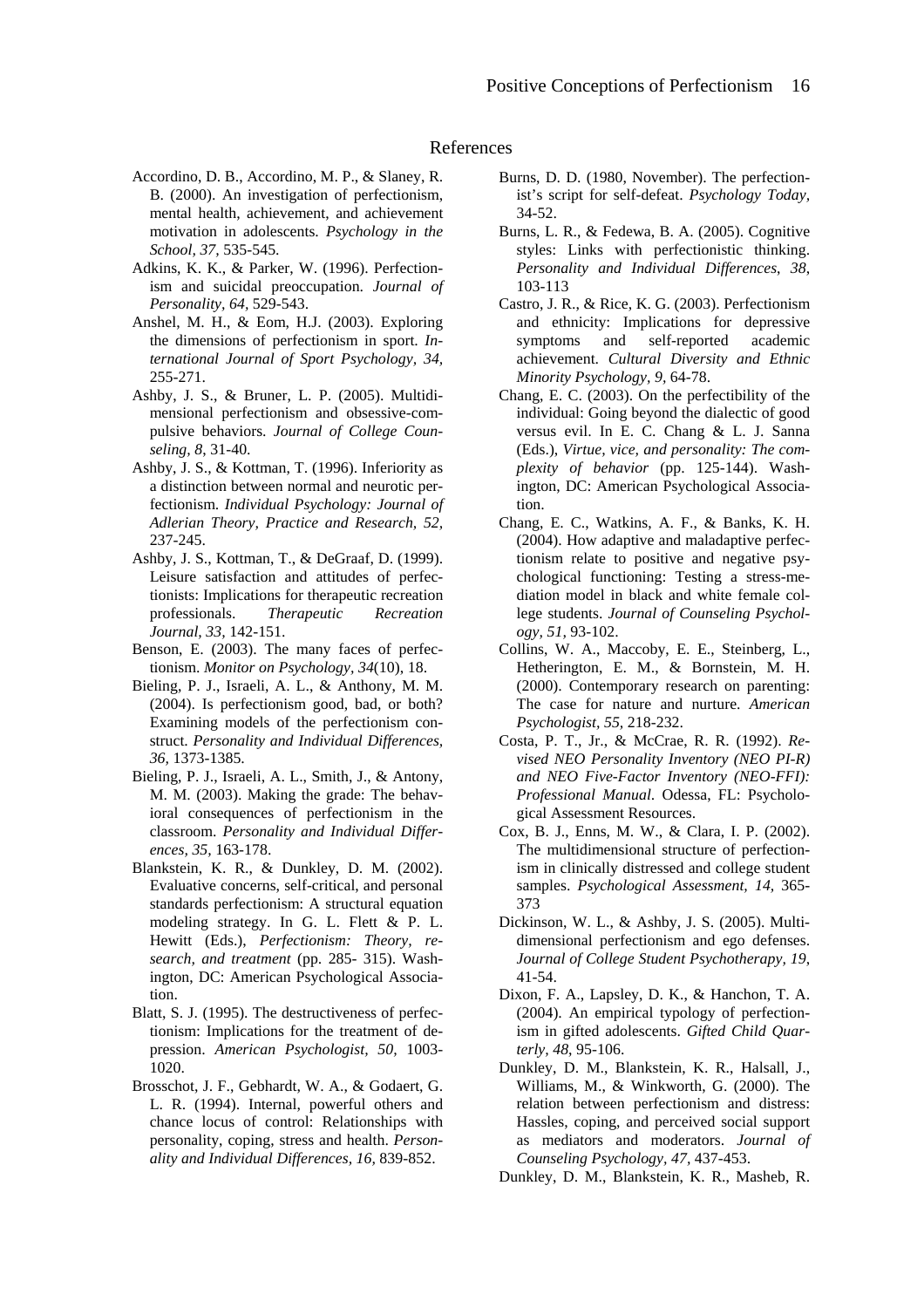M., & Grilo, C. M. (2006). Personal standards and evaluative concerns dimensions of "clinical" perfectionism: A reply to Shafran et al. (2002, 2003) and Hewitt et al. (2003). *Behaviour Research and Therapy, 44,* 63-84.

- Dunkley, D. M., Zuroff, D. C., & Blankstein, K. R. (2003). Self-critical perfectionism and daily affect: Dispositional and situational influences on stress and coping. *Journal of Personality and Social Psychology, 84,* 234-252.
- Dunn, J. G. H., Gotwals, J. K., & Dunn, J. C. (2005). An examination of the domain specificity of perfectionism among intercollegiate student-athletes. *Personality and Individual Differences, 38*, 1439-1448.
- Enns, M. W., & Cox, B. J. (2002). The nature and assessment of perfectionism: A critical analysis. In G. L. Flett & P. L. Hewitt (Eds.), *Perfectionism: Theory, research, and treatment* (pp. 33-62). Washington, DC: American Psychological Association.
- Enns, M. W., Cox, B. J., & Clara, I. (2002). Adaptive and maladaptive perfectionism: Developmental origins and association with depression proneness. *Personality and Individual Differences, 33,* 921-935.
- Enns, M. W., Cox, B. J., & Clara, I. P. (2005). Perfectionism and neuroticism: A longitudinal study of specific vulnerability and diathesisstress models. *Cognitive Therapy and Research, 29*, 463.
- Enns, M. W., Cox, B. J., Sareen, J., & Freeman, P. (2001). Adaptive and maladaptive perfectionism in medical students: A longitudinal investigation. *Medical Education, 35,* 1034- 1042.
- Flett, G. L., & Hewitt, P. L. (2002a). Perfectionism and maladjustment: An overview of theoretical, definitional, and treatment issues. In G. L. Flett & P. L. Hewitt (Eds.), *Perfectionism: Theory, research, and treatment* (pp. 5-13). Washington, DC: American Psychological Association.
- Flett, G. L., & Hewitt, P. L. (Eds.). (2002b). *Perfectionism: Theory, research, and treatment.* Washington, DC: American Psychological Association.
- Flett, G. L., & Hewitt, P. L. (2005). The perils of perfectionism in sports and exercise. *Current Directions in Psychological Science, 14*, 14- 18.
- Flett, G. L., Hewitt, P. L., & Dyck, D. G. (1989). Self-oriented perfectionism, neuroticism, and anxiety. *Personality and Individual Differences, 10,* 731-735.
- Flett, G. L., Hewitt, P. L., Oliver, J. M., & Macdonald, S. (2002). Perfectionism in children and their parents: A developmental analysis.

In G. L. Flett & P. L. Hewitt (Eds.), *Perfectionism: Theory, research, and treatment* (pp. 89-132). Washington, DC: American Psychological Association.

- Flett, G. L., Hewitt, P. L., Shapiro, B., & Rayman, J. (2003). Perfectionism, beliefs, and adjustment in dating relationships. In N. J. Pallone (Ed.) *Love, romance, sexual interaction: Research perspectives from Current Psychology* (pp.31-60). New Brunswick, NJ: Transaction.
- Frost, R. O., Heimberg, R. G., Holt, C. S., Mattia, J. I., & Neubauer, A. L. (1993). A comparison of two measures of perfectionism. *Personality and Individual Differences, 14,* 119-126.
- Frost, R. O., Lahart, C. M., & Rosenblate, R. (1991). The development of perfectionism: A study of daughters and their parents. *Cognitive Therapy and Research, 15,* 469-489.
- Frost, R. O., Marten, P., Lahart, C., & Rosenblate, R. (1990). The dimensions of perfectionism. *Cognitive Therapy and Research, 14,* 449-468.
- Garner, D. M., Olmstead, M. P., & Polivy, J. (1983). Development and validation of a multidimensional eating disorder inventory for anorexia nervosa and bulimia. *International Journal of Eating Disorders, 2,* 15-34.
- Gilman, R., & Ashby, J. S. (2003). A first study of perfectionism and multidimensional life satisfaction among adolescents. *Journal of Early Adolescence, 23,* 218-235.
- Gilman, R., Ashby, J. S., Sverko, D., Florell, D., & Varjas, K. (2005). The relationship between perfectionism and multidimensional life satisfaction among Croatian and American youth. *Personality and Individual Differences, 39*, 155.
- Glass, G. V., McGaw, B., & Smith, M. L. (1981). *Meta-analysis in social research*. Beverly Hills, CA: Sage.
- Greenspon, T. S. (2000). "Healthy perfectionism" is an oxymoron! Reflections on the psychology of perfectionism and the sociology of science. *Journal of Secondary Gifted Education, 11,* 197-208.
- Grzegorek, J. L., Slaney, R. B., Franze, S., & Rice, K. G. (2004). Self-criticism, dependency, self-esteem, and grade point average satisfaction among clusters of perfectionists and nonperfectionists. *Journal of Counseling Psychology, 51,* 192-200.
- Haase, A. M., & Prapavessis, H. (2004). Assessing the factor structure and composition of the Positive and Negative Perfectionism Scale in sport. *Personality and Individual Differences, 36,* 1725-1740.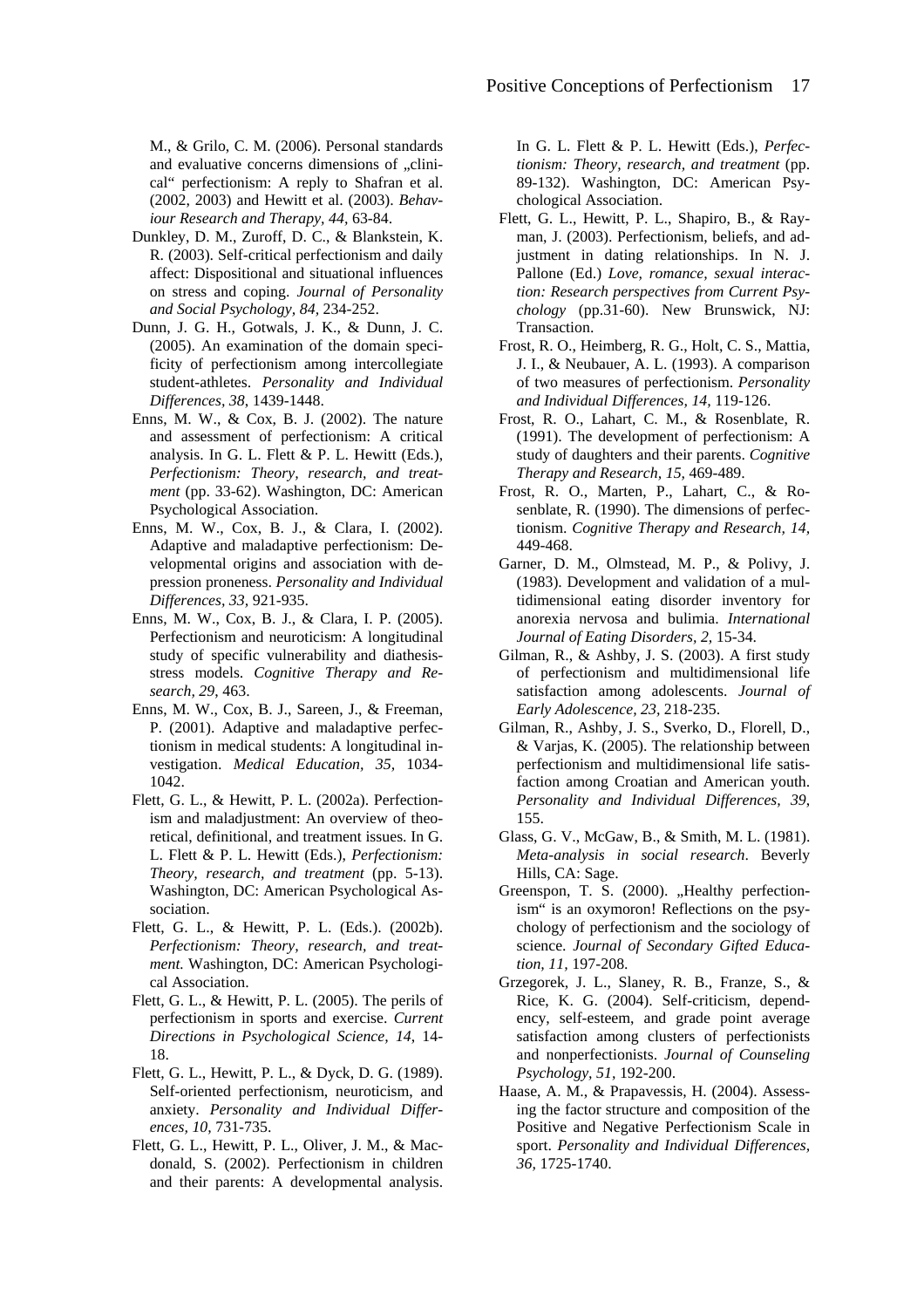- Haase, A. M., Prapavessis, H., & Owens, R. G. (1999). Perfectionism and eating attitudes in competitive rowers: Moderating effects of body mass, classification and gender. *Psychology and Health, 14,* 643-657.
- Haase, A. M., Prapavessis, H., & Owens, R. G. (2002). Perfectionism, social physique anxiety and disordered eating: A comparison of male and female elite athletes. *Psychology of Sport and Exercise, 3,* 209-222.
- Hamachek, D. E. (1978). Psychodynamics of normal and neurotic perfectionism. *Psychology, 15,* 27-33.
- Hays, W. L. (1973). *Statistics for the social sciences* (2nd ed.). New York: Holt, Rinehart & Winston.
- Hedges, L. V., & Olkin, I. (1980). Vote-counting methods in research synthesis. *Psychological Bulletin, 88*, 359-369.
- Hewitt, P. L., & Flett, G. L. (1991). Perfectionism in the self and social contexts: Conception, assessment, and association with psychopathology. *Journal of Personality and Social Psychology, 60,* 456-470.
- Hewitt, P. L., Flett, G. L., Besser, A., Sherry, S. B., & McGee, B. (2003). Perfectionism is multidimensional: A reply to Shafran, Cooper and Fairburn (2002). *Behaviour Research and Therapy*, *41*, 1221-1236.
- Hewitt, P. L., Mittelstaedt, W., & Wollert, R. (1989). Validation of a measure of perfectionism. *Journal of Personality Assessment, 53,* 133-144.
- Hill, R. W., Huelsman, T. J., Furr, R. M., Kibler, J., Vicente, B. B., & Kennedy, C. (2004). A new measure of perfectionism: The Perfectionism Inventory. *Journal of Personality Assessment, 82,* 80-91.
- Horney, K. (1951). *Neurosis and human growth: The struggle toward self-realization.* London: Routledge & Kegan Paul.
- Hunter, J. E., Schmidt, F. L., & Jackson, G. B. (1982). *Meta-analysis: Cumulating research findings across studies*. Beverly Hills, CA: Sage.
- John, O. P. (1990). The "big five" factor taxonomy: Dimensions of personality in the natural language and in questionnaires. In L. A. Pervin (Ed.), *Handbook of personality: Theory and research* (pp. 66-100). New York: Guilford.
- Johnson, D. P., & Slaney, R. B. (1996). Perfectionism: Scale development and a study of perfectionist clients in counseling. *Journal of College Student Development, 37,* 29-41.
- Kawamura, K. Y., Frost, R. O., & Harmatz, M. G. (2002). The relationship of perceived par-

enting styles to perfectionism. *Personality and Individual Differences, 32,* 317-327.

- Kenney-Benson, G. A., & Pomerantz, E. (2005). The role of mother's use of control in children's perfectionism: Implications for the development of children's depressive symptoms. *Journal of Personality, 73*, 23-46
- Kobori, O., & Tanno, Y. (2005). Self-oriented perfectionism and its relationship to positive and negative affect: The mediation of positive and negative perfectionism cognitions. *Cognitive Therapy and Research, 29*, 559-571.
- Kobori, O., Yamagata, S., & Kijima, N. (2005). The relationship of temperament to multidimensional perfectionism trait. *Personality and Individual Differences, 38*, 203-211.
- Levenson, H. (1981). Differentiating among internality, powerful others, and chance. In H. M. Lefcourt (Ed.), *Research within the locus of control construct* (Vol. 1, pp. 15-63). New York: Academic Press.
- Light, R. J., & Smith, P. V. (1971). Accumulating evidence: Procedures for resolving contradictions among different research studies. *Harvard Educational Review, 41,* 429-471.
- LoCicero, K. A., Ashby, J. S., & Kern, R. M. (2000). Multidimensional perfectionism and lifestyle approaches in middle school students. *Journal of Individual Psychology, 56,* 449- 461.
- Lundh, L.G., Johnsson, A., Sundqvist, K., & Olsson, H. (2002). Alexithymia, memory of emotion, emotional awareness, and perfectionism. *Emotion, 2,* 361-379.
- Lynd-Stevenson, R. M., & Hearne, C. M. (1999). Perfectionism and depressive affect: The pros and cons of being a perfectionist. *Personality and Individual Differences, 26,* 549-562.
- Martin, J. L., & Ashby, J. S. (2004a). Appraising perfection: The relationship of multidimensional perfectionism and intellectual development in college students. *Journal of College Student Psychotherapy, 18,* 61-74.
- Martin, J. L., & Ashby, J. S. (2004b). Perfectionism and fear of intimacy: Implications for relationships. *Family Journal: Counseling and Therapy for Couples and Families, 12,* 368- 374.
- Merriam-Webster. (2005). *Merriam-Webster online dictionary.* Retrieved January 31, 2005, from http://www.m-w.com
- Missildine, W. H. (1963). *Your inner child of the past.* New York: Simon & Schuster.
- Mobley, M., Slaney, R. B., & Rice, K. G. (2005). Cultural validity of the Almost Perfect Scale-Revised for African American college students. *Journal of Counseling Psychology, 52*, 629-639.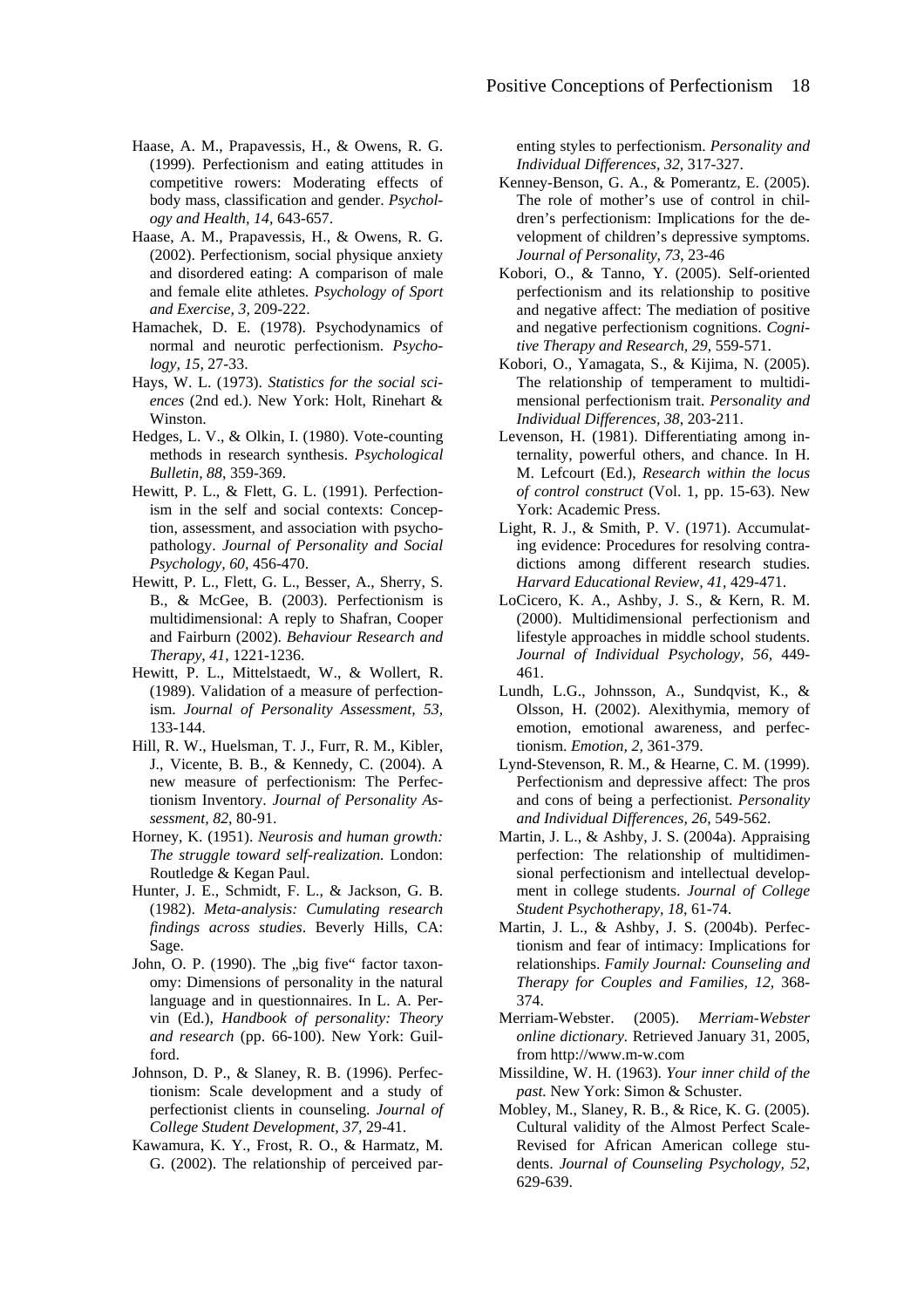- Neumeister, K. L. S. (2004). Factors influencing the development of perfectionism in gifted college students. *Gifted Child Quarterly, 48,* 259-274.
- O'Connor, R. C., & O'Connor, D. B. (2003). Predicting hopelessness and psychological distress: The role of perfectionism and coping. *Journal of Counseling Psychology, 50,* 362- 372.
- Oliver, J. M., Hart, B. A., Ross, M. J., & Katz, B. M. (2001). Healthy perfectionism and positive expectations about counseling. *North American Journal of Psychology, 3,* 229-242.
- Pacht, A. R. (1984). Reflections on perfection. *American Psychologist, 39,* 386-390.
- Parker, W. D. (1997). An empirical typology of perfectionism in academically talented children. *American Educational Research Journal, 34,* 545-562.
- Parker, W. D. (2000). Healthy perfectionism in the gifted. *Journal of Secondary Gifted Education, 11*, 173-182.
- Parker, W. D. (2002). Perfectionism and adjustment in gifted children. In G. L. Flett & P. L. Hewitt (Eds.), *Perfectionism: Theory, research, and treatment* (pp. 133-148). Washington, DC: American Psychological Association.
- Parker, W. D., & Stumpf, H. (1995). An examination of the Multidimensional Perfectionism Scale with a sample of academically talented children. *Journal of Psychoeducational Assessment, 13,* 372-383.
- Periasamy, S., & Ashby, J. S. (2002). Multidimensional perfectionism and locus of control: Adaptive vs. maladaptive perfectionism. *Journal of College Student Therapy, 17,* 75-86.
- Powers, T. A., Koestner, R., & Topciu, R. A. (2005). Implementation intentions, perfectionism, and goal progress: Perhaps the road to hell *is* paved with good intentions. *Personality and Social Psychology Bulletin, 31*, 902-912.
- Ranieri, W. F., Steer, R. A., Lavrence, T. I., Rissmiller, D. J., Piper, G. E., & Beck, A. T. (1987). Relationships of depression, hopelessness, and dysfunctional attitudes to suicide ideation in psychiatric patients. *Psychological Reports, 61,* 967-975.
- Randolph, J. J., & Dykman, B. M. (1998). Perceptions of parenting and depression-proneness in the offspring: Dysfunctional attitudes as a mediating mechanism. *Cognitive Therapy and Research, 22,* 377-400.
- Rasmussen, S. A., & Eisen, J. L. (1992). The epidemiology and clinical features of obsessive compulsive disorder. *Psychiatric Clinics of North America, 15,* 743-758.
- Rhéaume, J., Freeston, M. H., Ladouceur, R.,

Bouchard, C., Gallant, L., Talbot, F., & Vallières, A. (2000). Functional and dysfunctional perfectionists: Are they different on compulsive-like behaviors? *Behaviour Research and Therapy, 38,* 119-128.

- Rhéaume, J., Ladouceur, R., & Freeston, M. H. (2000). The prediction of obsessive-compulsive tendencies: Does perfectionism play a significant role? *Personality and Individual Differences, 28,* 583-592.
- Rice, K. G., Ashby, J. S, & Preusser, K. J. (1996). Perfectionism, relationships with parents, and self-esteem. *Individual Psychology, 52,* 247-260.
- Rice, K. G., Ashby, J. S., & Slaney, R. B. (1998). Self-esteem as a mediator between perfectionism and depression: A structural equation analysis. *Journal of Counseling Psychology, 45,* 304-314.
- Rice, K. G., Bair, C. J., Castro, J. R., Cohen, B. N., & Hood, C. A. (2003). Meanings of perfectionism: A quantitative and qualitative analysis. *Journal of Cognitive Psychotherapy, 17,* 39-58.
- Rice, K. G., & Dellwo, J. P. (2002). Perfectionism and self-development: Implications for college adjustment. *Journal of Counseling and Development, 80,* 188-196.
- Rice, K. G., Lopez, F. G., & Vergara, D. (2005). Parental/social influences on perfectionism and adult attachment orientations. *Journal of Social and Clinical Psychology, 24*, 580-605.
- Rice, K. G., & Mirzadeh, S. A. (2000). Perfectionism, attachment, and adjustment. *Journal of Counseling Psychology*, *47*, 238-250.
- Rice, K. G., & Slaney, R. B. (2002). Clusters of perfectionists: Two studies of emotional adjustment and academic achievement. *Measurement and Evaluation in Counseling and Development, 35,* 35-48.
- Rosen, A. M., Murkofsky, C. A., Steckler, N. M., & Skolnick, N. J. (1989). A comparison of psychological and depressive symptoms among restricting anorexic, bulimic-anorexic, an normal-weight bulimic patients*. International Journal of Eating Disorders, 8,* 657-663.
- Rotter, J. B. (1966). Generalized expectancies for internal versus external control of reinforcement. *Psychological Monographs, 80,* No. 609.
- Scheier, M. F., Weintraub, J. K., & Carver, C. S. (1986). Coping with stress: Divergent strategies of optimists and pessimists. *Journal of Personality and Social Psychology, 51,* 1257- 1264.
- Schmitt, D. P., & Pilcher, J. J. (2004). Evaluating evidence of psychological adaptation: How do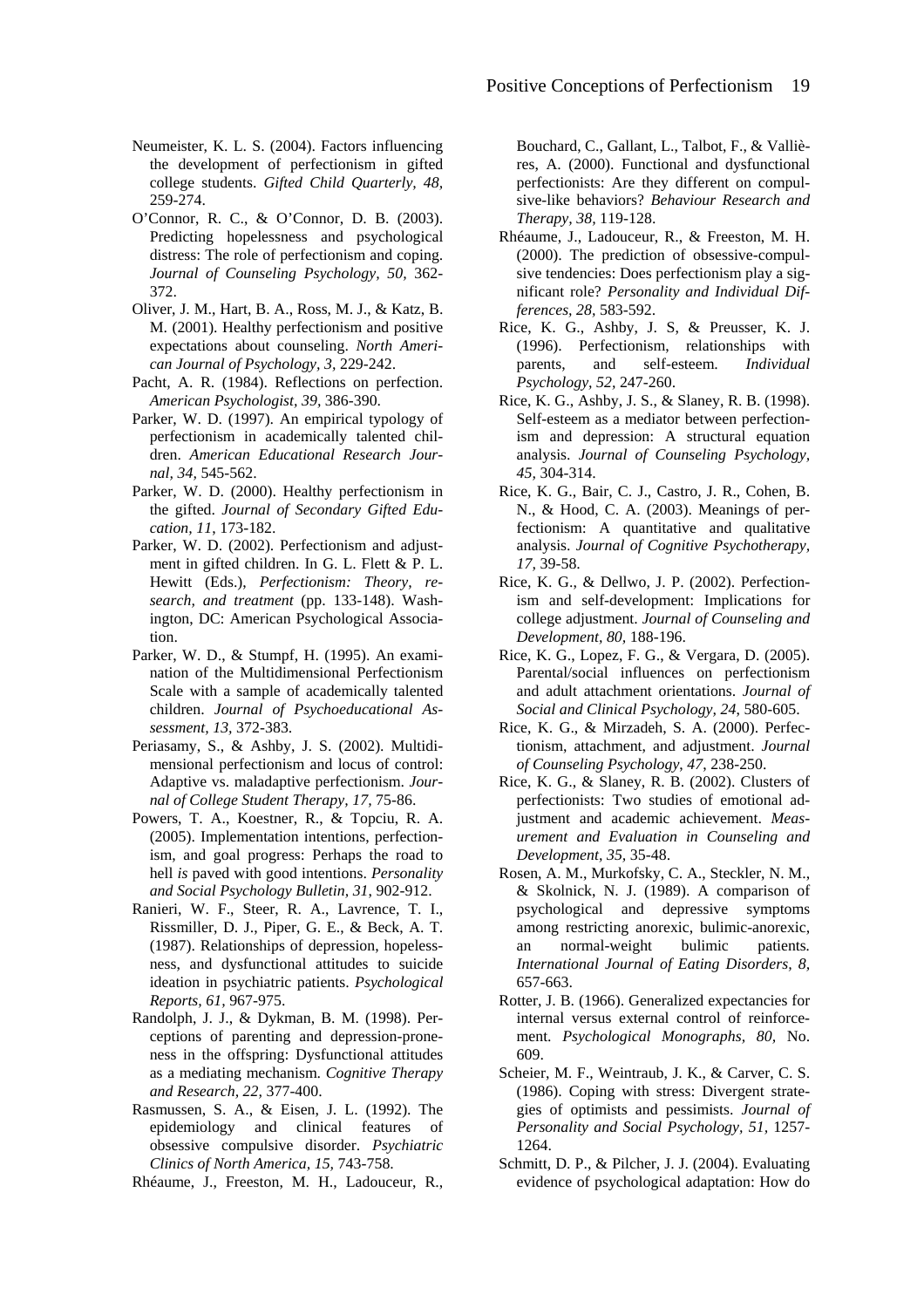we know one when we see one? *Psychological Science, 15,* 643-649.

- Shafran, R., Cooper, Z., & Fairburn, C. G. (2002). Clinical perfectionism: A cognitivebehavioural analysis. *Behaviour Research and Therapy*, *40*, 773-791.
- Shafran, R., Cooper, Z., & Fairburn, C. G.  $(2003)$ . "Clinical perfectionism" is not "multidimensional perfectionism": A reply to Hewitt, Flett, Besser, Sherry & McGee. *Behaviour Research and Therapy, 41*, 1217- 1220.
- Shafran, R., & Mansell, W. (2001). Perfectionism and psychopathology: A review of research and treatment. *Clinical Psychology Review, 21,* 876-906.
- Sherry, S. B., Hewitt, P. L., Flett, G. L., & Harvey, M. (2003). Perfectionism dimensions, perfectionistic attitudes, dependent attitudes, and depression in psychiatric patients and university students. *Journal of Counseling Psychology, 50*, 373-386.
- Slaney, R. B., & Ashby, J. S. (1996). Perfectionism: Study of a criterion group. *Journal of Counseling and Development, 74,* 393-398.
- Slaney, R. B., Chadha, N., Mobley, M., & Kennedy, S. (2000). Perfectionism in Asian Indians: Exploring the meaning of the construct in India. *Counseling Psychologist, 28,* 10-31.
- Slaney, R. B., Rice, K. G., & Ashby, J. S. (2002). A programmatic approach to measuring perfectionism: The Almost Perfect Scales. In G. L. Flett & P. L. Hewitt (Eds.), *Perfectionism: Theory, research, and treatment* (pp. 63-88). Washington, DC: American Psychological Association.
- Slaney, R. B., Rice, K. G., Mobley, M., Trippi, J., & Ashby, J. S. (2001). The Revised Almost Perfect Scale. *Measurement and Evaluation in Counseling and Development, 34,* 130-145.
- Soenens, B., Elliot, A. J., Goossens, L., Vansteenkiste, M., Luyten, P., & Duriez, B. (2005). The intergenerational transmission of perfectionism: Parents' psychological control as an intervening variable. *Journal of Family Psychology, 19*, 358-366.
- Stöber, J. (1998). The Frost Multidimensional Perfectionism Scale: More perfect with four (instead of six) dimensions. *Personality and Individual Differences, 24,* 481-491.
- Stöber, J., & Joormann, J. (2001). Worry, procrastination, and perfectionism: Differentiating amount of worry, pathological worry, anxiety, and depression. *Cognitive Therapy and Research, 25*, 49-60.
- Stumpf, H., & Parker, W. D. (2000). A hierarchical structural analysis of perfectionism and its relation to other personality characteristics. *Personality and Individual Differences, 28,* 837-852.
- Suddarth, B. H., & Slaney, R. B. (2001). An investigation of the dimensions of perfectionism in college students. *Measurement and Evaluation in Counseling and Development, 34,* 157-165.
- Terry-Short, L. A., Owens, R. G., Slade, P. D., & Dewey, M. E. (1995). Positive and negative perfectionism. *Personality and Individual Differences, 18,* 663-668.
- Thompson, D. A., Berg, K. M., & Shatford, L. A. (1987). The heterogeneity of bulimic symptomatology: Cognitive and behavioral dimensions*. International Journal of Eating Disorders,* 6, 215-234.
- Tozzi, F., Aggen, S. H., Neale, B. M., Anderson, C. B., Mazzeo, S. E., Neale, M. C., & Bulik, C. M. (2004). The structure of perfectionism: A twin study. *Behavior Genetics, 34,* 483-496.
- Vieth, A. Z., & Trull, T. J. (1999). Family patterns of perfectionism: An examination of college students and their parents. *Journal of Personality Assessment, 72,* 49-67.
- Vitaliano, P.P., DeWolfe, D. J., Maiuro, R. D., Russo, J., & Katon, W. (1990). Appraised changeability of a stressor as a modifier of the relationship between coping and depression: A test of the hypothesis of fit. *Journal of Personality and Social Psychology, 59,* 582-592.
- Weissman, A. N., & Beck, A. T. (1978). *Development and validation of the Dysfunctional Attitudes Scale.* Paper presented at the meeting of the Association for the Advancement of Behavior Therapy, Chicago, IL.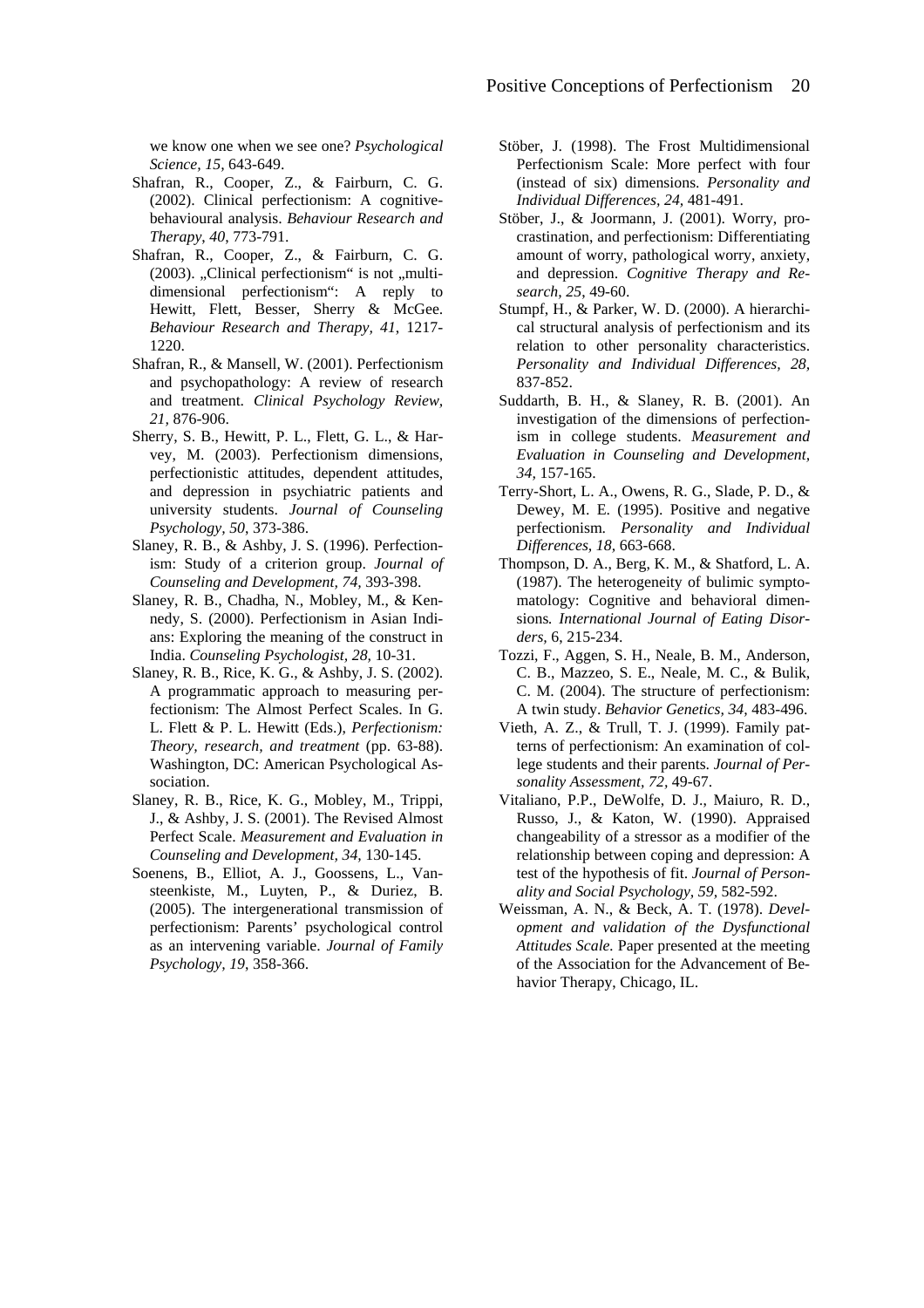

*Figure 1.* Common conceptual framework combining both dimensional and group-based conceptions of the two basic forms of perfectionism. Two basic dimensions of perfectionism are distinguished (perfectionistic strivings, perfectionistic concerns) and can be used to differentiate between groups of perfectionists (healthy perfectionists, unhealthy perfectionists, nonperfectionists).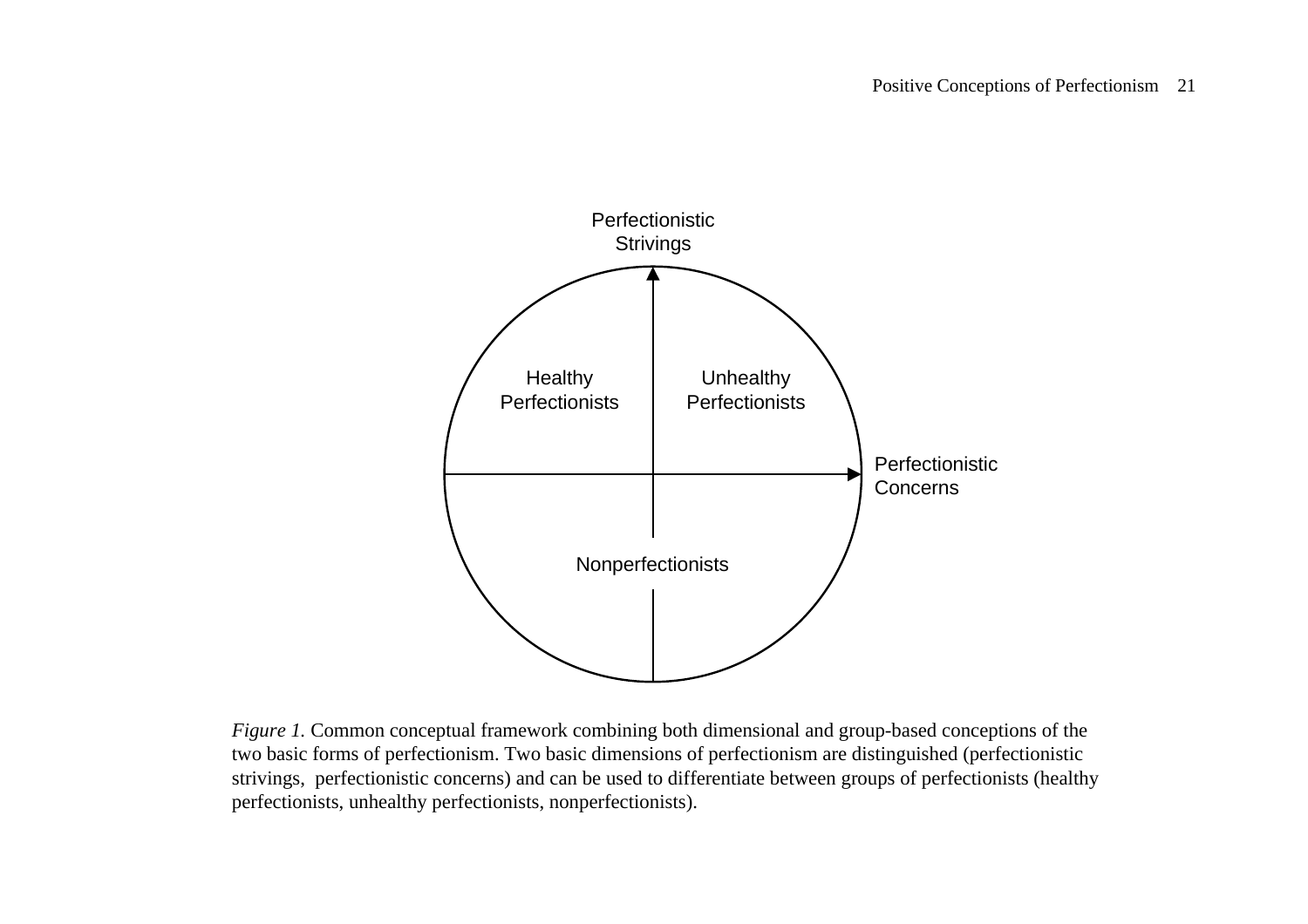#### Table 1

#### *Multidimensional Perfectionism: Measures, Facets, and Sample Items*

| Measure                                                            | Facets                | Sample items                                                                                                                                                                                                                     |
|--------------------------------------------------------------------|-----------------------|----------------------------------------------------------------------------------------------------------------------------------------------------------------------------------------------------------------------------------|
| <b>APS</b><br>(Almost Perfect Scale;<br>Johnson & Slaney, $1996$ ) | Standards and order   | I have high standards for my performance at work or at school; I try to do my best at everything<br>I do; I am an orderly person                                                                                                 |
| APS-R<br>(Almost Perfect Scale-Revised;                            | High standards        | I have high standards for my performance at work or at school; I try to do my best at everything<br>I do; I have a strong need to strive for excellence                                                                          |
| Slaney et al., 2001)                                               | Order                 | I am an orderly person; I like to always be organized and disciplined; Neatness is important to<br>me                                                                                                                            |
|                                                                    | Discrepancy           | My performance rarely measures up to my standards; I often feel frustrated because I can't meet<br>my goals; My best just never seems to be good enough for me                                                                   |
| <b>FMPS</b><br>(Frost Multidimensional)                            | Personal standards    | I have extremely high goals; I expect higher performance in my daily tasks than most people; It<br>is important to me to that I be thoroughly competent in everything I do                                                       |
| Perfectionism Scale;                                               | Organization          | Organization is very important to me; I am an organized person; I try to be a neat person                                                                                                                                        |
|                                                                    | Concern over mistakes | People will probably think less of me, if I make a mistake; If I do not do well all the time,<br>people will not respect me; If I fail partly, it is as bad as being a complete failure                                          |
|                                                                    | Doubts about actions  | I usually have doubts about the simple everyday things that I do; I tend to get behind in my<br>work because I repeat things over and over; Even when I do something very carefully, I often<br>feel that it is not quite right. |
|                                                                    | Parental expectations | My parents wanted me to be the best at everything; My parents set very high standards for me;<br>Only outstanding performance is good enough in my family                                                                        |
| Frost et al., 1990)                                                | Parental criticism    | As a child, I was punished for doing things less than perfect; My parents never tried to<br>understand my mistakes; I never felt like I could meet my parents' standards.                                                        |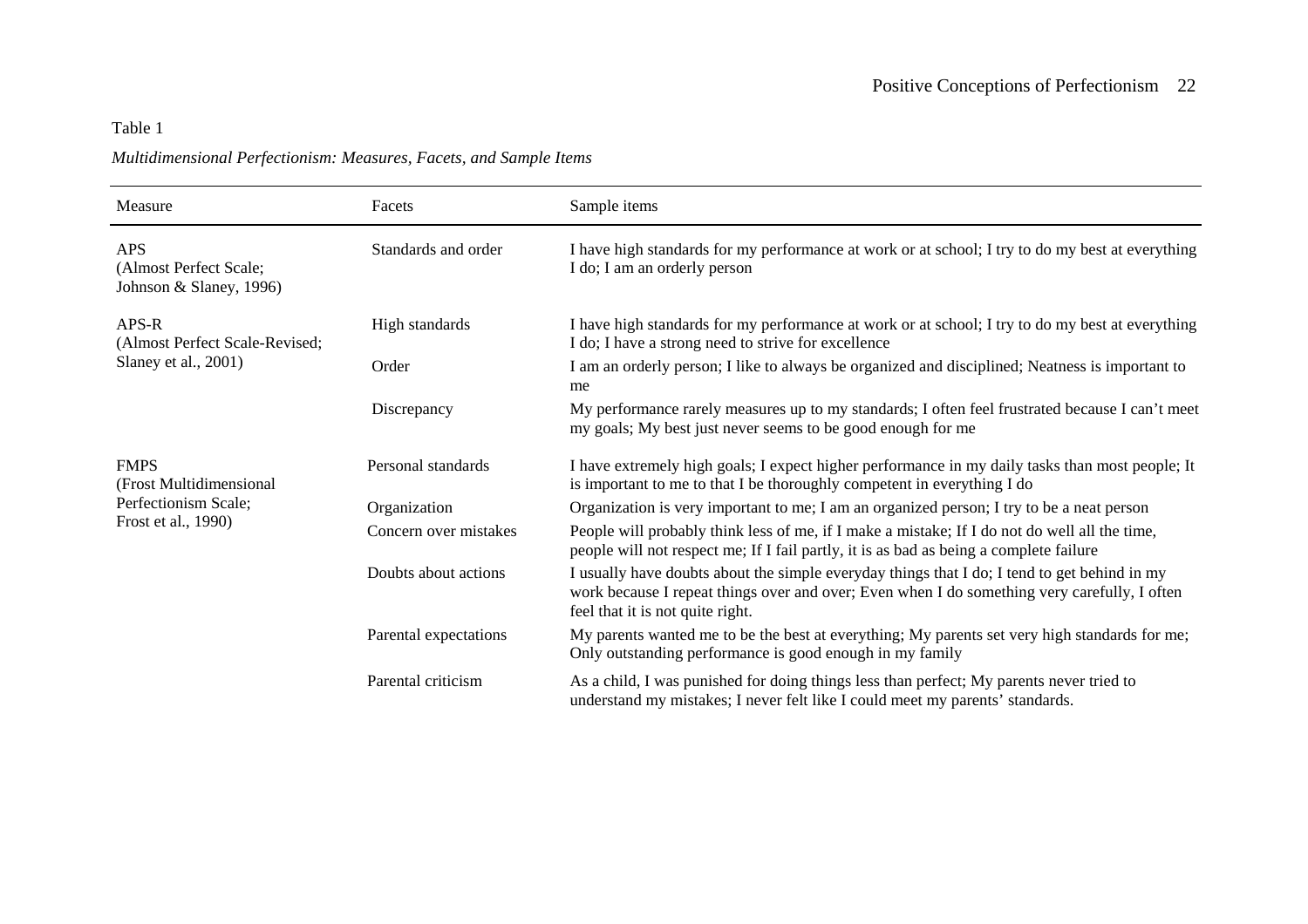#### Table 1 (continued-1)

| Measure                                       | Facets                               | Sample items                                                                                                                                                                                                                          |
|-----------------------------------------------|--------------------------------------|---------------------------------------------------------------------------------------------------------------------------------------------------------------------------------------------------------------------------------------|
| <b>MPS</b><br>(Multidimensional Perfectionism | Self-oriented perfectionism          | One of my goals is to be perfect in everything I do; It makes me uneasy to see an error in my<br>work; I never aim for perfection in my work (reverse-keyed)                                                                          |
| Scale; Hewitt & Flett, 1991)                  | Socially prescribed<br>perfectionism | The people around me expect me to succeed in everything I do; Anything that I do less than<br>excellent will bee seen as poor work by those around me; Those around me readily accept that I<br>can make mistakes too (reverse-keyed) |
|                                               | Other-oriented<br>perfectionism      | If I ask someone to do something, I expect it to be done flawlessly; I have high expectations for<br>the people who are important to me; I do not have very high standards for those around me<br>(reverse-keyed)                     |
| PI<br>(Perfectionism Inventory;               | Striving for excellence              | I must achieve excellence in everything I do; I drive myself rigorously to achieve high<br>standards; My work needs to be perfect, in order for me to be satisfied                                                                    |
| Hill et al., 2004)                            | Organization                         | I would characterize myself as an orderly person; I always like to organized and disciplined; I<br>think things should be put away in their place                                                                                     |
|                                               | Planfulness                          | I tend to deliberate before making up my mind; I think through my options carefully before<br>making a decision; I need time to think up a plan before I take action                                                                  |
|                                               | High standards for others            | I get upset when other people do not maintain the same standards I do; I have little tolerance for<br>other people's careless mistakes; I'm not very patient with people's excuses for poor work                                      |
|                                               | Concern over mistakes                | If I make mistakes, people might think less of me; I am particularly embarrassed by failure; If I<br>make a serious mistake, I feel like I'm less of a person                                                                         |
|                                               | Rumination                           | I spend a lot of time worrying about things that I've done, or things I need to do; If I make a<br>mistake, my whole day is ruined; After I turn a project in, I can't stop thinking of how it could<br>have been better              |
|                                               | Need for approval                    | I'm concerned with whether or not other people approve of my actions; I compare my work to<br>others and often feel inadequate; I often don't say anything, because I'm scared I might say the<br>wrong thing                         |
|                                               | Perceived parental pressure          | I always felt that my parents wanted me to be perfect; Growing up, I felt a lot of pressure to do<br>everything right; My parents hold me to high standards                                                                           |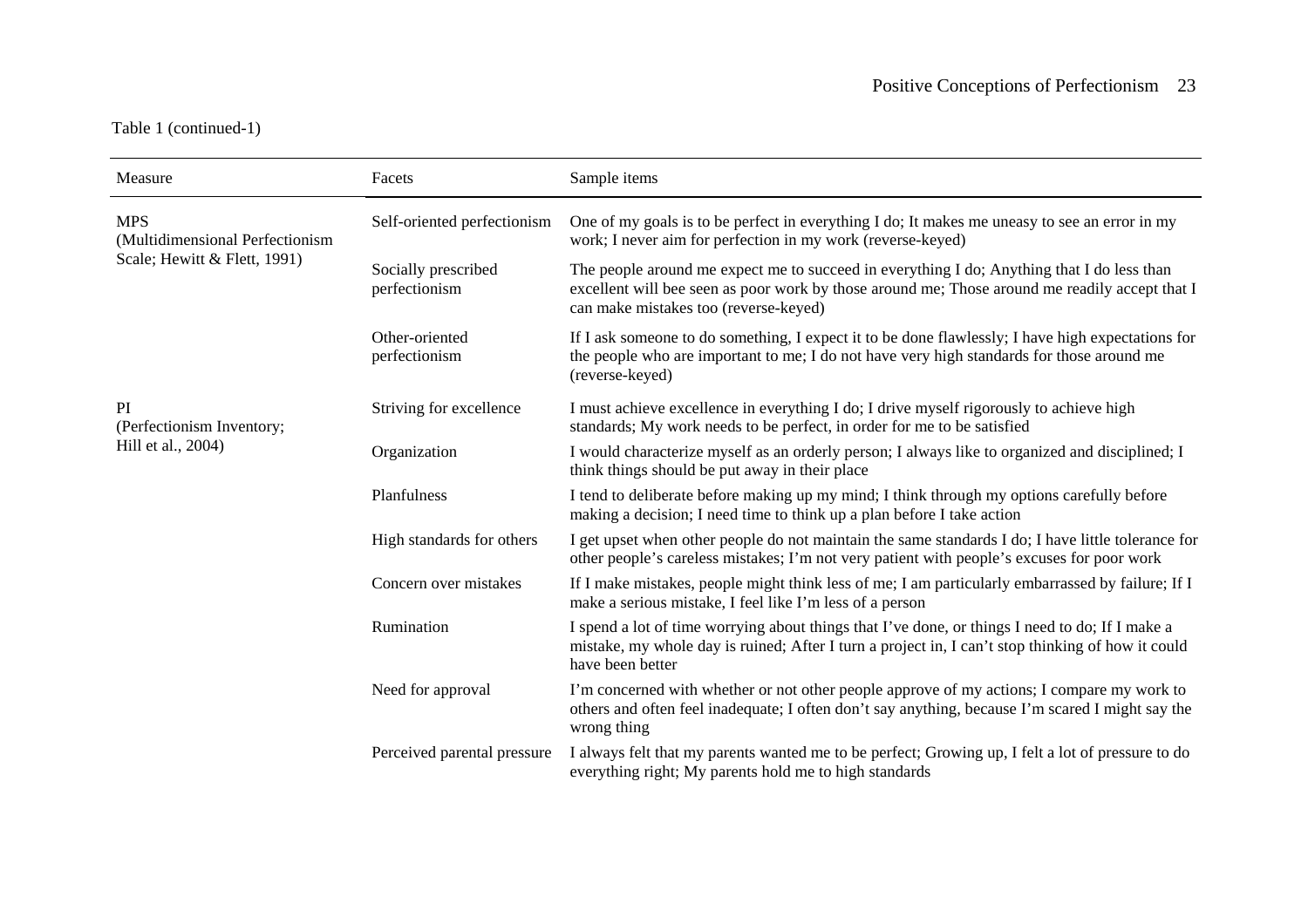#### Table 1 (continued-2)

| Measure                                                                        | Facets                                    | Sample items                                                                                                                                                                           |
|--------------------------------------------------------------------------------|-------------------------------------------|----------------------------------------------------------------------------------------------------------------------------------------------------------------------------------------|
| <b>PQ</b><br>(Perfectionism Questionnaire;<br>Rhéaume, Freeston, et al., 2000) | Perfectionist tendencies                  | I like the things I do to be perfect; I always try to do well all the things I set out to do; I need<br>everything to be perfect                                                       |
|                                                                                | Negative consequences of<br>perfectionism | My perfectionistic tendencies lead me to doubt my performance; Everything is spoiled if an<br>imperfection gets by me; If I lowered my personal criteria, I would feel a lesser person |

*Note.* Measures ordered alphabetically by abbreviated name of measure. Only perfectionism measures and facets used in conceptions of positive and negative perfectionism are listed (see Tables 2 and 3). Consequently, the APS subscales Relationships, Anxiety, and Procrastination were omitted as they seem to capture correlates rather than defining aspects of perfectionism (Slaney, Rice, & Ashby, 2002).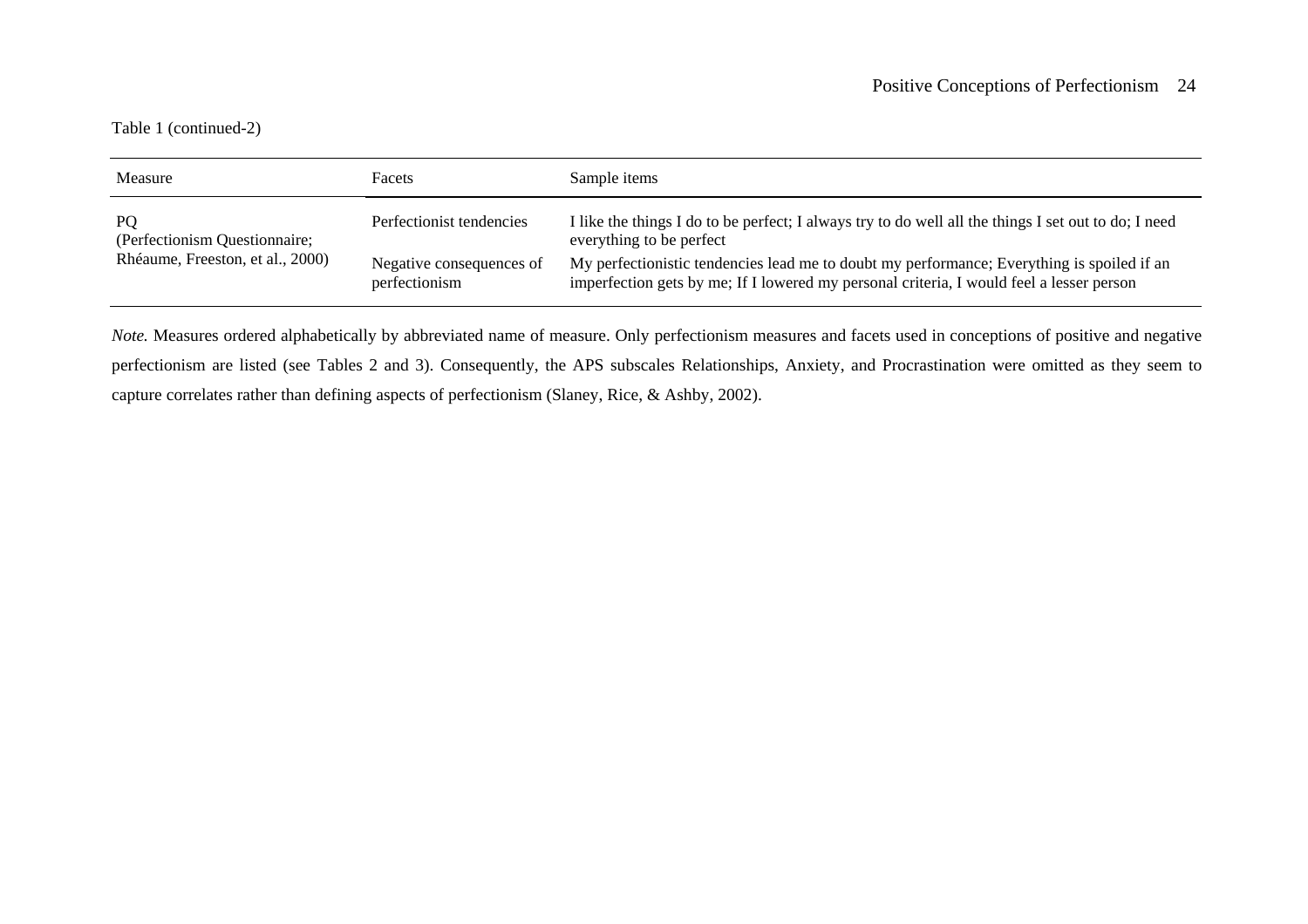#### Table 2

*Studies With a Dimensional Approach (Perfectionistic Strivings and Perfectionistic Concerns): Conceptions, Correlations, and Categorization of Evidence* 

| Study                                                                   | Sample/s                                            | Dimensions                                                                                                                                             | Conception                                                                                                                                                                        |                  | $r(Dim.)^a$ Correlates <sup>b</sup>                                                                                                                           | Evidence <sup>c</sup> |
|-------------------------------------------------------------------------|-----------------------------------------------------|--------------------------------------------------------------------------------------------------------------------------------------------------------|-----------------------------------------------------------------------------------------------------------------------------------------------------------------------------------|------------------|---------------------------------------------------------------------------------------------------------------------------------------------------------------|-----------------------|
| Chang et al.<br>(2004)                                                  | 150 Black and<br>150 White female<br>undergraduates | Adaptive perfectionism                                                                                                                                 | Additive combination of FMPS personal<br>standards and organization scores                                                                                                        | .10 <sup>d</sup> | Positive affect and<br>satisfaction with life in<br>White and suicidal<br>ideation $(-)$ in Black<br>females                                                  | Positive              |
|                                                                         |                                                     | Maladaptive perfectionism                                                                                                                              | Additive combination of FMPS concern over<br>mistakes, doubts about actions, parental<br>expectations, and parental criticism scores                                              |                  | Perceived stress, positive<br>affect $(-)$ , negative affect,<br>and suicidal ideation in<br>both groups, satisfaction<br>with life $(-)$ in White<br>females |                       |
| Frost et al.<br>553 undergraduates<br>(1993)<br>$(51\% \text{ female})$ | Positive strivings                                  | Additive combination of FMPS personal<br>standards and organization and MPS self-<br>oriented perfectionism and other-oriented<br>perfectionism scores | .28                                                                                                                                                                               | Positive affect  | Positive                                                                                                                                                      |                       |
|                                                                         |                                                     | Maladaptive evaluation<br>concerns                                                                                                                     | Additive combination of FMPS concern over<br>mistakes, doubts about actions, parental<br>expectations, and parental criticism and MPS<br>socially prescribed perfectionism scores |                  | Negative affect,<br>depression                                                                                                                                |                       |
| Parker &<br>Stumpf<br>(1995)                                            | 855 academically<br>talented sixth<br>graders       | Healthy perfectionism                                                                                                                                  | Oblique second-order factor combination of<br>factors representing FMPS personal standards<br>and organization                                                                    | na               | Extraversion,<br>conscientiousness                                                                                                                            | Positive              |
|                                                                         | $(38%$ female)                                      | Dysfunctional<br>perfectionism                                                                                                                         | Oblique second-order factor combination of<br>factors representing FMPS concern over<br>mistakes, doubts about actions, parental<br>expectations, and parental criticism          |                  | Extraversion $(-)$ ,<br>conscientiousness (-),<br>neuroticism, agree-<br>ableness $(-)$                                                                       |                       |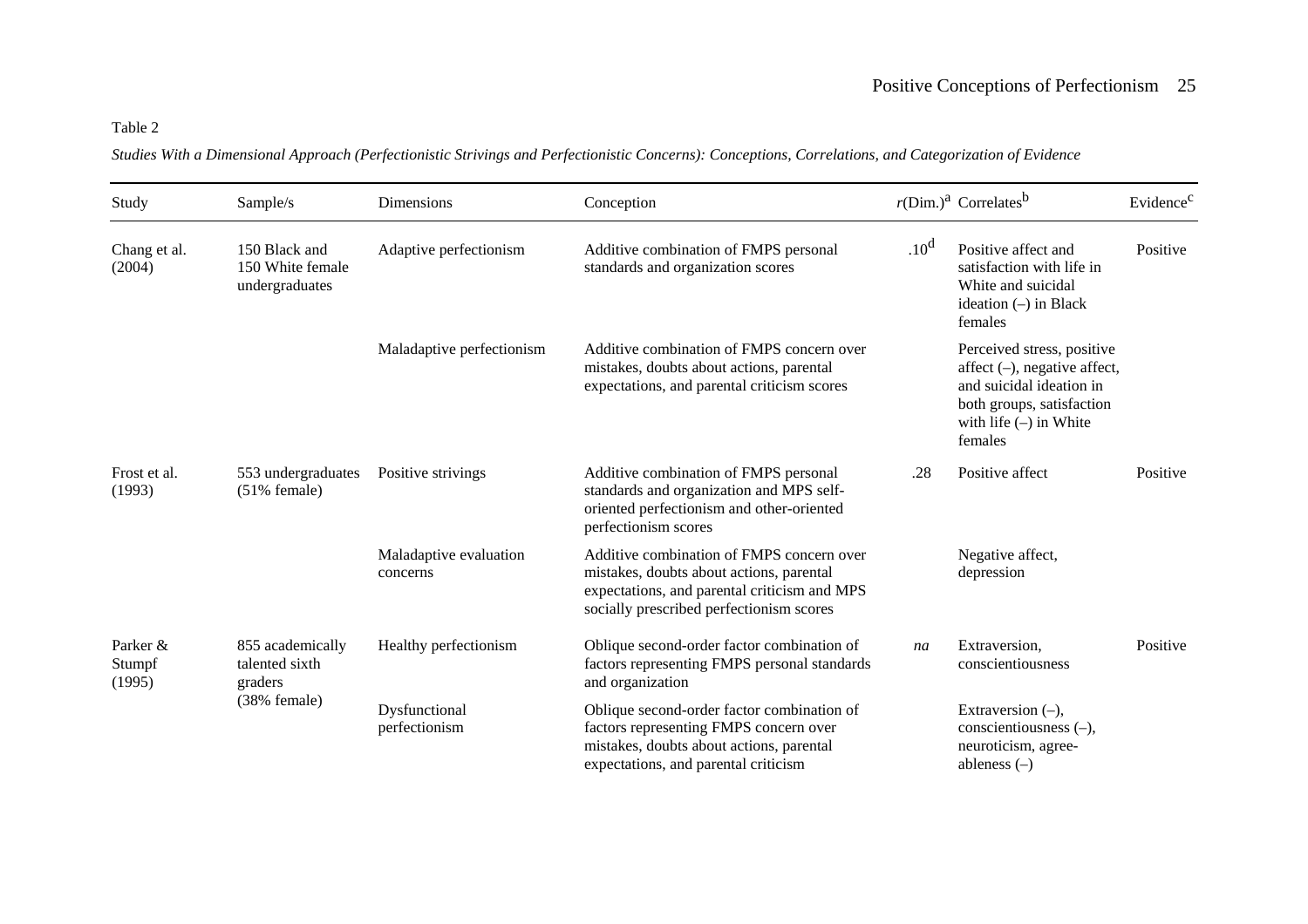Table 2 (continued-1)

| Study                                                                                              | Sample/s                                   | Dimensions                                                                                                        | Conception                                                                                                                                                                                           |                                 | $r(Dim.)^a$ Correlates <sup>b</sup>                                    | Evidence <sup>c</sup> |
|----------------------------------------------------------------------------------------------------|--------------------------------------------|-------------------------------------------------------------------------------------------------------------------|------------------------------------------------------------------------------------------------------------------------------------------------------------------------------------------------------|---------------------------------|------------------------------------------------------------------------|-----------------------|
| Rice et al.<br>(2005)                                                                              | 241 university<br>students<br>(82% female) | Adaptive perfectionism                                                                                            | Latent factor combination of FMPS personal<br>standards and organization, MPS self-oriented<br>perfectionism, and APS-R high standards and<br>order                                                  | .43                             | Attachment avoidance<br>$(-)$ , attachment anxiety<br>$(-)$            | Positive              |
|                                                                                                    |                                            | Maladaptive perfectionism                                                                                         | Latent factor combination of FMPS concern<br>over mistakes and doubts about actions and<br>APS-R discrepancy                                                                                         |                                 | Attachment avoidance,<br>attachment anxiety                            |                       |
| 855 academically<br>Stumpf $\&$<br>talented sixth<br>Parker<br>(2000)<br>graders<br>$(38%$ female) | Healthy perfectionism                      | Orthogonal second-order factor combination of<br>factors representing FMPS personal standards<br>and organization | .00.                                                                                                                                                                                                 | Conscientiousness,<br>endurance | Positive                                                               |                       |
|                                                                                                    |                                            | Unhealthy perfectionism                                                                                           | Orthogonal second-order factor combination of<br>factors representing FMPS concern over<br>mistakes, doubts about actions, parental<br>expectations, and parental criticism                          |                                 | Neuroticism, self-esteem<br>$(-)$                                      |                       |
| Suddarth &<br>Slaney<br>(2001)                                                                     | 196 undergraduates<br>(79% female)         | Adaptive perfectionism                                                                                            | Orthogonal factor representing FMPS personal<br>standards, MPS self-oriented perfectionism and<br>other-oriented perfectionism, and APS-R high<br>standards                                          | .00.                            | External locus of control<br>$(-)$                                     | Positive              |
|                                                                                                    |                                            | Maladaptive<br>perfectionism                                                                                      | Orthogonal factor representing FMPS concern<br>over mistakes, doubts about actions, parental<br>criticism, parental expectations, MPS socially<br>prescribed perfectionism, and APS-R<br>discrepancy |                                 | External locus of control,<br>trait anxiety,<br>psychological symptoms |                       |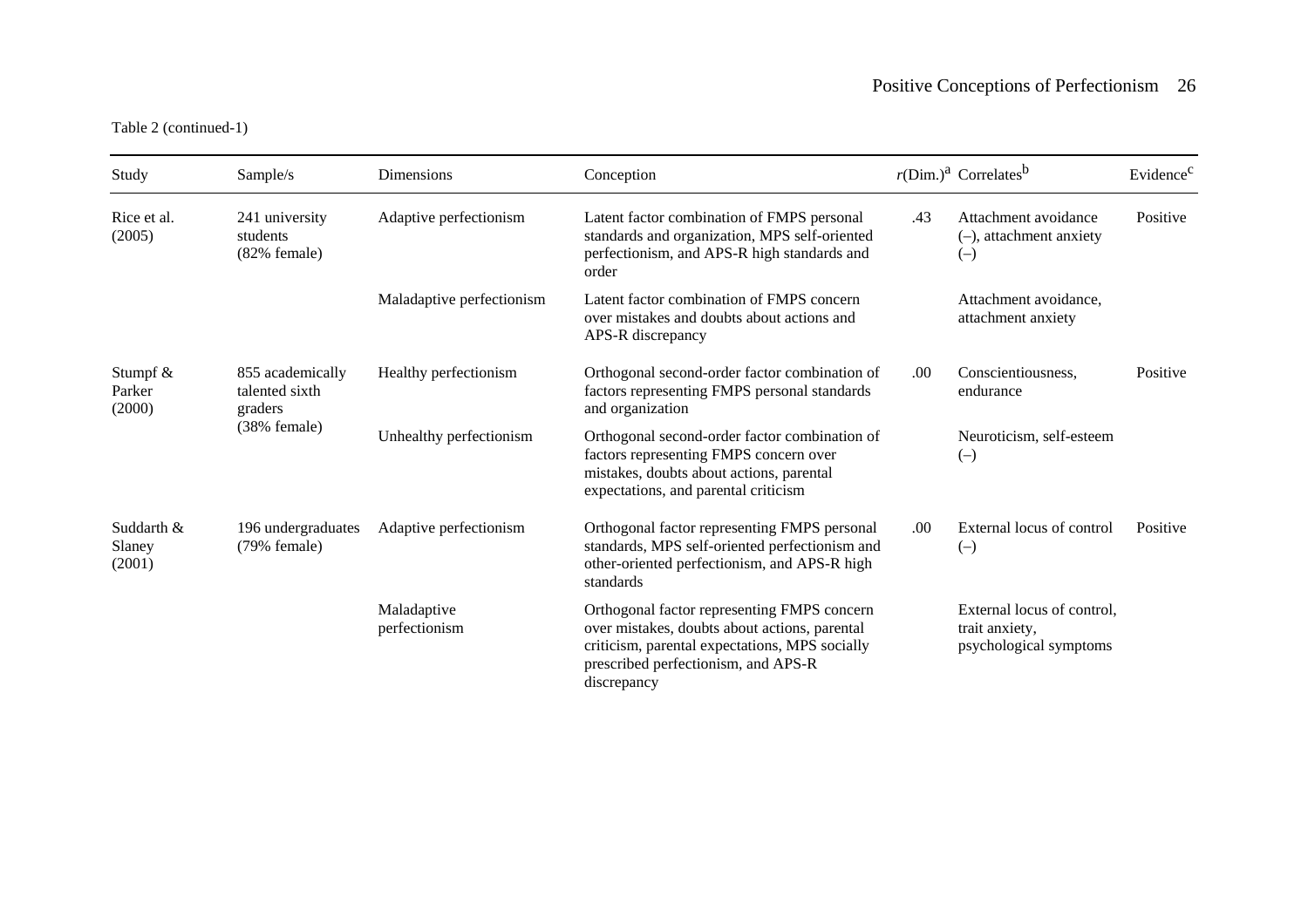Table 2 (continued-2)

| Study                    | Sample/s                                                                                                   | Dimensions                                   | Conception                                                                                                                                                                                  |                  | $r(Dim.)^a$ Correlates <sup>b</sup>                                                                                                                    | Evidence <sup>c</sup>  |
|--------------------------|------------------------------------------------------------------------------------------------------------|----------------------------------------------|---------------------------------------------------------------------------------------------------------------------------------------------------------------------------------------------|------------------|--------------------------------------------------------------------------------------------------------------------------------------------------------|------------------------|
| Bieling et al.<br>(2003) | 198 undergraduates<br>(75% female)                                                                         | Adaptive perfectionism                       | Additive combination of standardized FMPS<br>personal standards and organization and MPS<br>self-oriented perfectionism and other-oriented<br>perfectionism scores                          | .45              | Positive affect, exam<br>performance, plans to<br>study more, plans to<br>study less $(-)$ ; <i>negative</i><br>$affect$ [ns]                          | Mixed<br>⇩<br>Positive |
|                          |                                                                                                            | Maladaptive<br>perfectionism                 | Additive combination of standardized FMPS<br>concern over mistakes, doubts about actions,<br>parental expectations, parental criticism, and<br>MPS socially prescribed perfectionism scores |                  | Positive affect $(-)$ , exam<br>preparedness, plans to<br>study more; negative<br>affect                                                               |                        |
| Cox et al.<br>(2002)     | $(58\% \text{ female});$<br>288 undergraduates<br>$(63%$ female);<br>96 medical students<br>$(42%$ female) | 412 adult outpatients Adaptive perfectionism | Additive combination of FMPS personal<br>standards and organization and MPS self-<br>oriented perfectionism                                                                                 | na               | Outpatients/undergrad-<br>uates: conscientiousness.<br>neuroticism, depression;<br>medical students: recent<br>and anticipated academic<br>achievement | Mixed                  |
|                          |                                                                                                            | Maladaptive perfectionism                    | Additive combination of FMPS concern over<br>mistakes, doubts about actions, and parental<br>criticism and MPS socially-prescribed<br>perfectionism                                         |                  | Outpatients/undergrad-<br>uates: neuroticism,<br>depression;<br>Outpatients:<br>conscientiousness $(-)$                                                |                        |
| Dunkley et al.<br>(2000) | 443 undergraduates<br>$(69%$ female)                                                                       | Personal standards<br>perfectionism          | Latent factor representing FMPS personal<br>standards and MPS self-oriented perfectionism                                                                                                   | .55 <sup>d</sup> | Active coping styles;<br>hassles [ns]                                                                                                                  | Mixed<br>⇩             |
|                          |                                                                                                            | Evaluative concerns<br>perfectionism         | Latent factor representing FMPS concern over<br>mistakes and doubts about actions and MPS<br>socially prescribed perfectionism                                                              |                  | Distress, avoidant coping<br>styles, social support $(-)$ ;<br>hassles                                                                                 | Positive               |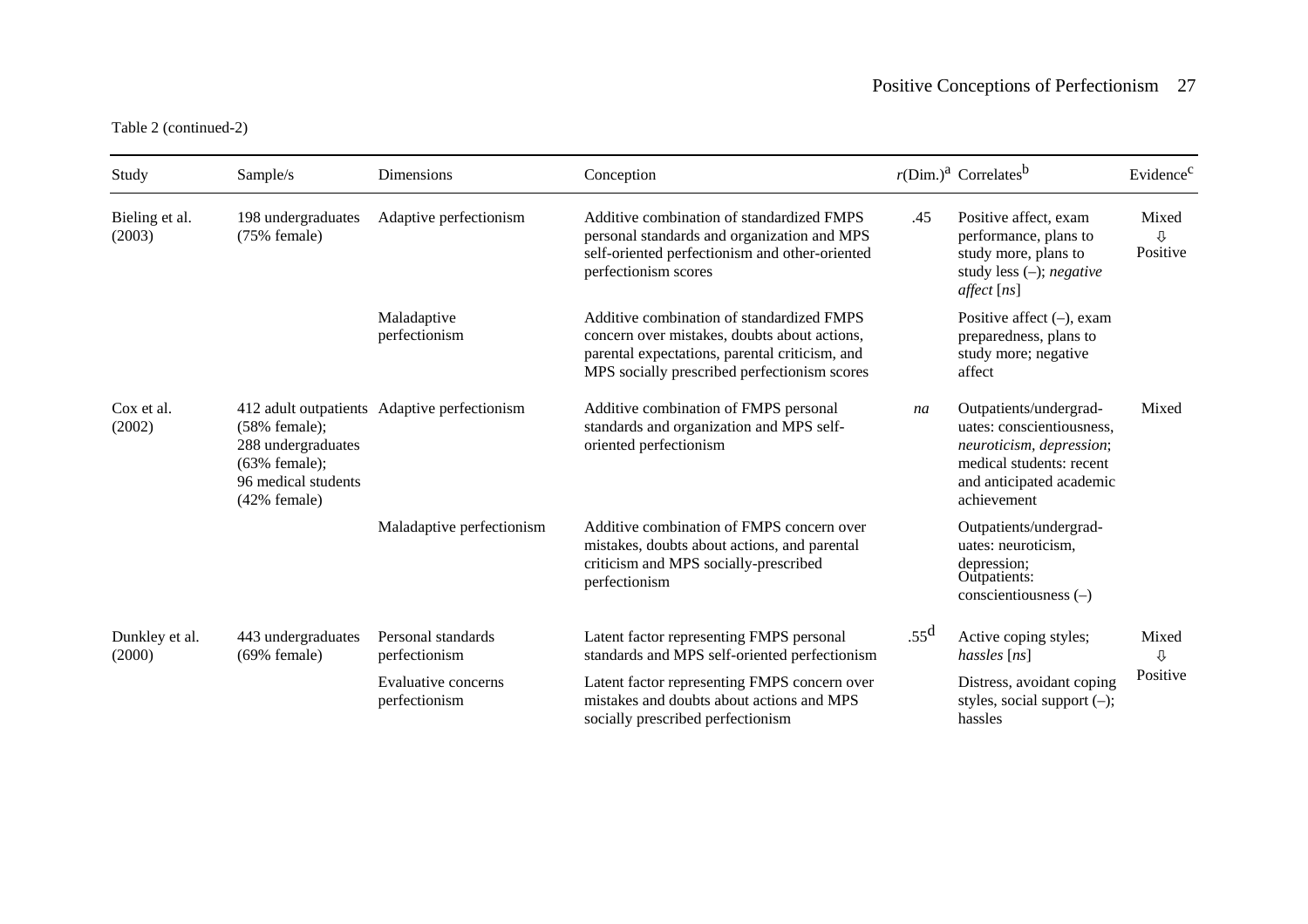Table 2 (continued-3)

| Study                    | Sample/s                                                        | Dimensions                          | Conception                                                                                                                                                                                 |     | $r(Dim.)^a$ Correlates <sup>b</sup>                                                                                                                                                                      | Evidence <sup>c</sup>     |
|--------------------------|-----------------------------------------------------------------|-------------------------------------|--------------------------------------------------------------------------------------------------------------------------------------------------------------------------------------------|-----|----------------------------------------------------------------------------------------------------------------------------------------------------------------------------------------------------------|---------------------------|
| Enns et al.<br>(2001)    | 96 medical students<br>$(42%$ female)                           | Adaptive perfectionism              | Additive combination of standardized FMPS<br>personal standards and MPS self-oriented<br>perfectionism scores                                                                              | na  | Conscientiousness, past<br>year performance, ability<br>to achieve; neuroticism                                                                                                                          | Mixed                     |
|                          |                                                                 | Maladaptive perfectionism           | Additive combination of standardized FMPS<br>concern over mistakes and doubts about actions<br>and MPS socially prescribed perfectionism<br>scores                                         |     | Depression, hopelessness,<br>suicide ideation,<br>neuroticism                                                                                                                                            |                           |
| Bieling et al.<br>(2004) | 198 undergraduates<br>(75% female)                              | Positive striving                   | Additive combination of standardized FMPS<br>personal standards and organization and MPS<br>self-oriented perfectionism and other-oriented<br>perfectionism scores                         | .45 | Depression, anxiety,<br>stress, test anxiety<br>[all $ns$ ]                                                                                                                                              | Negative<br>⇩<br>Ø        |
|                          |                                                                 | Maladaptive evaluation<br>concerns  | Additive combination of standardized FMPS<br>concern over mistakes, doubts about actions,<br>parental expectations, parental criticism and<br>MPS socially prescribed perfectionism scores |     | Depression, anxiety,<br>stress, test anxiety                                                                                                                                                             |                           |
| Dunkley et al.<br>(2003) | 163 full-time<br>university students<br>$(61\% \text{ female})$ | Personal standards<br>perfectionism | Latent factor representing FMPS personal<br>standards and MPS self-oriented perfectionism                                                                                                  | .61 | Perceived social support<br>$(-)$ [+], <i>self-blame</i> [-],<br>negative affect $[-]$                                                                                                                   | Negative<br>⇩<br>Positive |
|                          |                                                                 | Self-critical perfectionism         | Latent factor representing FMPS concern over<br>mistakes and doubts about actions, MPS socially<br>prescribed perfectionism, and DEQ self-<br>criticism                                    |     | Hassles, perceived<br>efficacy $(-)$ , event stress,<br>perceived criticism,<br>positive affect $(-)$ ,<br>avoidant coping styles;<br>perceived social support<br>$(-)$ , self-blame, negative<br>affect |                           |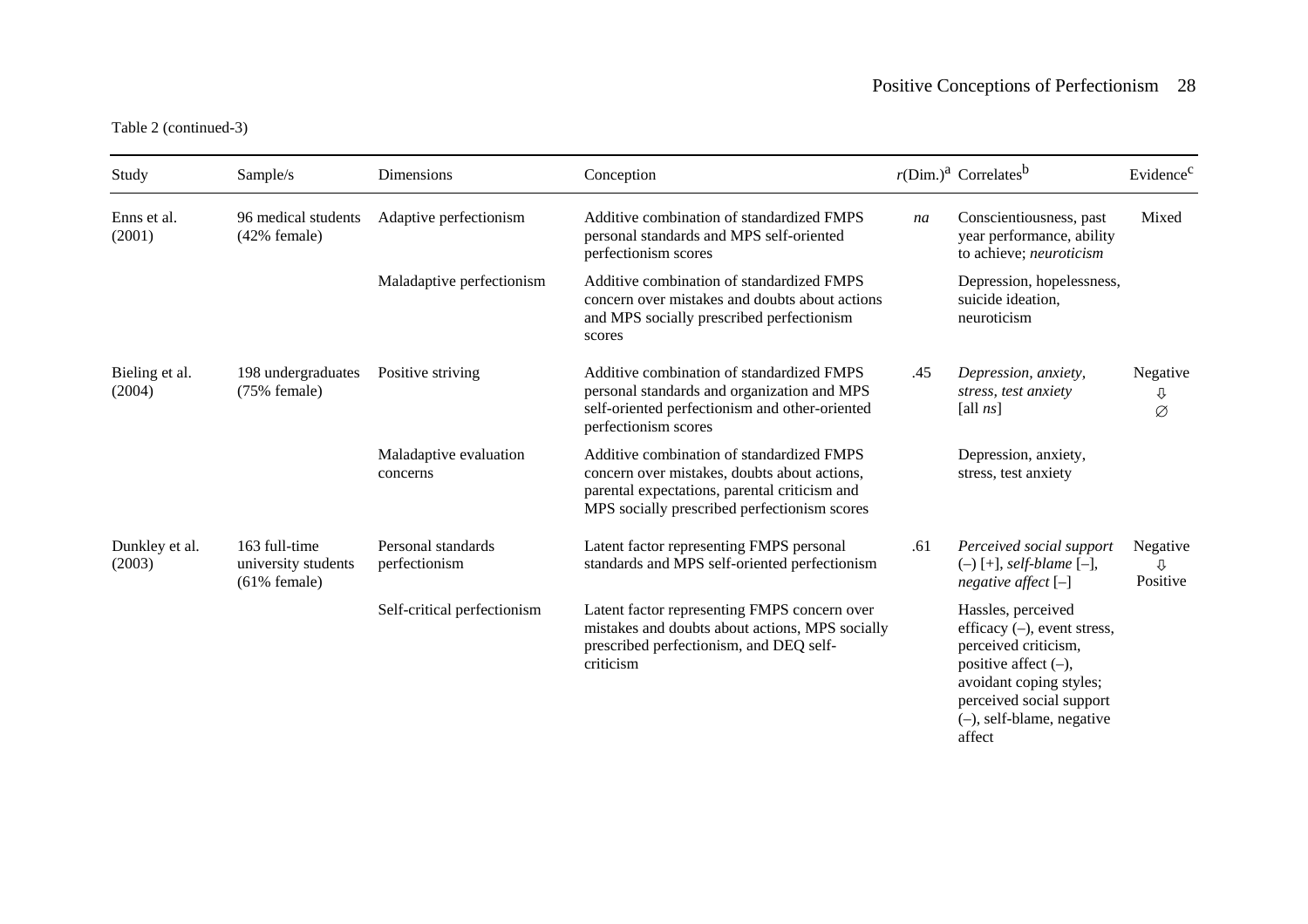Table 2 (continued-4)

| Study                 | Sample/s                                                         | Dimensions                    | Conception                                                                                                               |     | $r(Dim.)^a$ Correlates <sup>b</sup>                                                                                                                                                                                                                        | Evidence <sup>c</sup>  |
|-----------------------|------------------------------------------------------------------|-------------------------------|--------------------------------------------------------------------------------------------------------------------------|-----|------------------------------------------------------------------------------------------------------------------------------------------------------------------------------------------------------------------------------------------------------------|------------------------|
| Hill et al.<br>(2004) | 616 undergraduates<br>$(62%$ female)                             | Conscientious perfectionism   | Additive combination of PI striving for<br>excellence, organization, planfulness, and high<br>standards for others       | .54 | Depression $[-]$ ; anxiety,<br>OC symptoms, fear of<br>negative evaluation,<br>somatic complaints,<br>interpersonal sensitivity,<br>hostility, phobic anxiety,<br>paranoia, psychoticism<br>[all $ns$ ]; OC symptoms<br>frequency, OC symptoms<br>distress | Negative<br>⇩<br>Mixed |
|                       |                                                                  | Self-evaluative perfectionism | Additive combination of PI concern over<br>mistakes, rumination, need for approval, and<br>perceived parental pressure   |     | Depression; anxiety, OC<br>symptoms, fear of<br>negative evaluation,<br>somatic complaints,<br>interpersonal sensitivity,<br>hostility, phobic anxiety,<br>paranoia, psychoticism;<br>OC symptoms frequency,<br>OC symptoms distress                       |                        |
| Hearne (1999)         | Lynd-Stevenson $& 142$ undergraduates<br>$(71\% \text{ female})$ | Active perfectionism          | Additive combination of standardized FMPS<br>personal standards, parental expectations, and<br>parental criticism scores | .70 | Stressful life events,<br>depression [ns]                                                                                                                                                                                                                  | Negative<br>⇩<br>Ø     |
|                       |                                                                  | Passive perfectionism         | Additive combination of standardized FMPS<br>concern over mistakes and doubts about actions<br>scores                    |     | Stressful life events,<br>depression                                                                                                                                                                                                                       |                        |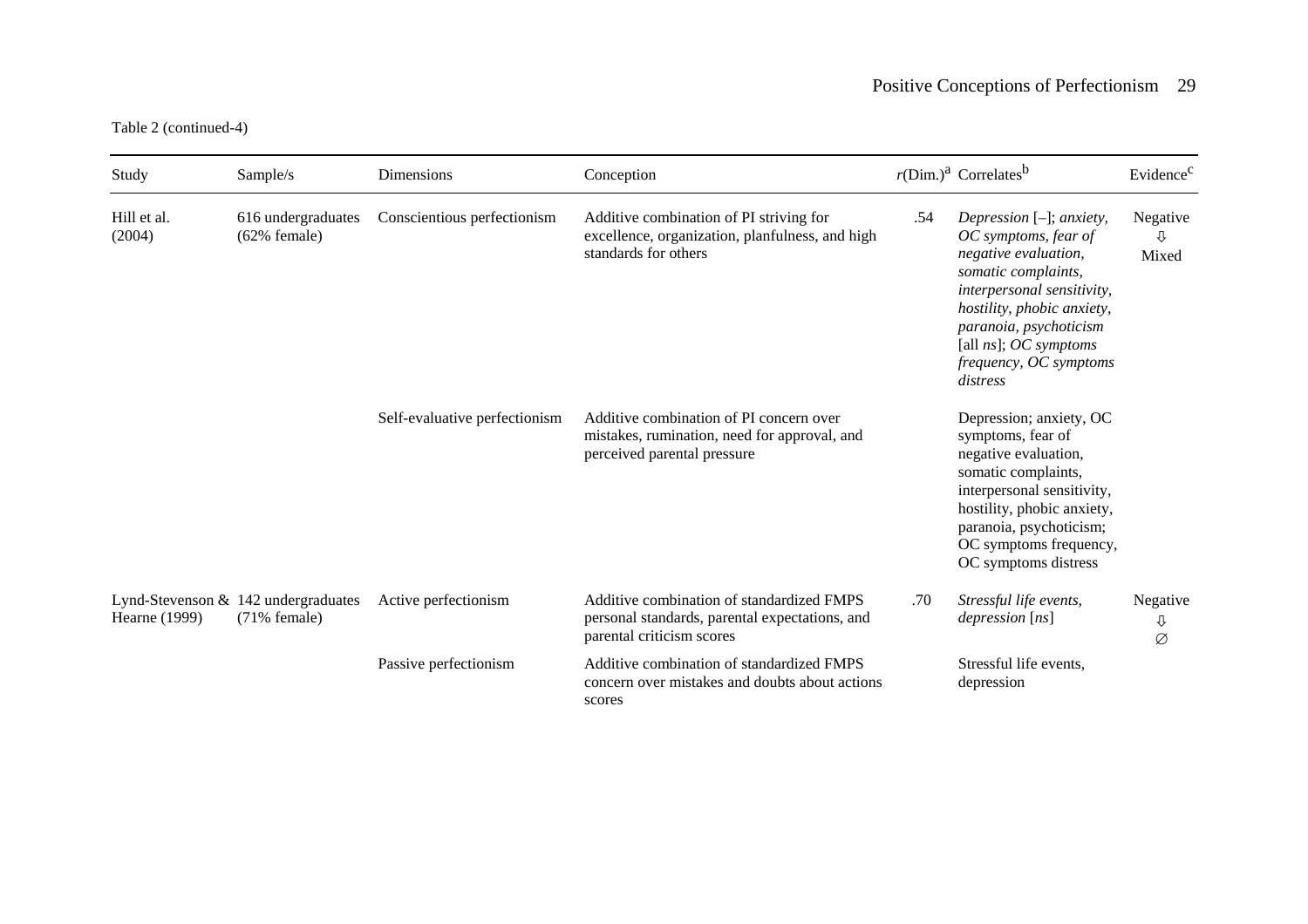Table 2 (continued-5)

| Study                 | Sample/s                           | <b>Dimensions</b>         | Conception                                                                                                                                                                                                   |     | $r(Dim.)^a$ Correlates <sup>b</sup> | Evidence <sup>c</sup> |
|-----------------------|------------------------------------|---------------------------|--------------------------------------------------------------------------------------------------------------------------------------------------------------------------------------------------------------|-----|-------------------------------------|-----------------------|
| Rice et al.<br>(1998) | 464 undergraduates<br>(74% female) | Adaptive perfectionism    | Additive combination of FMPS personal<br>standards and organization and APS<br>standards/order and procrastination (reverse-<br>scored) scores                                                               | .24 | [Self-esteem]                       | Ø<br>⇩<br>Positive    |
|                       |                                    | Maladaptive perfectionism | Additive combination of FMPS concern over<br>mistakes, doubts about actions, parental<br>expectations, and parental criticism and APS<br>difficulty in relationships, anxiety, and<br>procrastination scores |     | Self-esteem $(-)$ ,<br>depression   |                       |

*Note*. Conceptions ordered alphabetically by reference within each class of evidence (see Table Footnote c). Dimensions: The first dimension always represents the perfectionistic strivings dimension, the second the perfectionistic concerns dimension. Conception: APS = Almost Perfect Scale, APS-R = Almost Perfect Scale-Revised, DEQ = Depressive Experiences Questionnaire, FMPS = Frost Multidimensional Perfectionism Scale, MPS = Hewitt and Flett's Multidimensional Perfectionism Scale, PI = Perfectionism Inventory, PQ = Perfectionism Questionnaire. Correlates: OC = obsessive-compulsive. *na* = information not available.

<sup>a</sup>Correlation between dimensions. <sup>b</sup>Critical correlates (negative characteristics related to positive conceptions of perfectionism) italicized; all correlates represent zero-order correlations (except for Rice et al., 2005, and Slaney & Suddarth, 2001: regression weights); only significant correlates ( $p < .05$ ) are reported; (-) = correlate with negative sign; entries in square brackets indicate changes in correlates after partialling out negative perfectionism, such as additional correlates [Self-esteem], nonsignificant relationships  $[ns]$ , and/or reversed relationships  $[+]$ . <sup>C</sup>Evidence: positive = positive conception of perfectionism related to positive characteristics only, mixed = positive conception of perfectionism related to both positive and negative characteristics, negative = positive conception of perfectionism related to negative characteristics only,  $\varnothing$ (inconclusive) = positive conception of perfectionism unrelated to any positive or negative characteristics; an entry of "Evidence  $X \Rightarrow$  Evidence  $Y''$  indicates a change in the classification of evidence after partialling out the influence of negative perfectionism from the critical correlations in those studies that reported the correlation between positive and negative perfectionism (see text for details). dWeighted mean correlation/s for combined sample.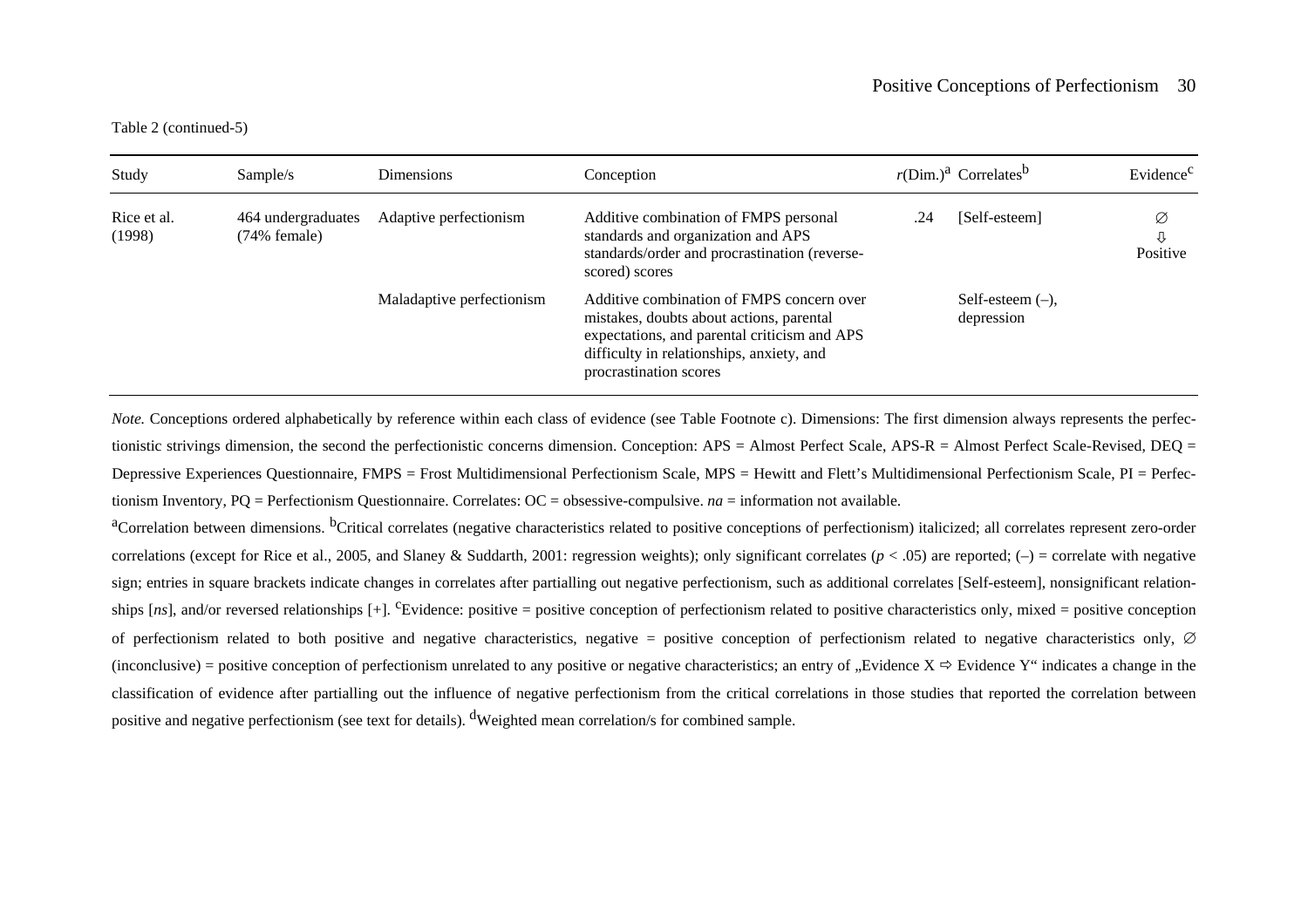#### Table 3

#### *Studies With a Group-Based Approach (Healthy Perfectionism and Unhealthy Perfectionism): Conceptions, Differences, and Categorization of Evidence*

| Study                                            | Sample/s                                      | Groups                              | Conception                                                                | Differences <sup>a</sup>                                                                                                       | Evidence <sup>b</sup> |
|--------------------------------------------------|-----------------------------------------------|-------------------------------------|---------------------------------------------------------------------------|--------------------------------------------------------------------------------------------------------------------------------|-----------------------|
| Ashby & Bruner<br>(2005)                         | 144 undergraduates<br>$(60\% \text{ female})$ | Adaptive perfectionists<br>(HP)     | Cluster with high APS-R high standards and<br>low discrepancy scores      | (a) HP with less OC checking,<br>slowness, and doubting than                                                                   | Positive              |
|                                                  |                                               | Maladaptive perfectionists<br>(UHP) | Cluster with high APS-R high standards and<br>high discrepancy scores     | <b>UHP</b><br>(b) HP with less OC slowness                                                                                     |                       |
|                                                  |                                               | Nonperfectionists<br>(NonP)         | Cluster with low APS-R high standard and<br>medium discrepancy scores     | than NonP                                                                                                                      |                       |
| Ashby $\&$<br>$(51\% \text{ female})$<br>Kottman | 123 undergraduates                            | Normal perfectionists<br>(HP)       | Top third of APS-R high standards and below-<br>median discrepancy scores | (a) HP with fewer inferiority<br>feelings, less procrastination,<br>fewer intimacy difficulties, and<br>lower anxiety than UHP | Positive              |
| (1996)                                           |                                               | Neurotic perfectionists<br>(UHP)    | Top third of APS-R high standards and above-<br>median discrepancy scores |                                                                                                                                |                       |
|                                                  |                                               |                                     |                                                                           | $(b)$ na                                                                                                                       |                       |
| Dickinson &<br>Ashby                             | 131 undergraduates<br>$(67%$ female)          | Adaptive perfectionists<br>(HP)     | Cluster with high APS-R high standards and<br>low discrepancy scores      | (a) HP with lower immature<br>ego defenses (e.g., projection,                                                                  | Positive              |
| (2005)                                           |                                               | Maladaptive perfectionists<br>(UHP) | Cluster with high APS-R high standards and<br>high discrepancy scores     | passive aggression,<br>dissociation) than UHP<br>$(b)$ —                                                                       |                       |
|                                                  |                                               | Nonperfectionists<br>(NonP)         | Cluster with low APS-R high standards and<br>low discrepancy scores       |                                                                                                                                |                       |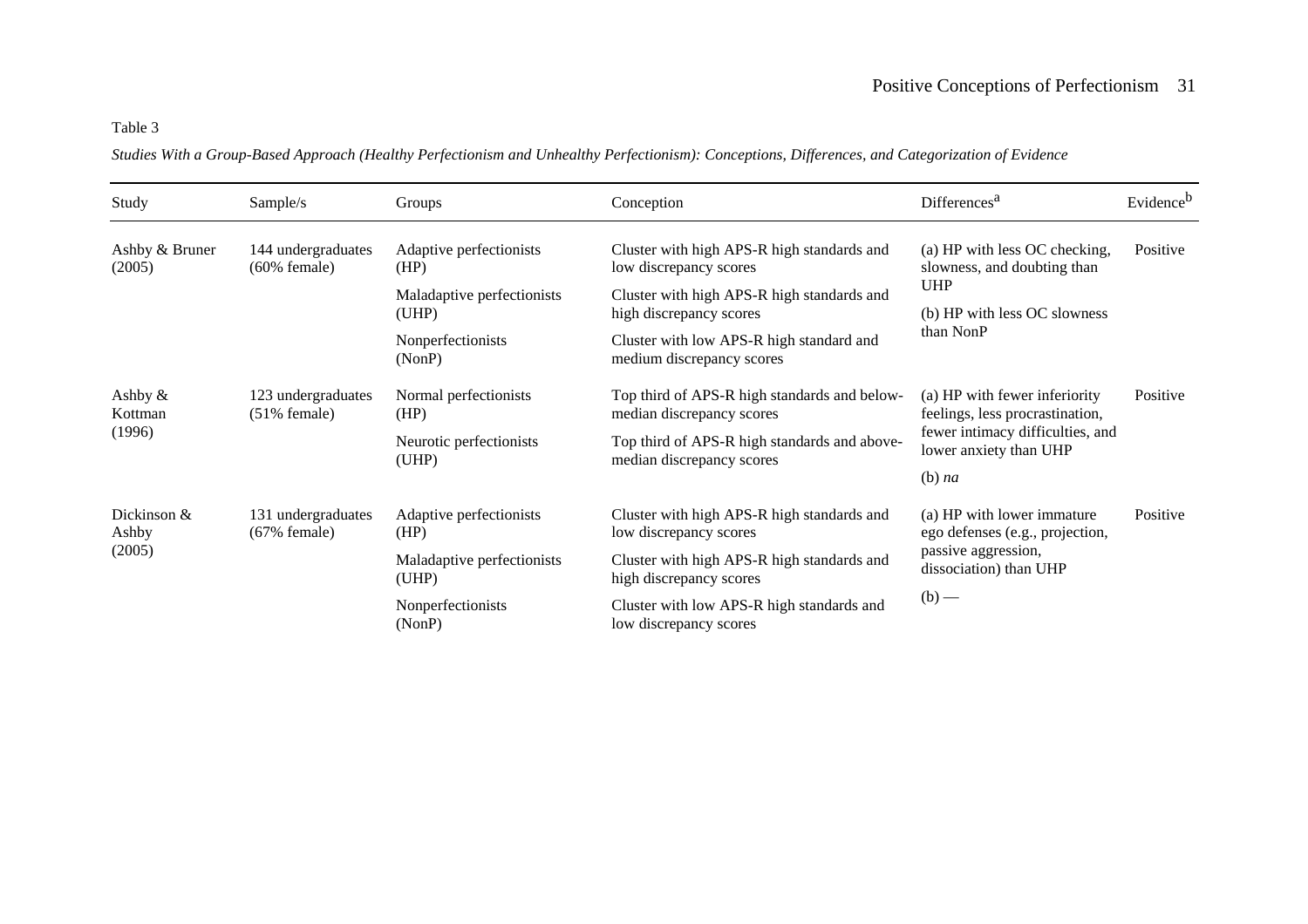than NonP

Table 3 (continued-1)

| Study                   | Sample/s                                                                      | Groups                                               | Conception                                                                                                                                                                                      | Differences <sup>a</sup>                                                                                                                                                                                                                                                                                                                                                                       | Evidence <sup>b</sup> |
|-------------------------|-------------------------------------------------------------------------------|------------------------------------------------------|-------------------------------------------------------------------------------------------------------------------------------------------------------------------------------------------------|------------------------------------------------------------------------------------------------------------------------------------------------------------------------------------------------------------------------------------------------------------------------------------------------------------------------------------------------------------------------------------------------|-----------------------|
| Dixon et al.<br>(2004)  | 142 academically<br>talented junior high<br>school students<br>$(64%$ female) | Mixed-adaptive perfectionists<br>(HP)                | Cluster with high FMPS personal standards<br>and organization, medium concern over<br>mistakes, low doubts about actions, medium<br>parental expectations, and low parental<br>criticism scores | (a) HP with better adjustment<br>and lower anxiety than UP1,<br>less dysfunctional coping<br>styles than UP2, and more<br>mastery coping styles,<br>perception of greater personal<br>security, and less depression,<br>somatization, OC symptoms,<br>and interpersonal sensitivity<br>than both UHP1 and UHP2<br>(b) HP with better adjustment<br>and higher academic<br>competence than NonP | Positive              |
|                         |                                                                               | Pervasive perfectionists<br>(UHP1)                   | Cluster with high FMPS personal standards,<br>organization, concern over mistakes, doubts<br>about actions, and medium parental<br>expectations and criticism scores                            |                                                                                                                                                                                                                                                                                                                                                                                                |                       |
|                         |                                                                               | Mixed-maladaptive<br>perfectionists<br>(UHP2)        | Cluster with high FMPS personal standards,<br>medium organization, high concern over<br>mistakes, medium doubts about actions and<br>high parental expectations and criticism scores            |                                                                                                                                                                                                                                                                                                                                                                                                |                       |
|                         |                                                                               | Nonperfectionists<br>(NonP)                          | Cluster with overall low FMPS scores                                                                                                                                                            |                                                                                                                                                                                                                                                                                                                                                                                                |                       |
| Gilman et al.<br>(2005) | 291 Croatian and 341<br>American adolescent                                   | Adaptive perfectionists<br>(HP)                      | Cluster with high APS-R high standards and<br>low discrepancy scores                                                                                                                            | (a) All HP with higher<br>satisfaction regarding family,<br>school, self, and life in general<br>than UHP and American HP<br>also regarding friends and                                                                                                                                                                                                                                        | Positive              |
|                         | school students<br>$(60\% \text{ female})$                                    | Maladaptive perfectionists<br>(UHP)                  | Cluster with high APS-R high standards and<br>high discrepancy scores                                                                                                                           |                                                                                                                                                                                                                                                                                                                                                                                                |                       |
|                         |                                                                               | Nonperfectionists<br>(NonP)<br>(Americans/Croatians) | Cluster with low APS-R high standards and                                                                                                                                                       | living environment                                                                                                                                                                                                                                                                                                                                                                             |                       |
|                         |                                                                               |                                                      | low/medium discrepancy scores                                                                                                                                                                   | (b) Croatian HP with higher<br>satisfaction regarding family,<br>school, and living environment                                                                                                                                                                                                                                                                                                |                       |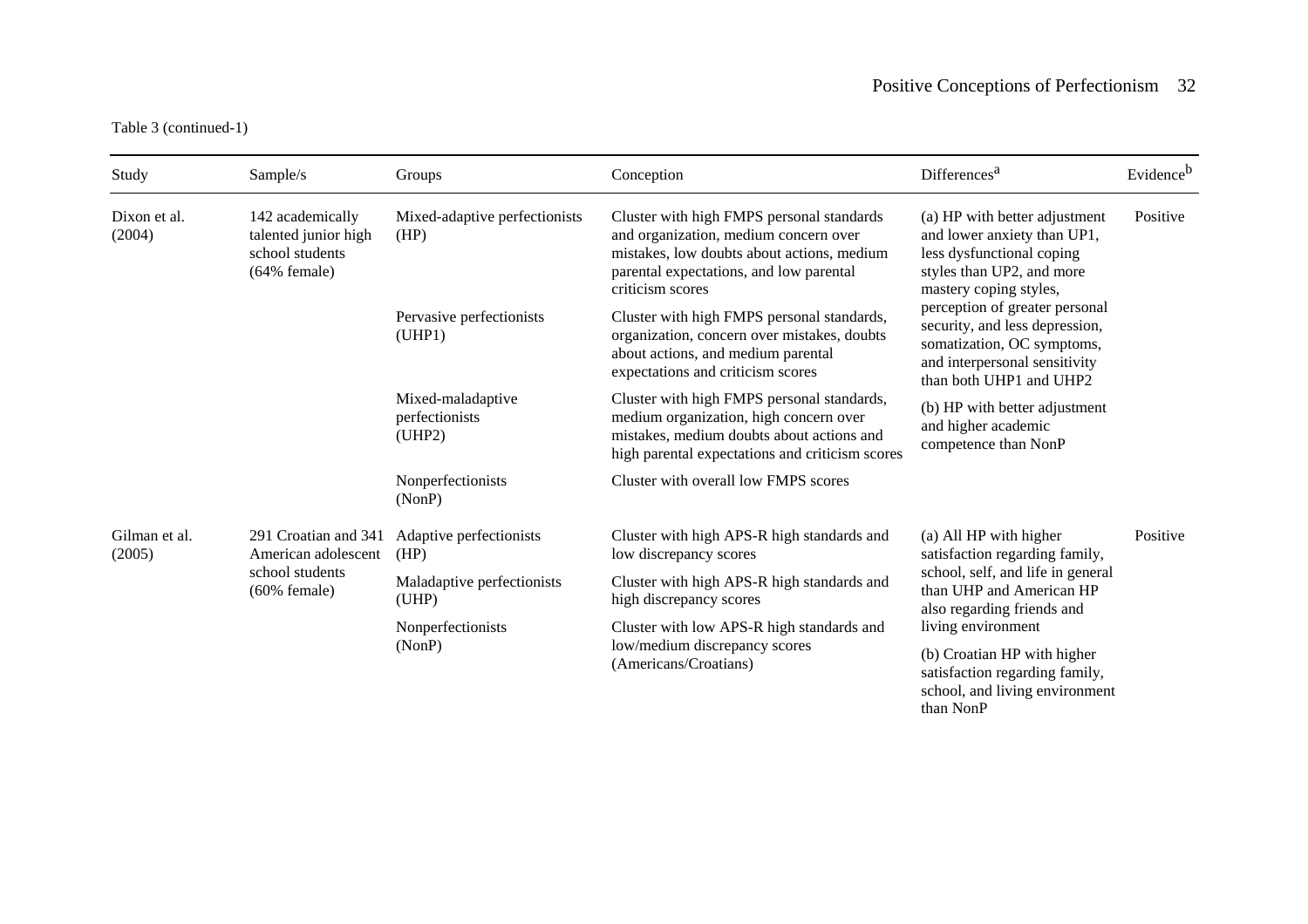Table 3 (continued-2)

| Study                      | Sample/s                           | Groups                              | Conception                                                                       | Differences <sup>a</sup>                                                                                                                                          | Evidence <sup>b</sup> |
|----------------------------|------------------------------------|-------------------------------------|----------------------------------------------------------------------------------|-------------------------------------------------------------------------------------------------------------------------------------------------------------------|-----------------------|
| Grzegorek<br>et al. (2004) | 273 undergraduates<br>(74% female) | Adaptive perfectionists<br>(HP)     | Cluster with high APS-R high standards and<br>order and low discrepancy scores   | (a) HP with higher self-<br>esteem, greater GPA                                                                                                                   | Positive              |
|                            |                                    | Maladaptive perfectionists<br>(UHP) | Cluster with high APS-R high standards and<br>order and high discrepancy scores  | satisfaction, and lower self-<br>criticism than UHP                                                                                                               |                       |
|                            |                                    | Nonperfectionists<br>(NonP)         | Cluster with low APS-R high standards and<br>order and medium discrepancy scores | (b) HP with higher self-<br>esteem, higher GPA, greater<br>GPA satisfaction, and lower<br>self-criticism than NonP                                                |                       |
| LoCicero et al.<br>(2000)  | 195 middle school<br>students      | Adaptive perfectionists<br>(HP)     | Top third of APS-R high standards scores and<br>below average discrepancy scores | (a) HP with higher social<br>interest and greater<br>willingness to go along with<br>others than UHP                                                              | Positive              |
|                            | (59% female)                       | Maladaptive perfectionists<br>(UHP) | Top third of APS-R high standards scores and<br>above average discrepancy scores |                                                                                                                                                                   |                       |
|                            |                                    | Nonperfectionists<br>(NonP)         | Lower two thirds of APS-R high standards<br>scores                               | (b) HP with greater<br>willingness to go along with<br>others than NonP                                                                                           |                       |
| Mobley et al.<br>(2005)    | 251 African<br>American            | Adaptive perfectionists<br>(HP)     | Cluster with high APS-R high standards and<br>order and low discrepancy scores   | (a) HP with higher self-esteem<br>and lower anxiety and<br>depression than UHP<br>(b) HP with higher self-esteem<br>and lower anxiety and<br>depression than NonP | Positive              |
|                            | undergraduates<br>$(69%$ female)   | Maladaptive perfectionists<br>(UHP) | Cluster with high APS-R high standards and<br>order and high discrepancy scores  |                                                                                                                                                                   |                       |
|                            |                                    | Nonperfectionists<br>(NonP)         | Cluster with low APS-R high standards and<br>order and medium discrepancy scores |                                                                                                                                                                   |                       |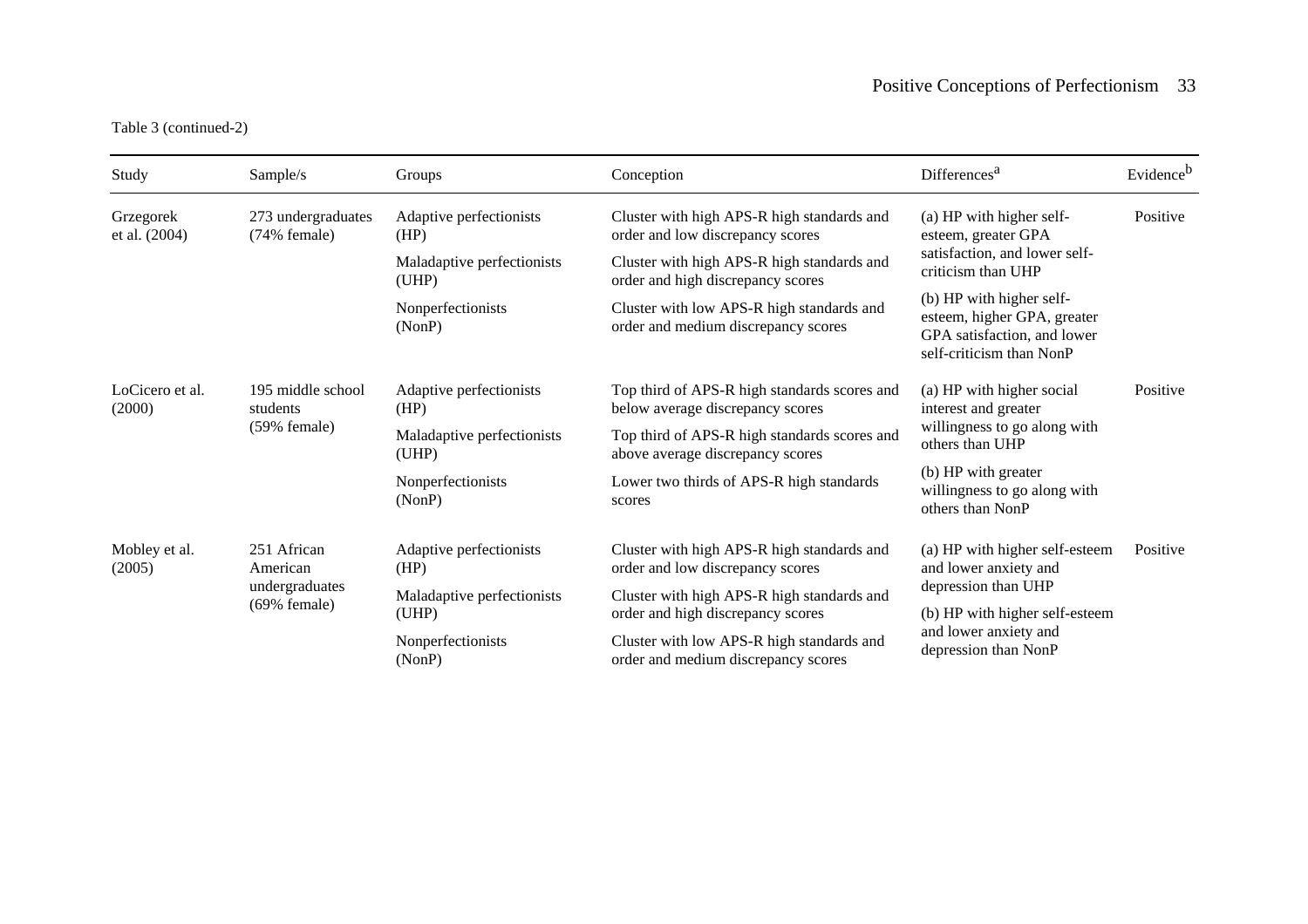Table 3 (continued-3)

| Study                            | Sample/s                             | Groups                                                                                                | Conception                                                                                                                                                                       | Differences <sup>a</sup>                                                                                                                     | Evidence <sup>b</sup> |
|----------------------------------|--------------------------------------|-------------------------------------------------------------------------------------------------------|----------------------------------------------------------------------------------------------------------------------------------------------------------------------------------|----------------------------------------------------------------------------------------------------------------------------------------------|-----------------------|
| Periasamy<br>$&$ Ashby<br>(2002) | 260 undergraduates<br>$(69%$ female) | Adaptive perfectionists<br>(HP)<br>Maladaptive perfectionists<br>(UHP)<br>Nonperfectionists<br>(NonP) | Top one-third of APS-R high standards and<br>below-average discrepancy scores<br>Top one-third of APS-R high standards and<br>above-average discrepancy scores<br>na             | (a) HP with lesser external<br>locus of control (powerful-<br>others) than UHP<br>(b) HP with greater internal<br>locus of control than NonP | Positive              |
| Rice et al.<br>(2003)            | 139 undergraduates<br>(75% female)   | Adaptive perfectionists<br>(HP)                                                                       | Cluster with high FMPS personal standards<br>and organization and medium concern over<br>mistakes, doubts about actions, parental<br>expectations, and parental criticism scores | (a) HP with greater personal<br>and interpersonal control and<br>fewer depressed/distorted<br>cognitions than UHP                            | Positive              |
|                                  |                                      | Maladaptive perfectionists<br>(UHP)                                                                   | Cluster with high FMPS personal standards,<br>low organization, and high concern over<br>mistakes, doubts about actions, parental<br>expectations and parental criticism scores  | (b) HP with greater personal<br>control than NonP                                                                                            |                       |
|                                  |                                      | Nonperfectionists<br>(NonP)                                                                           | Cluster with low scores on all FMPS<br>subscales                                                                                                                                 |                                                                                                                                              |                       |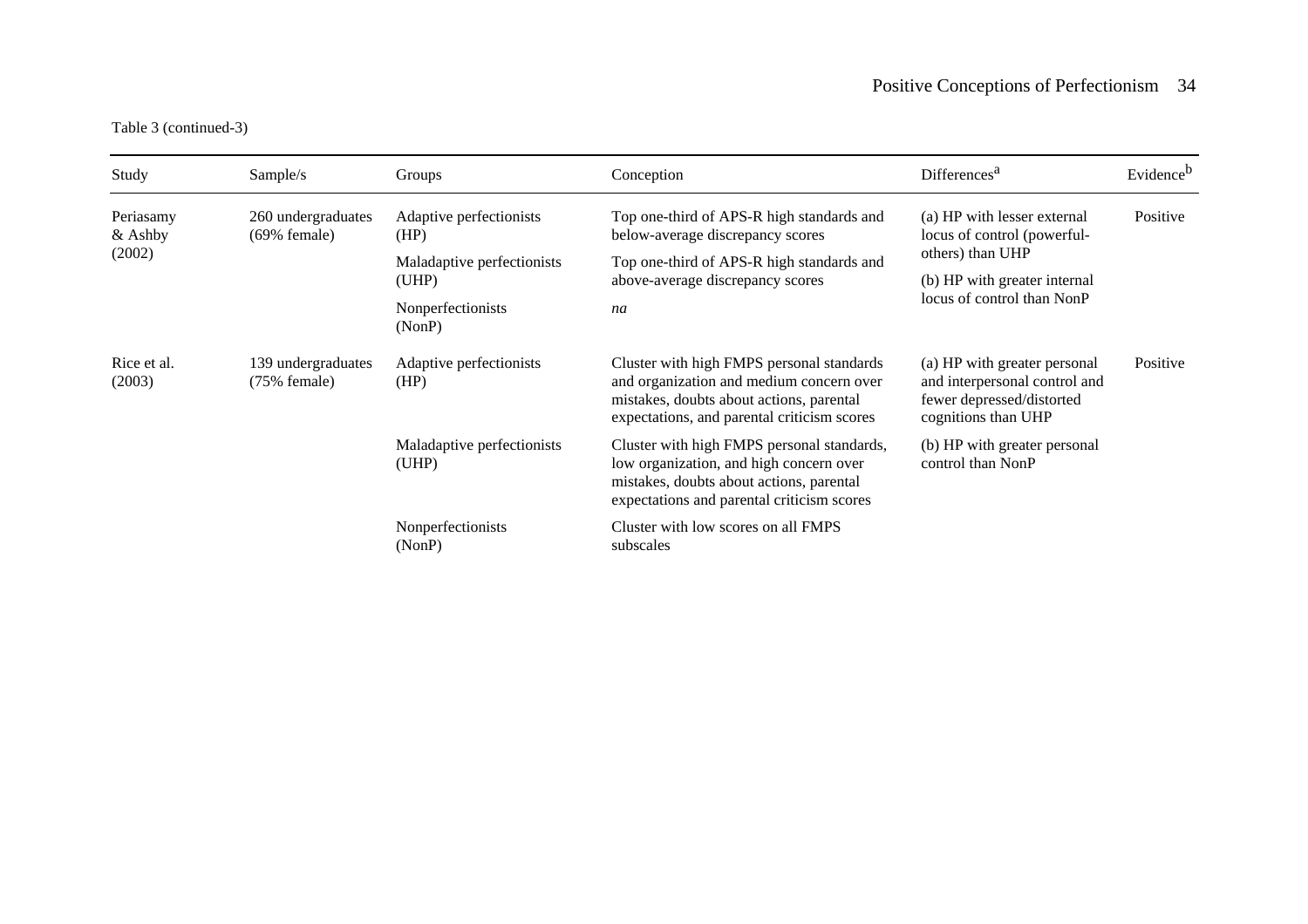Table 3 (continued-4)

| Study                     | Sample/s                                                                                            | Groups                              | Conception                                                                                                                                                                                 | Differences <sup>a</sup>                                                                                                                                                           | Evidence <sup>b</sup> |
|---------------------------|-----------------------------------------------------------------------------------------------------|-------------------------------------|--------------------------------------------------------------------------------------------------------------------------------------------------------------------------------------------|------------------------------------------------------------------------------------------------------------------------------------------------------------------------------------|-----------------------|
| Rice & Mirzadeh<br>(2000) | 179 undergraduates<br>$(72%$ female)                                                                | Adaptive perfectionists<br>(HP)     | Cluster with high FMPS personal standards<br>and organization, low concern over mistakes<br>and doubts about actions, medium parental<br>expectations, and low parental criticism scores   | (a) HP with better academic<br>integration and lower<br>depression than UHP<br>$(b)$ na                                                                                            | Positive              |
|                           |                                                                                                     | Maladaptive perfectionists<br>(UHP) | Cluster with high FMPS personal standards,<br>medium organization, and high concern over<br>mistakes, doubts about actions, parental<br>expectations, and parental criticism scores        |                                                                                                                                                                                    |                       |
|                           |                                                                                                     | Nonperfectionists<br>(NonP)         | Cluster with low FMPS personal standards<br>and organization, low concern over mistakes,<br>medium doubts about actions, and low<br>parental expectations and parental criticism<br>scores |                                                                                                                                                                                    |                       |
| Rice & Slaney<br>(2002)   | Study 1:<br>258 undergraduates<br>$(79%$ female);<br>Study 2:<br>375 undergraduates<br>(77% female) | Adaptive perfectionists<br>(HP)     | Cluster with high APS-R high standards and<br>order and low discrepancy scores                                                                                                             | (a) HP with higher self-esteem,<br>higher GPA (Study 2), more<br>positive affect, less depressed<br>affect, lower state/trait anxiety,<br>and fewer somatic complaints<br>than UHP | Positive              |
|                           |                                                                                                     | Maladaptive perfectionists<br>(UHP) | Cluster with high APS-R high standards and<br>order and high discrepancy scores                                                                                                            |                                                                                                                                                                                    |                       |
|                           |                                                                                                     | Nonperfectionists<br>(NonP)         | Cluster with low APS-R high standards and<br>order and medium discrepancy scores                                                                                                           |                                                                                                                                                                                    |                       |
|                           |                                                                                                     |                                     |                                                                                                                                                                                            | (b) HP with higher self-esteem,<br>higher GPA (Study 2), and<br>lower state/trait anxiety than                                                                                     |                       |

NonP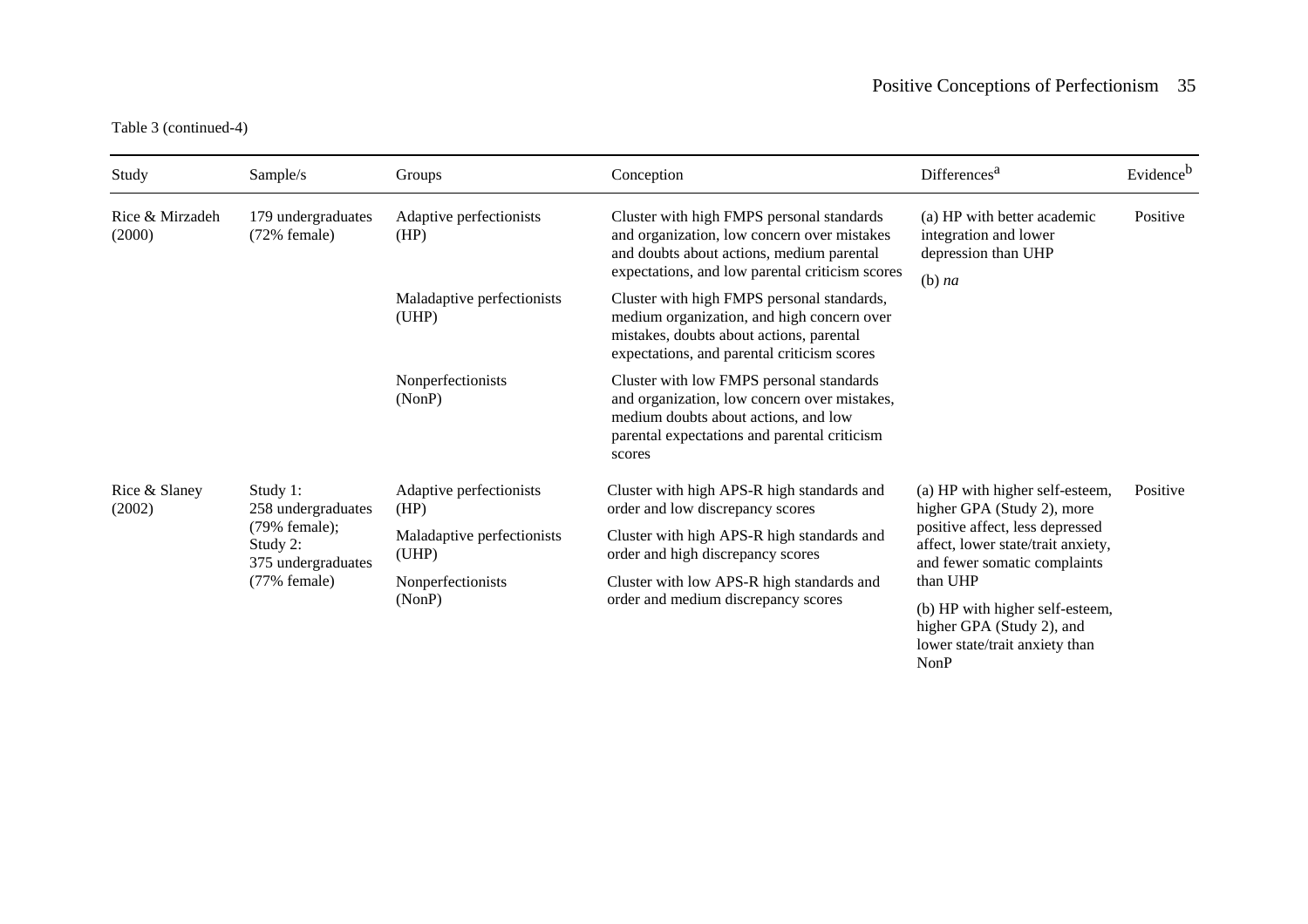Table 3 (continued-5)

| Study                                  | Sample/s                                                   | Groups                                                                                                | Conception                                                                                                                                                                                                              | Differences <sup>a</sup>                                                                                                                                                      | Evidence <sup>b</sup> |
|----------------------------------------|------------------------------------------------------------|-------------------------------------------------------------------------------------------------------|-------------------------------------------------------------------------------------------------------------------------------------------------------------------------------------------------------------------------|-------------------------------------------------------------------------------------------------------------------------------------------------------------------------------|-----------------------|
| Martin & Ashby<br>(2004a)              | 240 undergraduates<br>$(65\% \text{ female})$              | Adaptive perfectionists<br>(HP)<br>Maladaptive perfectionists<br>(UHP)<br>Nonperfectionists<br>(NonP) | Cluster with high APS-R high standards and<br>low discrepancy scores<br>Cluster with high APS-R high standards and<br>high discrepancy scores<br>Cluster with low APS-R high standards and<br>medium discrepancy scores | (a) HP with a more<br>evaluativistic epistemic style<br>than UHP<br>(b) HP with a less relativistic<br>epistemic style than NonP                                              | Mixed                 |
| Parker (1997)                          | 820 academically<br>talented sixth graders<br>(37% female) | Healthy perfectionists<br>(HP)                                                                        | Cluster with high FMPS personal standards,<br>high organization, and low concern over<br>mistakes, doubts about actions, parental<br>expectations, and parental criticism scores                                        | (a) HP with higher<br>extraversion, agreeableness,<br>and conscientiousness and<br>lower neuroticism than UHP                                                                 | Mixed                 |
|                                        |                                                            | Dysfunctional or unhealthy<br>perfectionists<br>(UHP)                                                 | Cluster with high FMPS personal standards,<br>medium organization, and high concern over<br>mistakes, doubts about actions, parental<br>expectations, and parental criticism scores                                     | (b) HP with higher<br>extraversion, agreeableness,<br>and conscientiousness, but<br>higher neuroticism than NonP                                                              |                       |
|                                        |                                                            | Nonperfectionists<br>(NonP)                                                                           | Cluster with low scores on all FMPS<br>subscales                                                                                                                                                                        |                                                                                                                                                                               |                       |
| Rhéaume,<br>Freeston,<br>et al. (2000) | 32 adults<br>$(65\% \text{ female})$                       | Functional perfectionists<br>(HP)                                                                     | Above-median PQ perfectionist tendencies<br>and below-median negative consequences of<br>perfectionism                                                                                                                  | (a) HP with fewer OC<br>behaviors, fewer OC<br>responsibility beliefs and faster<br>decision times, but <i>higher</i><br>evidence requirements than<br><b>UHP</b><br>$(b)$ na | Mixed                 |
|                                        |                                                            | Dysfunctional perfectionists<br>(UHP)                                                                 | Above-median PQ perfectionist tendencies<br>and above-median negative consequences of<br>perfectionism                                                                                                                  |                                                                                                                                                                               |                       |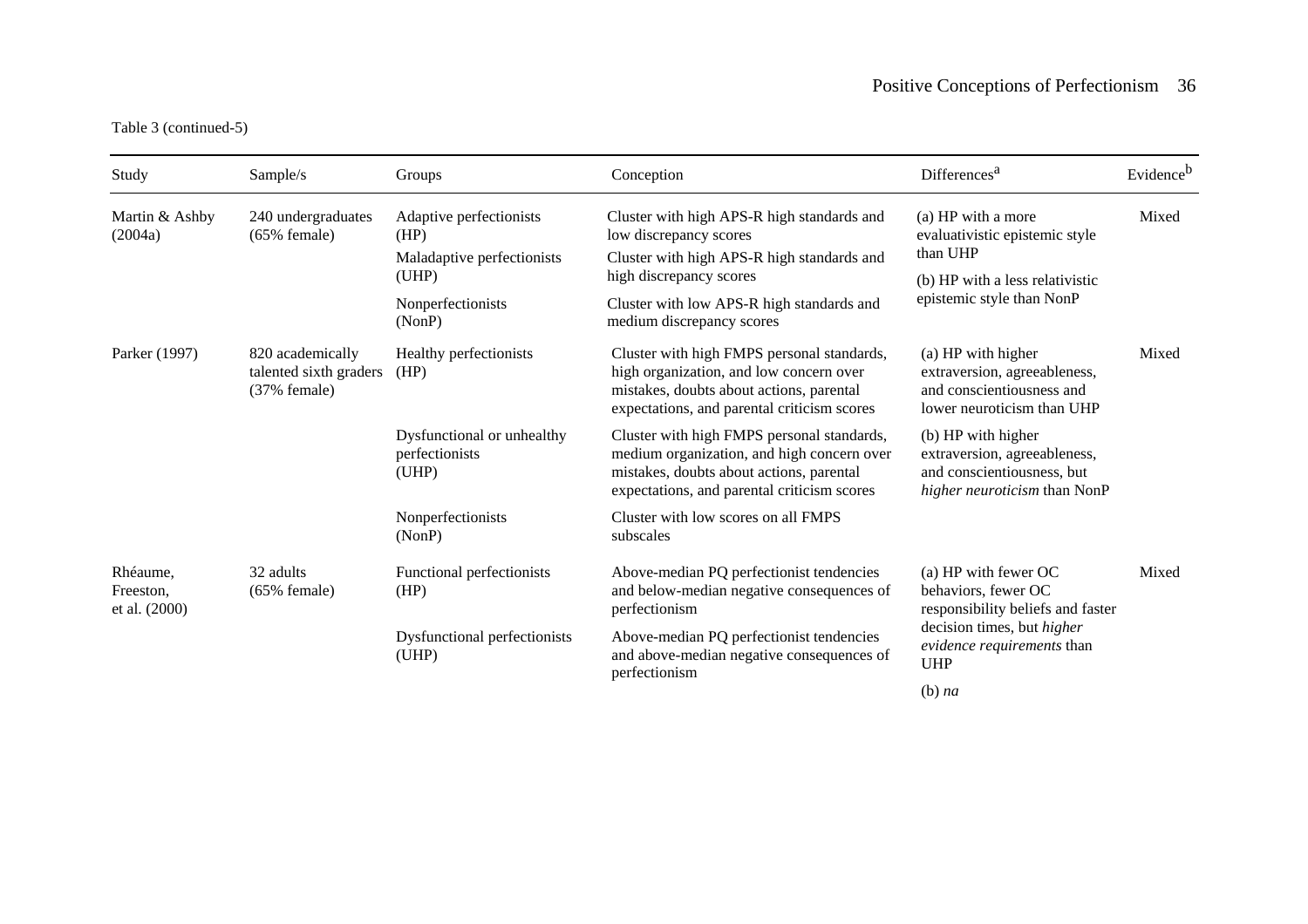Table 3 (continued-6)

| Study                     | Sample/s                                      | Groups                              | Conception                                                                                                                                                                     | Differences <sup>a</sup>                                                                                                                                                                           | Evidence <sup>b</sup> |
|---------------------------|-----------------------------------------------|-------------------------------------|--------------------------------------------------------------------------------------------------------------------------------------------------------------------------------|----------------------------------------------------------------------------------------------------------------------------------------------------------------------------------------------------|-----------------------|
| Rice & Dellwo<br>(2002)   | 311 undergraduates<br>(75% female)            | Adaptive perfectionists<br>(HP)     | Cluster with high FMPS personal standards,<br>organization, and parental expectations,<br>medium concern over mistakes, doubts about<br>actions, and parental criticism scores | (a) HP with higher self-<br>idealization, higher self-<br>esteem, better academic and<br>social integration, and lower<br>depression than UHP<br>(b) HP with <i>higher depression</i><br>than NonP | Mixed                 |
|                           |                                               | Maladaptive perfectionists<br>(UHP) | Cluster with high FMPS concern over<br>mistakes, doubts about actions, parental<br>expectations, and parental criticism, medium                                                |                                                                                                                                                                                                    |                       |
|                           |                                               |                                     | personal standards, and low organization<br>scores                                                                                                                             |                                                                                                                                                                                                    |                       |
|                           |                                               | Nonperfectionists<br>(NonP)         | Cluster with low scores on all FMPS<br>subscales                                                                                                                               |                                                                                                                                                                                                    |                       |
| Ashby et al.<br>(1999)    | 122 undergraduates<br>$(50\% \text{ female})$ | Adaptive perfectionists<br>(HP)     | Above-median APS-R high standards and<br>below-median discrepancy scores                                                                                                       | $(a)$ —<br>(b) HP with greater<br>satisfaction from leisure<br>activities in terms of need for<br>freedom, enjoyment, and<br>involvement than NonP                                                 | Ø                     |
|                           |                                               | Maladaptive perfectionists<br>(UHP) | Above-median APS-R high standards and<br>above-median discrepancy scores                                                                                                       |                                                                                                                                                                                                    |                       |
|                           |                                               | Nonperfectionists<br>(NonP)         | Below-median APS-R high standards                                                                                                                                              |                                                                                                                                                                                                    |                       |
| Martin & Ashby<br>(2004b) | 200 undergraduates<br>$(64%$ female)          | Adaptive perfectionists<br>(HP)     | Cluster with high APS-R high standards and<br>low discrepancy scores                                                                                                           | $(a)$ —<br>$(b)$ —                                                                                                                                                                                 | Ø                     |
|                           |                                               | Maladaptive perfectionists<br>(UHP) | Cluster with high APS-R high standards and<br>high discrepancy scores                                                                                                          |                                                                                                                                                                                                    |                       |
|                           |                                               | Nonperfectionists<br>(NonP)         | Cluster with low APS-R high standards and<br>medium discrepancy scores                                                                                                         |                                                                                                                                                                                                    |                       |